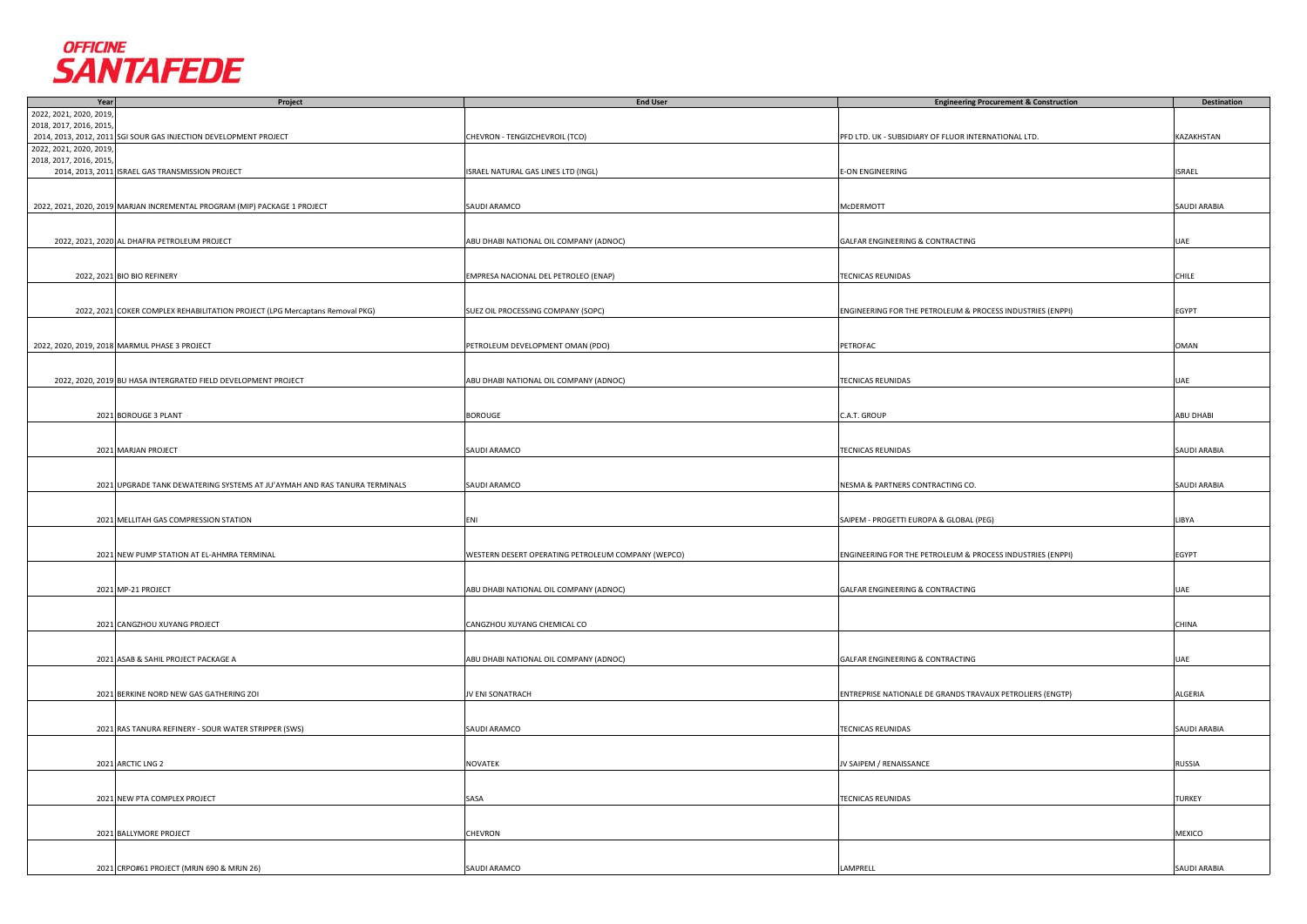| Year                                     | Project                                                      | <b>End User</b>                        | <b>Engineering Procurement &amp; Construction</b>          | Destination   |
|------------------------------------------|--------------------------------------------------------------|----------------------------------------|------------------------------------------------------------|---------------|
|                                          |                                                              |                                        |                                                            |               |
|                                          |                                                              |                                        |                                                            |               |
|                                          | 2021 BERRI DEVELOPMENT PROJECT                               | SAUDI ARAMCO                           | SAIPEM                                                     | SAUDI ARABIA  |
|                                          |                                                              |                                        |                                                            |               |
|                                          |                                                              |                                        |                                                            |               |
|                                          | 2021 WESTERN DESERT GAS COMPLEX PROJECT                      | ABU DHABI GAS INDUSTRIES (GASCO)       | ENGINEERING FOR THE PETROLEUM & PROCESS INDUSTRIES (ENPPI) | EGYPT         |
|                                          |                                                              |                                        |                                                            |               |
|                                          |                                                              |                                        |                                                            |               |
|                                          | 2021 CRPO#67 PROJECT (MRJN & MNIF)                           | SAUDI ARAMCO                           | LAMPRELL                                                   | SAUDI ARABIA  |
|                                          |                                                              |                                        |                                                            |               |
|                                          |                                                              |                                        |                                                            |               |
|                                          | 2021 LONG TERM AGREEMENT OFFSHORE FACILITIES (LTA #65)       | SAUDI ARAMCO                           | SNAMPROGETTI                                               | SAUDI ARABIA  |
|                                          |                                                              |                                        |                                                            |               |
|                                          |                                                              |                                        |                                                            |               |
|                                          | 2021 MARJAN INCREMENTAL PROGRAM (MIP) PACKAGE 7 PROJECT      | SAUDI ARAMCO                           | NESMA                                                      | SAUDI ARABIA  |
|                                          |                                                              |                                        |                                                            |               |
|                                          |                                                              |                                        |                                                            |               |
|                                          | 2021 SOUTH GHAWAR WATER HANDLING DEBOTTLENECKING PROJECT     |                                        | NESMA                                                      |               |
|                                          |                                                              | SAUDI ARAMCO                           |                                                            | SAUDI ARABIA  |
|                                          |                                                              |                                        |                                                            |               |
|                                          |                                                              |                                        |                                                            |               |
|                                          | 2021 MARJAN INCREMENTAL PROGRAM (MIP) PACKAGE 2 PROJECT      | SAUDI ARAMCO                           | LARSEN & TOUBRO                                            | SAUDI ARABIA  |
|                                          |                                                              |                                        |                                                            |               |
|                                          |                                                              |                                        |                                                            |               |
|                                          | 2021 BISAT PRODUCTION FACILITY (BISAT-C)                     | OQ                                     | EXTERRAN                                                   | OMAN          |
|                                          |                                                              |                                        |                                                            |               |
|                                          |                                                              |                                        |                                                            |               |
|                                          | 2021 MARJAN INCREMENTAL PROGRAM (MIP) PACKAGE 10 PROJECT     | SAUDI ARAMCO                           | SAIPEM                                                     | SAUDI ARABIA  |
|                                          |                                                              |                                        |                                                            |               |
|                                          |                                                              |                                        |                                                            |               |
|                                          | 2021 NEW 2G BIOS HYDROTREATMENT UNIT                         | <b>REPSOL</b>                          | TECHNIP                                                    | COLOMBIA      |
|                                          |                                                              |                                        |                                                            |               |
|                                          |                                                              |                                        |                                                            |               |
|                                          | 2021 MARJAN INCREMENTAL PROGRAM (MIP) PACKAGE 6 PROJECT      | SAUDI ARAMCO                           | HYUNDAI ENGINEERING & CONSTRUCION (HDEC)                   | SAUDI ARABIA  |
|                                          |                                                              |                                        |                                                            |               |
| 2021, 2020, 2019, 2018,                  |                                                              |                                        |                                                            |               |
|                                          | 2017, 2016, 2015 FUTURE GROWTH PROJECT                       | CHEVRON - TENGIZCHEVROIL (TCO)         | <b>FLUOR</b>                                               | KAZAKHSTAN    |
|                                          |                                                              |                                        |                                                            |               |
| 2021, 2020, 2019, 2018                   |                                                              |                                        |                                                            |               |
|                                          | 2017 RAS TANURA REFINERY CLEAN FUELS PROJECT                 | SAUDI ARAMCO                           | TECNICAS REUNIDAS                                          | SAUDI ARABIA  |
|                                          |                                                              |                                        |                                                            |               |
| 2021, 2020, 2019, 2018,                  |                                                              |                                        |                                                            |               |
|                                          | 2017 JAZAN IGCC POWER BLOCK PROJECT                          | SAUDI ARAMCO                           | SEPCO                                                      | SAUDI ARABIA  |
|                                          |                                                              |                                        |                                                            |               |
|                                          |                                                              |                                        |                                                            |               |
| 2021, 2020, 2019, 2018 FPSO CARIOCA MV30 |                                                              | PETROBRAS                              | MODEC                                                      | <b>BRASIL</b> |
|                                          |                                                              |                                        |                                                            |               |
|                                          |                                                              |                                        |                                                            |               |
|                                          | 2021, 2020, 2019, 2018 HARADH GAS COMPRESSION PROJECT        | SAUDI ARAMCO                           | TECNICAS REUNIDAS                                          | SAUDI ARABIA  |
|                                          |                                                              |                                        |                                                            |               |
|                                          |                                                              |                                        |                                                            |               |
|                                          | 2021, 2020, 2019 SATELLITE GAS COMPRESSION PIPELINES PROJECT | SAUDI ARAMCO                           | TEKFEN CONSTRUCTION AND INSTALLATION                       | SAUDI ARABIA  |
|                                          |                                                              |                                        |                                                            |               |
|                                          |                                                              |                                        |                                                            |               |
|                                          | 2021, 2020, 2019 LONG TERM AGREEMENT (LTA) #35 MARJAN        | SAUDI ARAMCO                           | SAIPEM                                                     | SAUDI ARABIA  |
|                                          |                                                              |                                        |                                                            |               |
|                                          |                                                              |                                        |                                                            |               |
|                                          | 2021, 2020, 2019 LONG TERM AGREEMENT (LTA) #34 BERRI         | SAUDI ARAMCO                           | SAIPEM                                                     | SAUDI ARABIA  |
|                                          |                                                              |                                        |                                                            |               |
|                                          |                                                              |                                        |                                                            |               |
|                                          | 2021, 2020, 2019 IGD EXPANSION PHASE II (IGDE2) PROJECT      | ABU DHABI NATIONAL OIL COMPANY (ADNOC) | TECNICAS REUNIDAS                                          | UAE           |
|                                          |                                                              |                                        |                                                            |               |
|                                          |                                                              |                                        |                                                            |               |
|                                          |                                                              |                                        |                                                            |               |
|                                          | 2021, 2020, 2019 MIDOR REFINERY EXPANSION                    | <b>MIDOR</b>                           | TECHNIP                                                    | EGYPT         |
|                                          |                                                              |                                        |                                                            |               |
|                                          |                                                              |                                        |                                                            |               |
| 2021, 2020, 2019 BOREALIS KALLO          |                                                              | <b>BOREALIS</b>                        |                                                            | BELGIUM       |
|                                          |                                                              |                                        |                                                            |               |
|                                          |                                                              |                                        |                                                            |               |
|                                          | 2021, 2020, 2019 TANAJIB GAS PLANT PROJECT                   | SAUDI ARAMCO                           | <b>TECNICAS REUNIDAS</b>                                   | SAUDI ARABIA  |
|                                          |                                                              |                                        |                                                            |               |
|                                          |                                                              |                                        |                                                            |               |
|                                          | 2021, 2020 FPSO ALMIRANTE BARROSO MV32                       | PETROBRAS                              | MODEC                                                      | <b>BRASIL</b> |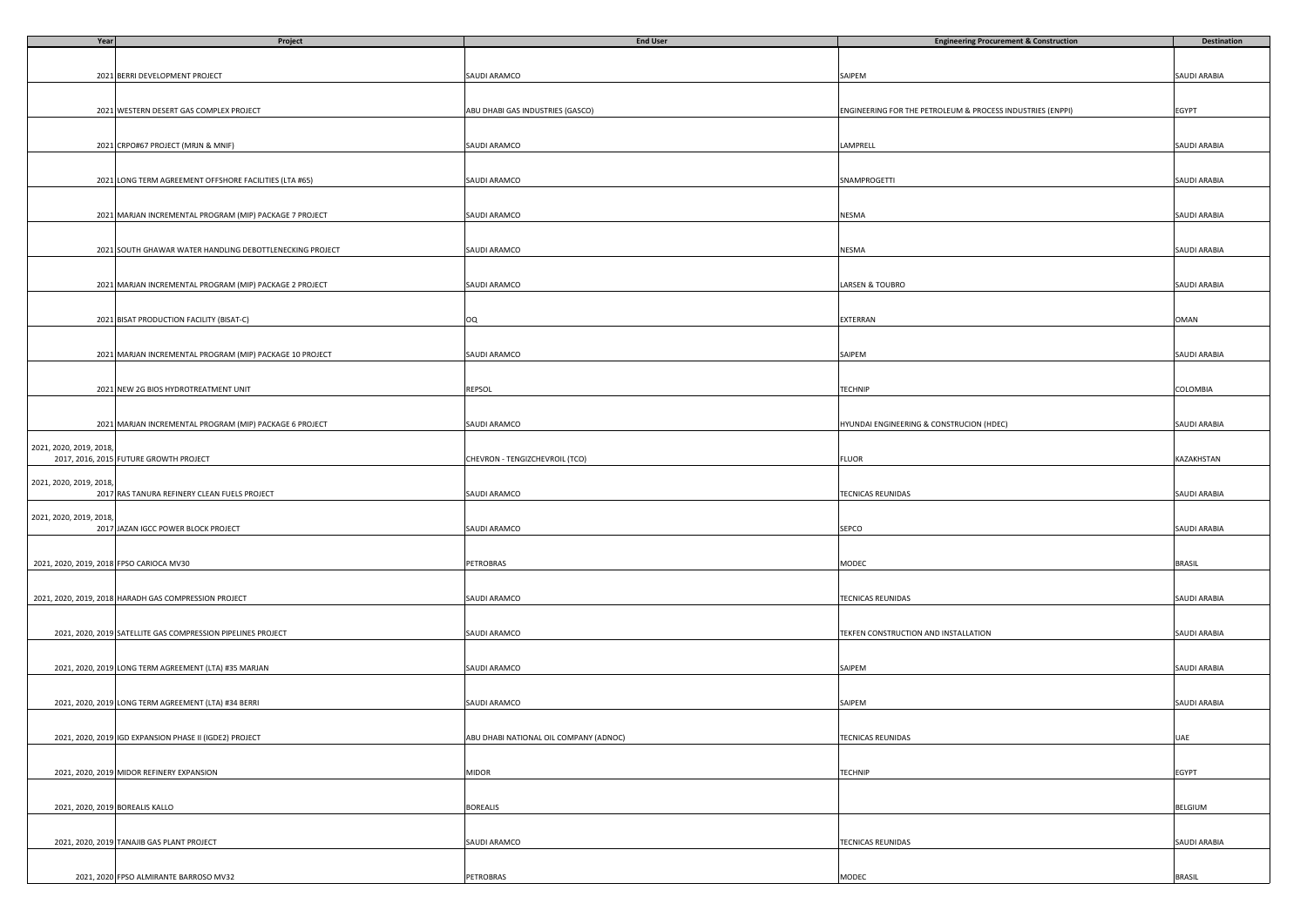| Year | Project                                                                       | <b>End User</b>                        | <b>Engineering Procurement &amp; Construction</b>          | Destination    |
|------|-------------------------------------------------------------------------------|----------------------------------------|------------------------------------------------------------|----------------|
|      |                                                                               |                                        |                                                            |                |
|      |                                                                               |                                        |                                                            |                |
|      | 2021, 2020 MARJAN INCREMENTAL PROGRAM (MIP) PACKAGE 4 PROJECT                 | SAUDI ARAMCO                           | McDERMOTT                                                  | SAUDI ARABIA   |
|      |                                                                               |                                        |                                                            |                |
|      |                                                                               |                                        |                                                            |                |
|      | 2021, 2020 UPGRADE ABQAIQ FIELD WATER INJECTION SYSTEM PROJECT                | SAUDI ARAMCO                           | NESMA & PARTNERS CONTRACTING CO.                           | SAUDI ARABIA   |
|      |                                                                               |                                        |                                                            |                |
|      |                                                                               |                                        |                                                            |                |
|      | 2021, 2020 MARJAN INCREMENT PROGRAM - TANAJIB GAS PLANT PROJECT (Pk 09 & 11)  | SAUDI ARAMCO                           | TECNICAS REUNIDAS                                          | SAUDI ARABIA   |
|      |                                                                               |                                        |                                                            |                |
|      |                                                                               |                                        |                                                            |                |
|      | 2021, 2020 LONG TERM AGREEMENT FOR OFFSHORE FACILITIES - CRPO #51,52&54       | SAUDI ARAMCO                           | NATIONAL PETROLEUM CONSTRUCTION COMPANY (NPCC)             | SAUDI ARABIA   |
|      |                                                                               |                                        |                                                            |                |
|      |                                                                               |                                        |                                                            |                |
|      | 2021, 2020 HASBAH PRODUCTION DECK MODULE AND ASSOCIATED FACILITIES PROJECT    | SAUDI ARAMCO                           | McDERMOTT                                                  | SAUDI ARABIA   |
|      |                                                                               |                                        |                                                            |                |
|      |                                                                               |                                        |                                                            |                |
|      | 2021, 2020 NAG WELL HOOK-UPS AND PIPELINES                                    | TATWEER PETROLEUM                      | PETROFAC                                                   | <b>BAHRAIN</b> |
|      |                                                                               |                                        |                                                            |                |
|      |                                                                               |                                        |                                                            |                |
|      | 2021, 2020 FPSO MARLIM 1                                                      | PETROBRAS                              | MODEC                                                      | <b>BRASIL</b>  |
|      |                                                                               |                                        |                                                            |                |
|      | 2021, 2020 INTEL LEIXLIP FAB 14/34                                            | <b>INTEL</b>                           | AIR PRODUCT                                                | IRELAND        |
|      |                                                                               |                                        |                                                            |                |
|      |                                                                               |                                        |                                                            |                |
|      | 2021, 2020 DOS BOCAS REFINERY PROJECT                                         | PETROLEOS MEXICANOS (PEMEX)            | PETROLEOS MEXICANOS (PEMEX)                                | MEXICO         |
|      |                                                                               |                                        |                                                            |                |
|      |                                                                               |                                        |                                                            |                |
|      | 2021, 2020 SANGOMAR FPSO                                                      | WOODSIDE                               | MODEC                                                      | SENEGAL        |
|      |                                                                               |                                        |                                                            |                |
|      |                                                                               |                                        |                                                            |                |
|      | 2021, 2020 MOZAMBIQUE LNG PROJECT                                             | <b>TOTAL</b>                           |                                                            | MOZAMBIQUE     |
|      |                                                                               |                                        |                                                            |                |
|      |                                                                               |                                        |                                                            |                |
|      | 2021, 2020 DONGES REFINERY                                                    | TOTAL                                  | KT - KINETICS TECHNOLOGY                                   | FRANCE         |
|      |                                                                               |                                        |                                                            |                |
|      |                                                                               |                                        |                                                            |                |
|      | 2021, 2020 NEW NAPHTHA COMPLEX                                                | MOTOR OIL                              | <b>TECHNIP FMC</b>                                         | GREECE         |
|      |                                                                               |                                        |                                                            |                |
|      |                                                                               |                                        |                                                            |                |
|      | 2021, 2019, 2018, 2017 JAZAN INTEGRATED GASIFICATION COMBINED CYCLE (JIGCC)   | SAUDI ARAMCO                           | TECNICAS REUNIDAS                                          | SAUDI ARABIA   |
|      |                                                                               |                                        |                                                            |                |
|      |                                                                               |                                        |                                                            |                |
|      | 2021, 2018 KHUFF GAS PROJECT                                                  | SAUDI ARAMCO                           | ENGINEERING FOR THE PETROLEUM & PROCESS INDUSTRIES (ENPPI) | SAUDI ARABIA   |
|      |                                                                               |                                        |                                                            |                |
|      |                                                                               |                                        |                                                            |                |
|      | 2021, 2012, 2011 KARACHAGANAK PROJECT                                         | KARACHAGANAK PETROLEUM OPERATING (KPO) |                                                            | KAZAKHSTAN     |
|      |                                                                               |                                        |                                                            |                |
|      |                                                                               |                                        |                                                            |                |
|      | 2020 YISHENG NINGBO (ZJSH) PTA PROJECT                                        | YISHENG NINGBO PETROCHEMICAL           | CTCI                                                       | CHINA          |
|      |                                                                               |                                        |                                                            |                |
|      |                                                                               |                                        |                                                            |                |
|      | 2020 HSBH 72/75 & HSBH 68/10 PRODUCTION DECK MODULE AND ASSOCIATED FACILITIES | SAUDI ARAMCO                           | McDERMOTT                                                  | SAUDI ARABIA   |
|      |                                                                               |                                        |                                                            |                |
|      |                                                                               |                                        |                                                            |                |
|      | 2020 HANYA PROJECT                                                            | PETROLEUM DEVELOPMENT OMAN (PDO)       | SPECIAL TECHNICAL SERVICES & TEBODIN LLC (STS-TEBODIN)     | OMAN           |
|      |                                                                               |                                        |                                                            |                |
|      |                                                                               | CHEVRON                                | CHEVRON                                                    | <b>USA</b>     |
|      | 2020 JACK & ST. MALO STAGE 4 IMPROVED RECOVERY STORAGE                        |                                        |                                                            |                |
|      |                                                                               |                                        |                                                            |                |
|      | 2020 GASSI TOUIL (CPF)                                                        | SONATRACH                              | ENTREPRISE NATIONALE DE GRANDS TRAVAUX PETROLIERS (ENGTP)  | ALGERIA        |
|      |                                                                               |                                        |                                                            |                |
|      |                                                                               |                                        |                                                            |                |
|      | 2020 MABROUK NORTH EAST DEVELOPMENT PROJECT                                   | PETROLEUM DEVELOPMENT OMAN (PDO)       | PETROFAC OMAN (PECO)                                       | OMAN           |
|      |                                                                               |                                        |                                                            |                |
|      |                                                                               |                                        |                                                            |                |
|      | 2020 HAWIYAH UNAYZAH GAS RESERVOIR STORAGE (HUGRS)                            | SAUDI ARAMCO                           | SAMSUNG ENGINEERING                                        | SAUDI ARABIA   |
|      |                                                                               |                                        |                                                            |                |
|      |                                                                               |                                        |                                                            |                |
|      | 2020 MARJAN 3 PROJECT                                                         | SAUDI ARAMCO                           | HYUNDAI ENGINEERING & CONSTRUCION (HDEC)                   | SAUDI ARABIA   |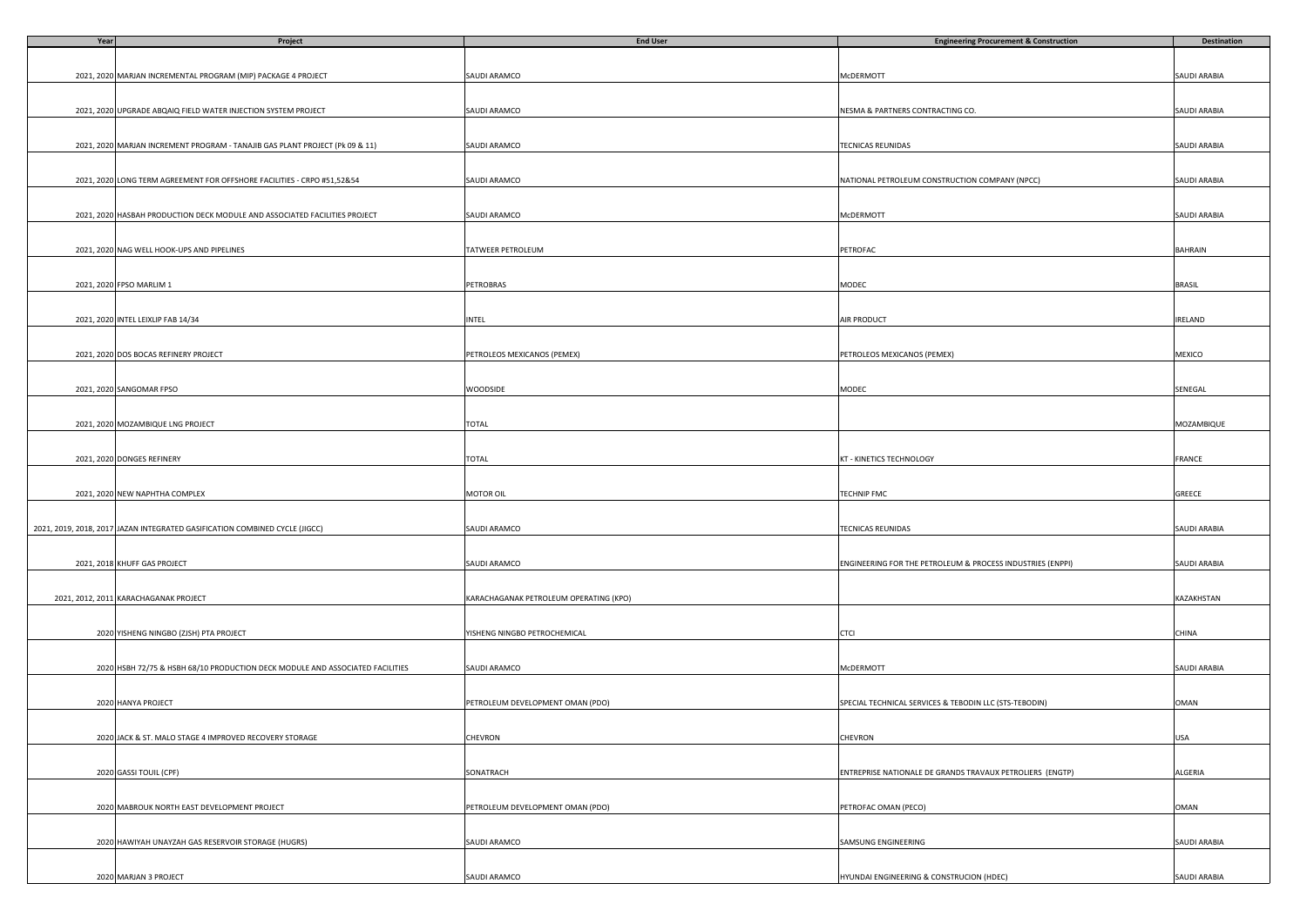| Year                    | Project                                                                                       | <b>End User</b>                                                 | <b>Engineering Procurement &amp; Construction</b> | <b>Destination</b> |
|-------------------------|-----------------------------------------------------------------------------------------------|-----------------------------------------------------------------|---------------------------------------------------|--------------------|
|                         |                                                                                               |                                                                 |                                                   |                    |
|                         |                                                                                               |                                                                 |                                                   |                    |
|                         | 2020 ODC BULK 2021                                                                            | PETROLEUM DEVELOPMENT OMAN (PDO)                                | AL-TURKI ENTERPRISES                              | OMAN               |
|                         |                                                                                               |                                                                 |                                                   |                    |
|                         |                                                                                               |                                                                 |                                                   |                    |
|                         | 2020 OIL WELLS 2021                                                                           | PETROLEUM DEVELOPMENT OMAN (PDO)                                | SEEH AL SARYA ENGINEERING LLC                     | OMAN               |
|                         |                                                                                               |                                                                 |                                                   |                    |
|                         |                                                                                               |                                                                 |                                                   |                    |
|                         | 2020 HAWIYAH GAS PLANT (HGP) EXPANSION PROJECT                                                | SAUDI ARAMCO                                                    | SAIPEM                                            | SAUDI ARABIA       |
|                         |                                                                                               |                                                                 |                                                   |                    |
|                         |                                                                                               |                                                                 |                                                   |                    |
|                         | 2020 NIMR WATER TREATMENT PROJECT (NWTP)                                                      | PETROLEUM DEVELOPMENT OMAN (PDO)                                | SPECIAL TECHNICAL SERVICES (STS)                  | OMAN               |
|                         |                                                                                               |                                                                 |                                                   |                    |
| 2020, 2019, 2018, 2017  |                                                                                               |                                                                 |                                                   |                    |
|                         | 2016 D6255 ARAMCO LTA OFFSHORE PROJECT (SFNY, ZULF, MRJN & BERRI FIELD)                       | SAUDI ARAMCO                                                    | MCDERMOTT INTERNATIONAL                           | SAUDI ARABIA       |
|                         |                                                                                               |                                                                 |                                                   |                    |
| 2020, 2019, 2018, 2017  |                                                                                               |                                                                 |                                                   |                    |
|                         | 2016 SAUDI ARAMCO GAS MODULAR SKID PROJECT                                                    | SAUDI ARAMCO                                                    | PETRONASH                                         | SAUDI ARABIA       |
|                         |                                                                                               |                                                                 |                                                   |                    |
|                         |                                                                                               |                                                                 |                                                   |                    |
|                         | 2020, 2019, 2018, 2017 ETHANE DEEP RECOVERY PROJECT AT UTHMANIYAH GAS PLANT                   | SAUDI ARAMCO                                                    | HYUNDAI ENGINEERING & CONSTRUCION (HDEC)          | SAUDI ARABIA       |
|                         |                                                                                               |                                                                 |                                                   |                    |
|                         |                                                                                               |                                                                 |                                                   |                    |
|                         | 2020, 2019 SOUTH EAST TIE IN ONSHORE OIL FIELD DEVELOPMENT (PACKAGE D)                        | ABU DHABI NATIONAL OIL COMPANY (ADNOC)                          | GALFAR ENGINEERING & CONTRACTING                  | UAE                |
|                         |                                                                                               |                                                                 |                                                   |                    |
|                         |                                                                                               |                                                                 |                                                   |                    |
|                         | 2020, 2019 KUZEY MARMARA PROJECT                                                              | <b>BOTAS</b>                                                    | GENESIS OIL & GAS CONSULTANTS LIMITED             | TURKEY             |
|                         |                                                                                               |                                                                 |                                                   |                    |
|                         | 2020, 2019 NORTH GAS COMPRESSION PLANT PIPELINE                                               | SAUDI ARAMCO                                                    | TEKFEN CONSTRUCTION AND INSTALLATION              | SAUDI ARABIA       |
|                         |                                                                                               |                                                                 |                                                   |                    |
|                         |                                                                                               |                                                                 |                                                   |                    |
|                         | 2020, 2019 LONG TERM AGREEMENT (LTA) MARJAN TP-10                                             | SAUDI ARAMCO                                                    | MCDERMOTT                                         | SAUDI ARABIA       |
|                         |                                                                                               |                                                                 |                                                   |                    |
|                         |                                                                                               |                                                                 |                                                   |                    |
|                         | 2020, 2019 BERRI DEVELOPMENT PROJECT                                                          | SAUDI ARAMCO                                                    | <b>SNC LAVALIN</b>                                | SAUDI ARABIA       |
|                         |                                                                                               |                                                                 |                                                   |                    |
|                         |                                                                                               |                                                                 |                                                   |                    |
|                         | 2020, 2019 DUQM PROJECT                                                                       | OMAN OIL COMPANY (OOC) AND KUWAIT PETROLEUM INTERNATIONAL (KPI) | TECNICAS REUNIDAS                                 | OMAN               |
|                         |                                                                                               |                                                                 |                                                   |                    |
|                         |                                                                                               |                                                                 |                                                   |                    |
|                         | 2020, 2019 QATIF PROJECT                                                                      | SAUDI ARAMCO                                                    | SINOPEC                                           | SAUDI ARABIA       |
|                         |                                                                                               |                                                                 |                                                   |                    |
|                         |                                                                                               |                                                                 |                                                   |                    |
|                         | 2020, 2019 CHEMICALS AND REFINING INTEGRATED SINGAPORE PROJECT (CRISP)                        | EXXON MOBIL                                                     | TECNICAS REUNIDAS                                 | SINGAPORE          |
|                         |                                                                                               |                                                                 |                                                   |                    |
|                         |                                                                                               |                                                                 |                                                   |                    |
|                         | 2020, 2019 RELOCATE CONTROL ROOMS AT ZULF GOSP-4, MRJN GOSP 2 & 3 PROJECT                     | SAUDI ARAMCO                                                    | McDERMOTT                                         | SAUDI ARABIA       |
|                         |                                                                                               |                                                                 |                                                   |                    |
|                         |                                                                                               |                                                                 |                                                   |                    |
|                         | 2020, 2019 ASAB PROJECT PACKAGE B                                                             | ABU DHABI NATIONAL OIL COMPANY (ADNOC)                          | GALFAR ENGINEERING & CONTRACTING                  | UAE                |
|                         |                                                                                               |                                                                 |                                                   |                    |
|                         |                                                                                               | SAUDI ARAMCO                                                    |                                                   |                    |
|                         | 2020, 2019 HAWIYAH GAS PROJECT                                                                |                                                                 | <b>WORLEY PARSONS</b>                             | SAUDI ARABIA       |
|                         |                                                                                               |                                                                 |                                                   |                    |
|                         | 2020, 2019 UPPER ZAKUM FULL FIELD DEVELOPMENT PROJECT (750 ISLAND SURFACE FACILITIES)         | ZAKUM DEVELOPMENT COMPANY (ZADCO)                               | PETROFAC & DAEWOO                                 | UAE                |
|                         |                                                                                               |                                                                 |                                                   |                    |
|                         |                                                                                               |                                                                 |                                                   |                    |
|                         | 2020, 2018, 2017, 2016 HASBAH OFFSHORE GAS FACILITIES INCREMENT II PROJECT                    | SAUDI ARAMCO                                                    | LARSEN & TOUBRO - EMAS                            | SAUDI ARABIA       |
|                         |                                                                                               |                                                                 |                                                   |                    |
|                         |                                                                                               |                                                                 |                                                   |                    |
|                         | 2020, 2018 LONG TERM AGREEMENT (LTA) FOR OFFSHORE FACILITIES (SFNY, ABSF, LWHH & MRJN FIELDS) | SAUDI ARAMCO                                                    | NATIONAL PETROLEUM CONSTRUCTION COMPANY (NPCC)    | SAUDI ARABIA       |
|                         |                                                                                               |                                                                 |                                                   |                    |
| 2020, 2015, 2013, 2012, |                                                                                               |                                                                 |                                                   |                    |
|                         | 2011, 2010 SAFANIYA PROJECT                                                                   | SAUDI ARAMCO                                                    | McDERMOTT INTERNATIONAL                           | SAUDI ARABIA       |
|                         |                                                                                               |                                                                 |                                                   |                    |
|                         |                                                                                               |                                                                 |                                                   |                    |
|                         | 2019 ETHANE CRACKER PROJECT                                                                   | <b>TOTAL</b>                                                    | CB&I                                              | USA                |
|                         |                                                                                               |                                                                 |                                                   |                    |
|                         |                                                                                               |                                                                 |                                                   |                    |
|                         | 2019 RUMAITHA & SHANAYEL PROJECT                                                              | ABU DHABI NATIONAL OIL COMPANY (ADNOC)                          | PETROJET                                          | UAE                |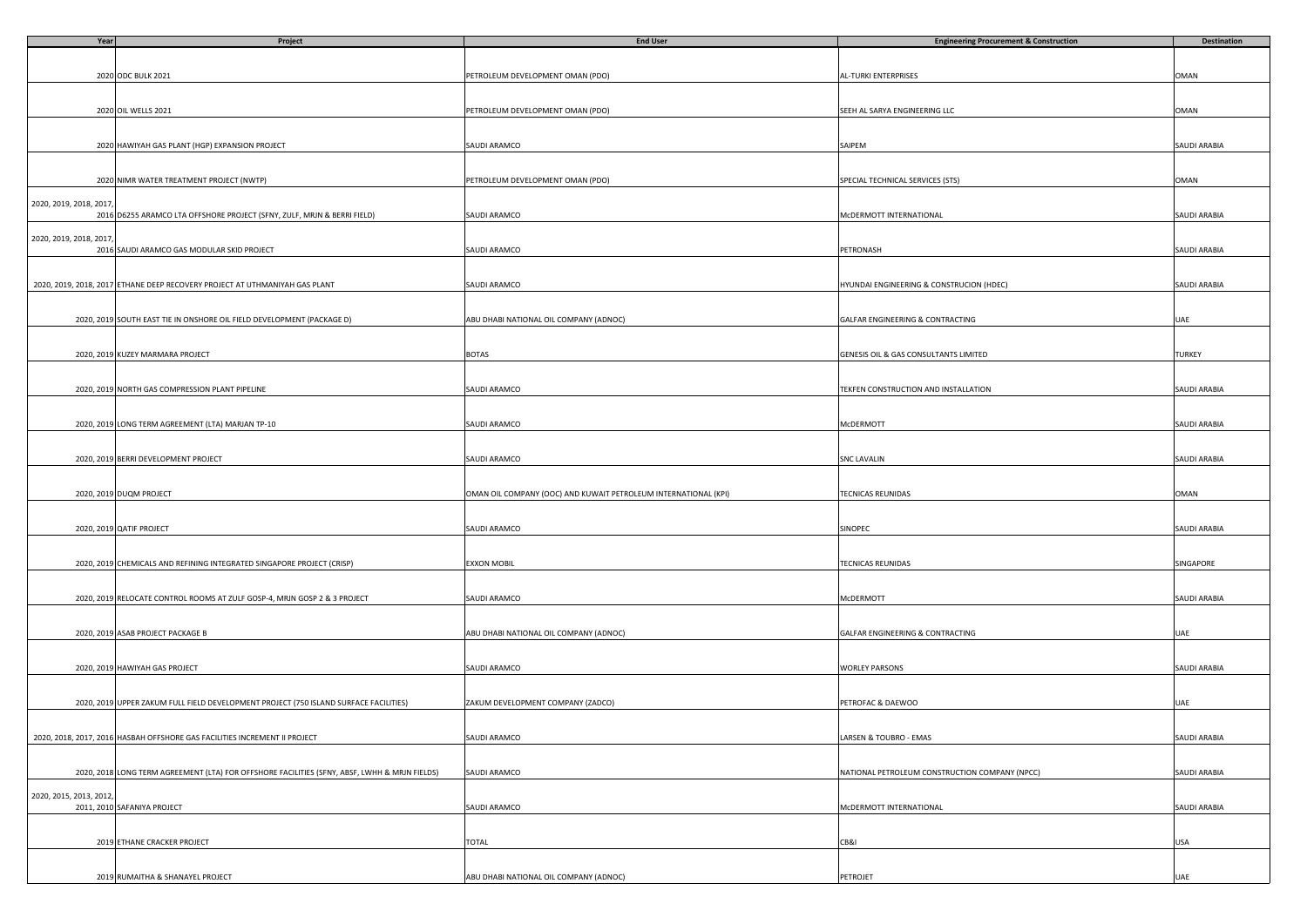| Year                    | Project                                                                                             | <b>End User</b>                                      | <b>Engineering Procurement &amp; Construction</b>          | Destination         |
|-------------------------|-----------------------------------------------------------------------------------------------------|------------------------------------------------------|------------------------------------------------------------|---------------------|
|                         |                                                                                                     |                                                      |                                                            |                     |
|                         |                                                                                                     |                                                      |                                                            |                     |
|                         | 2019 BAB INTEGRATED FACILITIES PROJECT                                                              | ABU DHABI NATIONAL OIL COMPANY (ADNOC)               | CHINA PETROLEUM ENGINEERING & CONSTRUCTION CORP. (CPECC)   |                     |
|                         |                                                                                                     |                                                      |                                                            |                     |
|                         |                                                                                                     |                                                      |                                                            |                     |
|                         | 2019 SITRA PWRI PROJECT                                                                             | BAPETCO                                              | ENGINEERING FOR THE PETROLEUM & PROCESS INDUSTRIES (ENPPI) | EGYPT               |
|                         |                                                                                                     |                                                      |                                                            |                     |
|                         |                                                                                                     |                                                      |                                                            |                     |
|                         | 2019 TIE-IN WORK AT SOUTH EAST PACKAGE C                                                            | ABU DHABI NATIONAL OIL COMPANY (ADNOC)               | AL ASAB GENERAL TRANSPORT & CONTRACTING EST.               | UAE                 |
|                         |                                                                                                     |                                                      |                                                            |                     |
|                         |                                                                                                     |                                                      |                                                            |                     |
|                         | 2019 NORTH GAS COMPRESSION PLANT PIPELINE                                                           | SAUDI ARAMCO                                         | CHINA PETROLEUM PIPELINE ENGINEERING (CPP)                 | SAUDI ARABIA        |
|                         |                                                                                                     |                                                      |                                                            |                     |
|                         |                                                                                                     |                                                      |                                                            |                     |
|                         | 2019 CRPO#36 ZULUF OIL PROJECT                                                                      | SAUDI ARAMCO                                         | LARSEN & TOUBRO - EMAS                                     | SAUDI ARABIA        |
|                         |                                                                                                     |                                                      |                                                            |                     |
|                         |                                                                                                     |                                                      |                                                            |                     |
|                         | 2019 CRPO#37 BRRI FIELD PROJECT                                                                     | SAUDI ARAMCO                                         | LARSEN & TOUBRO - SUBSEA 7                                 | SAUDI ARABIA        |
|                         |                                                                                                     |                                                      |                                                            |                     |
|                         |                                                                                                     |                                                      |                                                            |                     |
|                         | 2019 SOCAR HAOR MODERNIZATION & RECONSTRUCTION PROJECT                                              | SOCAR (STATE OIL COMPANY OF THE AZERBAIJAN REPUBLIC) | <b>TECNIMONT</b>                                           | AZERBAIJAN          |
|                         |                                                                                                     |                                                      |                                                            |                     |
|                         |                                                                                                     |                                                      |                                                            |                     |
|                         | 2019 MARJAN GOSPs 2 & 3, ZULUF GOSP 4                                                               | SAUDI ARAMCO                                         | McDERMOTT                                                  | SAUDI ARABIA        |
|                         |                                                                                                     |                                                      |                                                            |                     |
|                         |                                                                                                     |                                                      |                                                            |                     |
|                         | 2019 CRUDEN BAY PROJECT                                                                             | IDEON                                                | WOOD GROUP                                                 | NORTH SEA           |
|                         |                                                                                                     |                                                      |                                                            |                     |
|                         |                                                                                                     |                                                      |                                                            |                     |
|                         | 2019 GAEL PROJECT                                                                                   | <b>IDEON</b>                                         | WOOD GROUP                                                 | NORTH SEA           |
|                         |                                                                                                     |                                                      |                                                            |                     |
|                         |                                                                                                     |                                                      |                                                            |                     |
|                         | 2019 CRPO#47-48-49 (MRJN, ZULF, SFNY & RBYN FIELDS)                                                 | SAUDI ARAMCO                                         | LARSEN & TOUBRO - SUBSEA 7                                 | SAUDI ARABIA        |
|                         |                                                                                                     |                                                      |                                                            |                     |
| 2019, 2018, 2017, 2016, |                                                                                                     |                                                      |                                                            |                     |
|                         | 2015 JAZAN INTEGRATED GASIFICATION COMBINED CYCLE PROJECT (IGCC)                                    | SAUDI ARAMCO                                         | ENI - SAIPEM                                               | SAUDI ARABIA        |
|                         |                                                                                                     |                                                      |                                                            |                     |
|                         |                                                                                                     |                                                      |                                                            |                     |
|                         | 2019, 2018, 2017, 2016 FADHILI GAS PROGRAM (FGP) PROJECT                                            | SAUDI ARAMCO                                         | TECNICAS REUNIDAS                                          | SAUDI ARABIA        |
|                         |                                                                                                     |                                                      |                                                            |                     |
|                         |                                                                                                     |                                                      |                                                            |                     |
|                         | 2019, 2018, 2017, 2016 TRANS ADRIATIC PIPELINE PROJECT                                              | TRANS ADRIATIC PIPELINE                              | SPIECAPAG - ENTREPOSE GROUP                                |                     |
|                         |                                                                                                     |                                                      |                                                            |                     |
|                         |                                                                                                     |                                                      |                                                            |                     |
|                         | 2019, 2018, 2017, 2016 TRANS ADRIATIC PIPELINE PROJECT                                              | TRANS ADRIATIC PIPELINE                              | <b>BONATTI</b>                                             |                     |
|                         |                                                                                                     |                                                      |                                                            |                     |
|                         |                                                                                                     |                                                      |                                                            |                     |
|                         | 2019, 2018, 2017 REPLACE UTILITY PACKAGED BOILERS-BGP                                               | SAUDI ARAMCO                                         | JGC GULF INTERNATIONAL                                     | SAUDI ARABIA        |
|                         |                                                                                                     |                                                      |                                                            |                     |
|                         |                                                                                                     |                                                      |                                                            |                     |
|                         | 2019, 2018, 2016 UPPER ZAKUM FULL FIELD DEVELOPMENT PROJECT (HOOK-UP OF WELLS)                      | ZAKUM DEVELOPMENT COMPANY (ZADCO)                    | TECHNIP                                                    | UAE                 |
|                         |                                                                                                     |                                                      |                                                            |                     |
|                         |                                                                                                     |                                                      |                                                            |                     |
|                         | 2019, 2018 LONG TERM AGREEMENT II SFNY 6 - TEN SLIPOVER PLATFORMS                                   | SAUDI ARAMCO                                         | McDERMOTT                                                  | SAUDI ARABIA        |
|                         |                                                                                                     |                                                      |                                                            |                     |
|                         |                                                                                                     |                                                      |                                                            |                     |
|                         | 2019, 2018 CRPO#27 PROJECT (HSBH 64/67, HSBH 80/83, ARBI 24/27 DECKS & ASSOCIATED SUBSEA PIPELINES) | SAUDI ARAMCO                                         | LARSEN & TOUBRO - EMAS                                     | SAUDI ARABIA        |
|                         |                                                                                                     |                                                      |                                                            |                     |
|                         |                                                                                                     |                                                      |                                                            |                     |
|                         | 2019, 2018 FREE FLOW PIPELINES SYSTEM PROJECT (PACKAGE 05)                                          | SAUDI ARAMCO                                         | CHINA PETROLEUM PIPELINE BUREAU (CPP)                      | SAUDI ARABIA        |
|                         |                                                                                                     |                                                      |                                                            |                     |
|                         |                                                                                                     |                                                      |                                                            |                     |
|                         | 2019, 2018 JOHAN SVERDRUP PROJECT                                                                   | <b>STATOIL</b>                                       | AKER SOLUTIONS / NOV COMPLETION & PRODUCTION SOLUTIONS     | NORTH SEA           |
|                         |                                                                                                     |                                                      |                                                            |                     |
|                         |                                                                                                     |                                                      |                                                            |                     |
|                         | 2019, 2018 QESHM HEAVY CRUDE OIL PROJECT                                                            | PARS BEHIN PALAYESH NAFT QESHM                       | HAMPA ENERGY ENGINEERING & DESIGN COMPANY (HEDCO)          | <b>IRAN</b>         |
|                         |                                                                                                     |                                                      |                                                            |                     |
|                         |                                                                                                     |                                                      |                                                            |                     |
|                         | 2019, 2018 BP TRINIDAD TOBAGO (BPTT) CASSIA COMPRESSION PROJECT                                     | <b>BP</b>                                            | McDERMOTT INTERNATIONAL                                    | TRINIDAD AND TOBAGO |
|                         |                                                                                                     |                                                      |                                                            |                     |
|                         |                                                                                                     |                                                      |                                                            |                     |
|                         | 2019, 2018 JOHAN CASTBERG                                                                           | EQUINOR                                              | SBM OFFSHORE                                               | NORTH SEA           |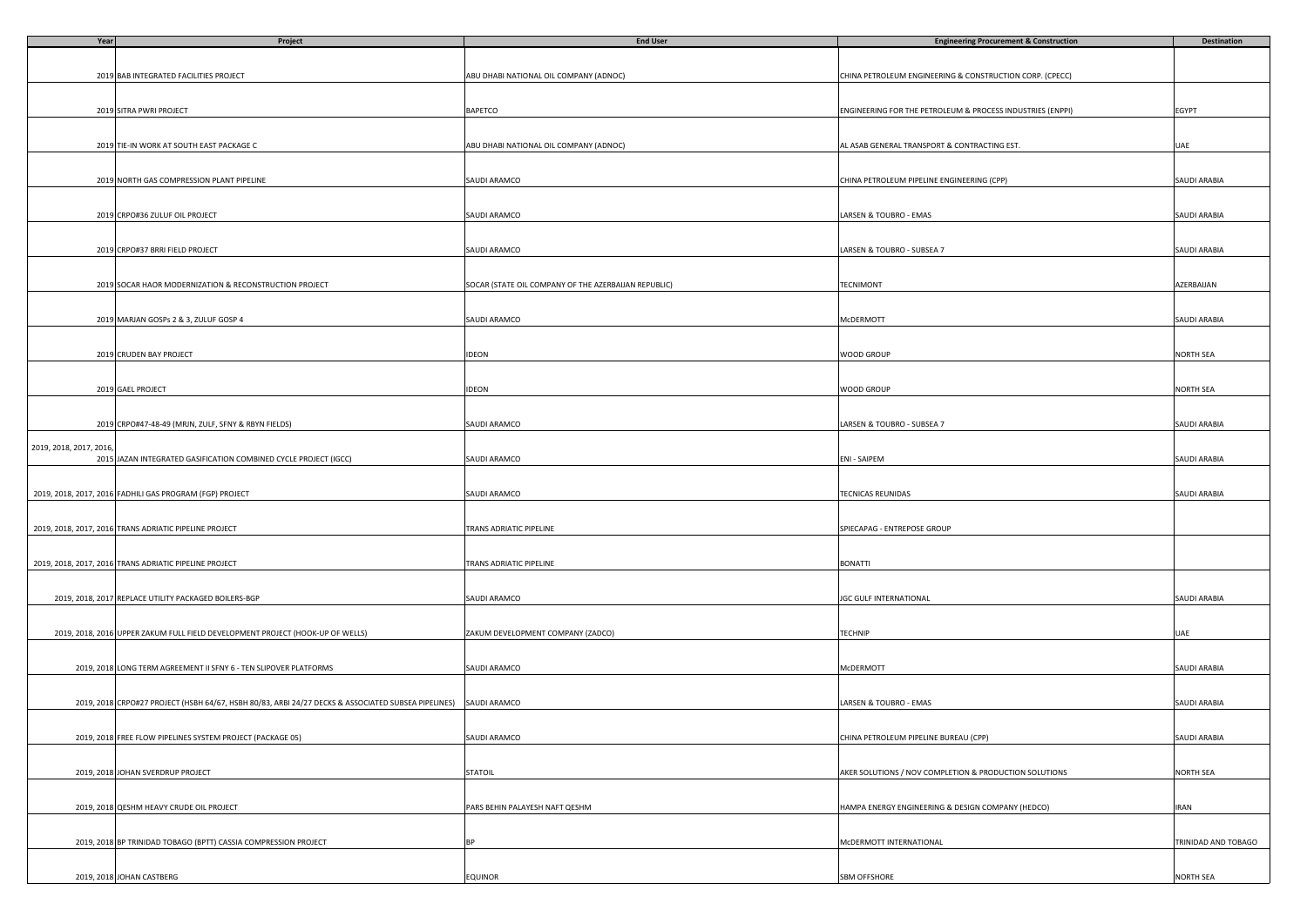| Year                    | Project                                                                                   | <b>End User</b>                                                      | <b>Engineering Procurement &amp; Construction</b>      | Destination         |
|-------------------------|-------------------------------------------------------------------------------------------|----------------------------------------------------------------------|--------------------------------------------------------|---------------------|
|                         |                                                                                           |                                                                      |                                                        |                     |
|                         |                                                                                           |                                                                      |                                                        |                     |
|                         | 2019, 2018 SK408 BANKOG DEVELOPMENT                                                       | SAPURA EXPLORATION AND PRODUCTION (SARAWAK)                          |                                                        | MALAYSIA            |
|                         |                                                                                           |                                                                      |                                                        |                     |
|                         |                                                                                           |                                                                      |                                                        |                     |
|                         | 2019, 2018 TYRA PROJECT                                                                   | TOTAL                                                                | McDERMOTT INTERNATIONAL                                | NORTH SEA           |
|                         |                                                                                           |                                                                      |                                                        |                     |
|                         |                                                                                           |                                                                      |                                                        |                     |
|                         | 2019, 2018 BUL HANINE PROJECT                                                             | QATAR PETROLEUM                                                      | McDERMOTT                                              | QATAR               |
|                         |                                                                                           |                                                                      |                                                        |                     |
| 2019, 2016, 2015, 2014, |                                                                                           |                                                                      |                                                        |                     |
|                         | 2013 SHAH DENIZ FULL FIELD DEVELOPMENT - SANGACHAL TERMINAL EXPANSION                     | BP EXPLORATION AND AZERBAIJAN INTERNATIONAL OPERATING COMPANY (AIOC) | AMEC                                                   | AZERBAIJAN          |
|                         |                                                                                           |                                                                      |                                                        |                     |
|                         |                                                                                           |                                                                      |                                                        |                     |
|                         | 2018 SD PIPING 17004 ARAMCO PROJECT                                                       | SAUDI ARAMCO                                                         | CB&I                                                   | USA                 |
|                         |                                                                                           |                                                                      |                                                        |                     |
|                         |                                                                                           |                                                                      |                                                        |                     |
|                         | 2018 AIN DAR - SULFATE REMOVAL FACILITY                                                   | SAUDI ARAMCO                                                         | SAFBON WATER TECHNOLOGY                                | SAUDI ARABIA        |
|                         |                                                                                           |                                                                      |                                                        |                     |
|                         |                                                                                           |                                                                      |                                                        |                     |
|                         | 2018 SAUDI ARAMCO OIL MODULAR SKID PROJECT                                                | SAUDI ARAMCO                                                         | PETRONASH                                              | <b>SAUDI ARABIA</b> |
|                         |                                                                                           |                                                                      |                                                        |                     |
|                         |                                                                                           |                                                                      |                                                        |                     |
|                         | 2018 FPSO DALIA (HEADER PART)                                                             | <b>TOTAL E&amp;P</b>                                                 | TOTAL                                                  | ANGOLA              |
|                         |                                                                                           |                                                                      |                                                        |                     |
|                         |                                                                                           |                                                                      |                                                        |                     |
|                         | 2018 ZOHR DEVELOPMENT PROJECT                                                             | ENI                                                                  | SAIPEM                                                 | EGYPT               |
|                         |                                                                                           |                                                                      |                                                        |                     |
|                         | SAFANIYA PROJECT (SFNY 9 SLIPOVER JACKETS & DECKS, SUBSEA PIPELINES, CABLES & SINGLE WELL |                                                                      |                                                        |                     |
|                         | 2018 PLATFORM)                                                                            | SAUDI ARAMCO                                                         | McDERMOTT                                              | SAUDI ARABIA        |
|                         |                                                                                           |                                                                      |                                                        |                     |
|                         |                                                                                           |                                                                      |                                                        |                     |
|                         | 2018 DHC RX3 PROJECT                                                                      | ZEELAND REFINERY                                                     | AMEC FOSTER WHEELER                                    | THE NETHERLANDS     |
|                         |                                                                                           |                                                                      |                                                        |                     |
|                         |                                                                                           |                                                                      |                                                        |                     |
|                         | 2018 SAFANIYAH AND MARJAN PROJECT                                                         | SAUDI ARAMCO                                                         | PETRONASH                                              | SAUDI ARABIA        |
|                         |                                                                                           |                                                                      |                                                        |                     |
|                         |                                                                                           |                                                                      |                                                        |                     |
|                         | 2018 QARN ALAM STEAM PROJECT - WET OIL & GAS COOLER                                       | PETROLEUM DEVELOPMENT OMAN (PDO)                                     | SPECIAL TECHNICAL SERVICES & TEBODIN LLC (STS-TEBODIN) | OMAN                |
|                         |                                                                                           |                                                                      |                                                        |                     |
|                         |                                                                                           |                                                                      |                                                        |                     |
|                         | 2018 RAS TANURA REFINERY CLEAN FUELS PROJECT                                              | SAUDI ARAMCO                                                         | SAMWON ENGINEERING                                     | SAUDI ARABIA        |
|                         |                                                                                           |                                                                      |                                                        |                     |
|                         |                                                                                           |                                                                      |                                                        |                     |
|                         |                                                                                           |                                                                      |                                                        |                     |
|                         | 2018 LTA CONTRACT OOK & IK STP-2, SG3-AUX UPGRADE                                         | SAUDI ARAMCO                                                         | NATIONAL PETROLEUM CONSTRUCTION COMPANY (NPCC)         | SAUDI ARABIA        |
|                         |                                                                                           |                                                                      |                                                        |                     |
|                         | 2018 HALIBA DEVELOPMENT PROJECT                                                           | AL DHAFRA PETROLEUM (ADNOC GROUP)                                    |                                                        |                     |
|                         |                                                                                           |                                                                      | LARSEN & TOUBRO                                        | UAE                 |
|                         |                                                                                           |                                                                      |                                                        |                     |
|                         |                                                                                           |                                                                      |                                                        |                     |
|                         | 2018 QARN ALAM QASP RECTIFICATION PROJECT                                                 | PETROLEUM DEVELOPMENT OMAN (PDO)                                     | SPECIAL TECHNICAL SERVICES & TEBODIN LLC (STS-TEBODIN) | OMAN                |
|                         |                                                                                           |                                                                      |                                                        |                     |
|                         |                                                                                           |                                                                      |                                                        |                     |
|                         | 2018 MASTER PLAN MARGIN GROWTH PROJECT                                                    | SASREF                                                               | CB&I                                                   | SAUDI ARABIA        |
|                         |                                                                                           |                                                                      |                                                        |                     |
|                         |                                                                                           |                                                                      |                                                        |                     |
|                         | 2018 DELAYED COKER UNIT PROJECT                                                           | LUKOIL                                                               | CB&I                                                   | RUSSIA              |
|                         |                                                                                           |                                                                      |                                                        |                     |
|                         |                                                                                           |                                                                      |                                                        |                     |
|                         | 2018 ASAB & BAB (EXPANSION OF GAS MANIFOLD STATIONS)                                      | ABU DHABI COMPANY FOR ONSHORE OIL OPERATIONS (ADCO)                  | GALFAR ENGINEERING & CONTRACTING                       | UAE                 |
|                         |                                                                                           |                                                                      |                                                        |                     |
|                         |                                                                                           |                                                                      |                                                        |                     |
|                         | 2018 ASGARD A PROJECT                                                                     | <b>EQUINOR</b>                                                       | AKER SOLUTIONS                                         | <b>NORTH SEA</b>    |
|                         |                                                                                           |                                                                      |                                                        |                     |
|                         |                                                                                           |                                                                      |                                                        |                     |
|                         | 2018 TYRA PROJECT                                                                         | <b>TOTAL</b>                                                         | NOV COMPLETION & PRODUCTION SOLUTIONS                  | <b>NORTH SEA</b>    |
|                         |                                                                                           |                                                                      |                                                        |                     |
|                         |                                                                                           |                                                                      |                                                        |                     |
|                         | 2018 HARADH AND HAWIYAH GAS DEVELOPMENT PROJECT                                           | SAUDI ARAMCO                                                         | TECNICAS REUNIDAS                                      | <b>SAUDI ARABIA</b> |
|                         |                                                                                           |                                                                      |                                                        |                     |
|                         |                                                                                           |                                                                      |                                                        |                     |
|                         | 2018 WHITEGATE REFINERY PROJECT                                                           | <b>IRVING OIL</b>                                                    | <b>JACOBS</b>                                          | IRELAND             |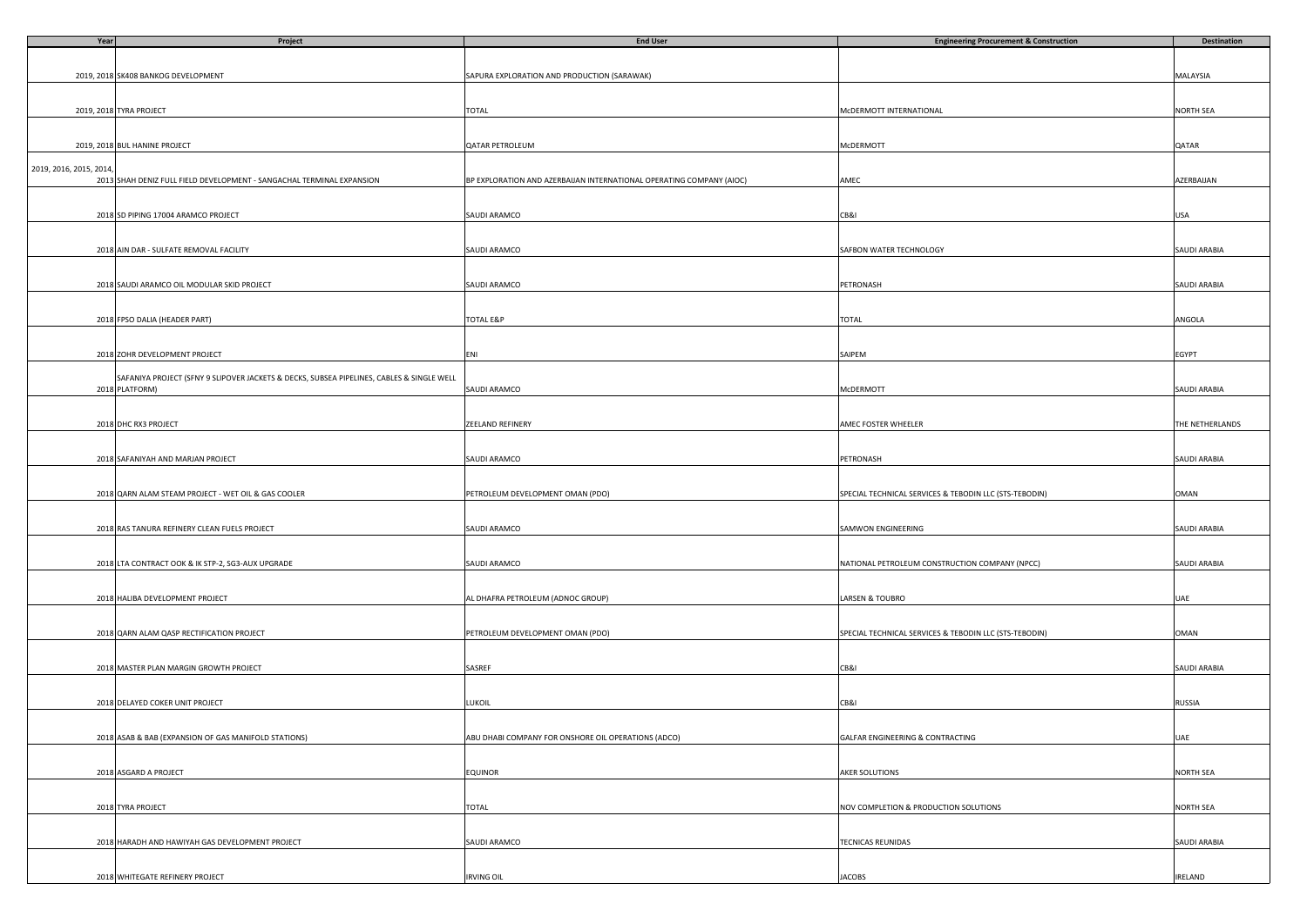| Year | Project                                                                             | <b>End User</b>                                       | <b>Engineering Procurement &amp; Construction</b>                   | <b>Destination</b> |
|------|-------------------------------------------------------------------------------------|-------------------------------------------------------|---------------------------------------------------------------------|--------------------|
|      |                                                                                     |                                                       |                                                                     |                    |
|      |                                                                                     |                                                       |                                                                     |                    |
|      | 2018 BU HASEER PROJECT                                                              | ABU DHABI NATIONAL OIL COMPANY (ADNOC)                | NATIONAL PETROLEUM CONSTRUCTION COMPANY (NPCC)                      | UAE                |
|      |                                                                                     |                                                       |                                                                     |                    |
|      | 2018 AMNI ASSET WEST PROJECT                                                        | AMNI INTERNATIONAL PETROLEUM DEVELOMPMENT COMPANY LTD | AMNI INTERNATIONAL PETROLEUM DEVELOMPMENT COMPANY LTD               | NIGERIA            |
|      |                                                                                     |                                                       |                                                                     |                    |
|      |                                                                                     |                                                       |                                                                     |                    |
|      | 2018 NORTH FIELD PRODUCTION SUSTAINABILITY PROJECT                                  | QATARGAS - RASGAS                                     | McDERMOTT INTERNATIONAL                                             | QATAR              |
|      |                                                                                     |                                                       |                                                                     |                    |
|      |                                                                                     |                                                       |                                                                     |                    |
|      | 2018, 2017, 2016, 2015 JAZAN REFINERY & TERMINAL PROJECT (JRTP)                     | SAUDI ARAMCO                                          | PETROFAC                                                            | SAUDI ARABIA       |
|      |                                                                                     |                                                       |                                                                     |                    |
|      |                                                                                     |                                                       |                                                                     |                    |
|      | 2018, 2017, 2016, 2015 EFFLUENT WATER TREATMENT AND INJECTION PLANT (EWTIP)         | KUWAIT OIL COMPANY (KOC)                              | DODSAL ENGINEERING AND CONSTRUCTION                                 | KUWAIT             |
|      |                                                                                     |                                                       |                                                                     |                    |
|      |                                                                                     |                                                       | SAZEH CONSULTANTS AND JAHAN PARS ENGINEERING & CONSTRUCTION COMPANY |                    |
|      | 2018, 2017, 2016, 2015 BID BOLAND GAS TREATING PROJECT                              | BID BOLAND II GAS TREATING CO. (BB2C)                 | CONSORTIUM                                                          | <b>IRAN</b>        |
|      |                                                                                     |                                                       |                                                                     |                    |
|      | 2018, 2017, 2016 KARAN AUXILIARY PLATFORMS                                          | SAUDI ARAMCO                                          | SNAMPROGETTI & STAR CONSORTIUM                                      | SAUDI ARABIA       |
|      |                                                                                     |                                                       |                                                                     |                    |
|      |                                                                                     |                                                       |                                                                     |                    |
|      | 2018, 2017, 2016 AL-ZOUR REFINERY PROJECT                                           | KUWAIT NATIONAL PETROLEUM COMPANY (KNPC)              | TECNICAS REUNIDAS, SINOPEC ENG, HANWHA ENG & CONTR. JV (TSHJ)       | KUWAIT             |
|      |                                                                                     |                                                       |                                                                     |                    |
|      |                                                                                     |                                                       |                                                                     |                    |
|      | 2018, 2017, 2016 MARJAN GAS OIL SEPARATION PLANT (GOSP'S) - POWER GENERATION SYSTEM | SAUDI ARAMCO                                          | McDERMOTT INTERNATIONAL                                             | SAUDI ARABIA       |
|      |                                                                                     |                                                       |                                                                     |                    |
|      |                                                                                     |                                                       |                                                                     |                    |
|      | 2018, 2017, 2016 BERRI PLATFORMS PROJECT                                            | SAUDI ARAMCO                                          | McDERMOTT                                                           | SAUDI ARABIA       |
|      |                                                                                     |                                                       |                                                                     |                    |
|      | 2018, 2017 LOWER FARS HEAVY OIL DEVELOPMENT PROGRAM                                 | KUWAIT OIL COMPANY (KOC)                              | PETROFAC                                                            | KUWAIT             |
|      |                                                                                     |                                                       |                                                                     |                    |
|      | TOPSIDE, PIPELINE AND MODIFICATIONS FOR NEW WELL HEAD PLATFORM (WHP)-3 NEAR NFA     |                                                       |                                                                     |                    |
|      | 2018, 2017 COMPLEX                                                                  | QATAR PETROLEUM                                       | OFFSHORE OIL ENGINEERING CO. LTD. (COOEC)                           | QATAR              |
|      |                                                                                     |                                                       |                                                                     |                    |
|      |                                                                                     |                                                       |                                                                     |                    |
|      | 2018, 2017 FADHILI GAS PROGRAM (FGP) PROJECT                                        | SAUDI ARAMCO                                          | PETROFAC                                                            | SAUDI ARABIA       |
|      |                                                                                     |                                                       |                                                                     |                    |
|      |                                                                                     |                                                       |                                                                     |                    |
|      | 2018, 2017 TRANS ADRIATIC PIPELINE PROJECT                                          | TRANS ADRIATIC PIPELINE                               | JV RENCO SPA - TERNA SA                                             |                    |
|      |                                                                                     |                                                       |                                                                     |                    |
|      |                                                                                     |                                                       |                                                                     |                    |
|      | 2018, 2017 LONG TERM AGREEMENT (LTA) FOR OFFSHORE FACILITIES (SFNY, ZULF AND BRRI)  | SAUDI ARAMCO                                          | NATIONAL PETROLEUM CONSTRUCTION COMPANY (NPCC)                      | SAUDI ARABIA       |
|      |                                                                                     |                                                       |                                                                     |                    |
|      | 2018, 2016, 2015 PP14 COMBINED CYCLE POWER PLANT PROJECT                            | SAUDI ELECTRICITY COMPANY (SEC)                       | WORLEY PARSONS & SAUDI ELECTRICITY COMPANY                          | SAUDI ARABIA       |
|      |                                                                                     |                                                       |                                                                     |                    |
|      |                                                                                     |                                                       |                                                                     |                    |
|      | 2018, 2016 LEKHWAIR PROJECT                                                         | PETROLEUM DEVELOPMENT OMAN (PDO)                      | SPECIAL TECHNICAL SERVICES & TEBODIN LLC (STS-TEBODIN)              | OMAN               |
|      |                                                                                     |                                                       |                                                                     |                    |
|      |                                                                                     |                                                       |                                                                     |                    |
|      | 2018, 2016 ZOHR PROJECT                                                             | PETROBEL                                              | ENI - PETROBEL/ENPPI                                                | EGYPT              |
|      |                                                                                     |                                                       |                                                                     |                    |
|      |                                                                                     |                                                       |                                                                     |                    |
|      | 2018, 2015 ZUBAIR FIELD DEVELOPMENT PROJECT                                         | ENI IRAQ                                              | ENI IRAQ                                                            | <b>IRAQ</b>        |
|      |                                                                                     |                                                       |                                                                     |                    |
|      | 2017 EL-HAMRA TERMINAL                                                              |                                                       |                                                                     |                    |
|      |                                                                                     | WESTERN DESERT OPERATING PETROLEUM COMPANY (WEPCO)    | ENGINEERING FOR THE PETROLEUM & PROCESS INDUSTRIES (ENPPI)          | EGYPT              |
|      |                                                                                     |                                                       |                                                                     |                    |
|      | 2017 YIBAL KHUFF PROJECT                                                            | PETROLEUM DEVELOPMENT OMAN (PDO)                      | PETROFAC                                                            | OMAN               |
|      |                                                                                     |                                                       |                                                                     |                    |
|      |                                                                                     |                                                       |                                                                     |                    |
|      | 2017 VDU BP OIL CASTELLON EPC REVAMPING PROJECT                                     |                                                       | AMEC FOSTER WHEELER                                                 | SPAIN              |
|      |                                                                                     |                                                       |                                                                     |                    |
|      |                                                                                     |                                                       |                                                                     |                    |
|      | 2017 SOUTH PARS GAS FIELD                                                           | PARS OIL AND GAS COMPANY (POGC)                       | PETROPARS                                                           | <b>IRAN</b>        |
|      |                                                                                     |                                                       |                                                                     |                    |
|      |                                                                                     |                                                       |                                                                     |                    |
|      | 2017 CENTRALE ELECTRIQUE DJELFA                                                     | SOCIETE ALGERIENNE DE PRODUCTION DE L'ELECTRICITE     | DURO FELGUERA (DF)                                                  | ALGERIA            |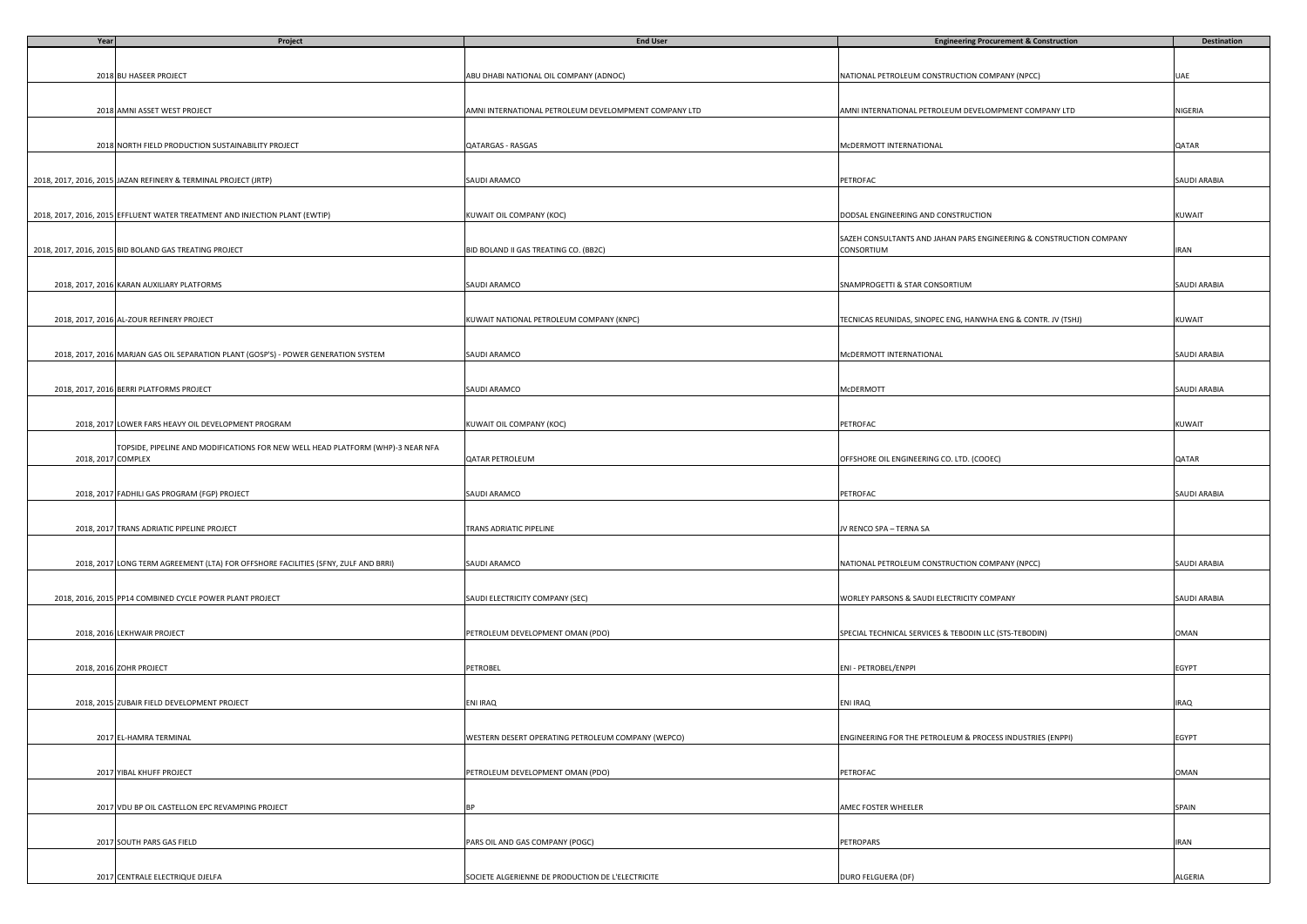| Year                        | Project                                                                   | <b>End User</b>                                     | <b>Engineering Procurement &amp; Construction</b>            | Destination    |
|-----------------------------|---------------------------------------------------------------------------|-----------------------------------------------------|--------------------------------------------------------------|----------------|
|                             |                                                                           |                                                     |                                                              |                |
|                             |                                                                           |                                                     |                                                              |                |
|                             | 2017 PHOENIX PROJECT                                                      | <b>TOTAL</b>                                        | TECHNIP                                                      | FRANCE         |
|                             |                                                                           |                                                     |                                                              |                |
|                             |                                                                           |                                                     |                                                              |                |
|                             | 2017 HYDROCRACKING UNIT CONSTRUCTION PROJECT                              | FORTE INVEST / ORSKNEFTEORGSYNTEZ JSC               | NEFTECHIMPROEKT                                              | RUSSIA         |
|                             |                                                                           |                                                     |                                                              |                |
|                             |                                                                           |                                                     |                                                              |                |
|                             | 2017 ZAPSIB-2 PROJECT                                                     | ZAPSIBNEFTEKHIM                                     | THYSSENKRUPP INDUSTRIAL SOLUTIONS                            | RUSSIA         |
|                             |                                                                           |                                                     |                                                              |                |
|                             |                                                                           |                                                     |                                                              |                |
|                             | 2017 HARADH NATURAL GAS AND OIL DEVELOPMENT PROJECT                       | SAUDI ARAMCO                                        | LARSEN & TOUBRO                                              | SAUDI ARABIA   |
|                             |                                                                           |                                                     |                                                              |                |
|                             |                                                                           |                                                     |                                                              |                |
|                             | 2017 DEBOTTLENECKING OF GC-17 (KOG131)                                    | KUWAIT OIL COMPANY (KOC)                            | HEAVY ENGINEERING INDUSTRIES & SHIPBUILDING CO. HEISCO       | KUWAIT         |
|                             |                                                                           |                                                     |                                                              |                |
|                             |                                                                           |                                                     |                                                              |                |
|                             | 2017 SAFANYA 5 PROJECT                                                    | SAUDI ARAMCO                                        | McDERMOTT                                                    | SAUDI ARABIA   |
|                             |                                                                           |                                                     |                                                              |                |
|                             |                                                                           | CHEVRON                                             |                                                              | NIGERIA        |
|                             | 2017 OKAN GAS GATHERING COMPRESSION PLATFORM (GGCP) DEBOTTLECKING PROJECT |                                                     | DORMAN LONG                                                  |                |
|                             |                                                                           |                                                     |                                                              |                |
|                             | 2017 SAFANIYA PROJECT (SFNY 4 DECKS, SUBSEA PIPELINES & CABLES)           | SAUDI ARAMCO                                        | &T HYDROCARBON ENGINEERING & EMAS AMC                        | SAUDI ARABIA   |
|                             |                                                                           |                                                     |                                                              |                |
|                             |                                                                           |                                                     |                                                              |                |
|                             | 2017 JAZAN INTEGRATED GASIFICATION COMBINED CYCLE PROJECT (IGCC)          | SAUDI ARAMCO                                        | SAIPEM                                                       | SAUDI ARABIA   |
|                             |                                                                           |                                                     |                                                              |                |
|                             |                                                                           |                                                     |                                                              |                |
|                             | 2017 YIBAL REJUVENATION PROJECT (YRP)                                     | PETROLEUM DEVELOPMENT OMAN (PDO)                    | SPECIAL TECHNICAL SERVICES & TEBODIN LLC (STS-TEBODIN)       | OMAN           |
|                             |                                                                           |                                                     |                                                              |                |
|                             |                                                                           |                                                     |                                                              |                |
|                             | 2017 GAS LIFT PILOT PROJECT (KAU22)                                       | PETROLEUM DEVELOPMENT OMAN (PDO)                    | SPECIAL TECHNICAL SERVICES & TEBODIN LLC (STS-TEBODIN)       | OMAN           |
|                             |                                                                           |                                                     |                                                              |                |
|                             |                                                                           |                                                     |                                                              |                |
|                             | 2017, 2016, 2015, 2014 ALRAR INLET SEPARATION AND BOOSTING FACILITIES     | SONATRACH                                           | PETROFAC                                                     | ALGERIA        |
|                             |                                                                           |                                                     |                                                              |                |
|                             |                                                                           |                                                     |                                                              |                |
|                             | 2017, 2016, 2015, 2014 YAMAL LNG STORAGE TANKS                            | JSC YAMAL LNG                                       | ENTREPOSE CONTRACTING AND VINCI CONSTRUCTION GRANDS PROJECTS | RUSSIA         |
|                             |                                                                           |                                                     |                                                              |                |
|                             |                                                                           |                                                     |                                                              |                |
|                             | 2017, 2016, 2015, 2014 UMM LULU PHASE II FULL FIELD DEVELOPMENT PROJECT   | ABU DHABI MARINE OPERATING COMPANY (ADMA-OPCO)      | TECHNIP & NATIONAL PETROLEUM CONSTRUCTION COMPANY (NPCC)     | UAE            |
|                             |                                                                           |                                                     |                                                              |                |
| 2017, 2016, 2015, 2013,     |                                                                           |                                                     |                                                              |                |
|                             | 2012 HOUT (KRL) OFFSHORE GAS FACILITIES                                   | AL-KHAFJI JOINT OPERATIONS (KJO)                    | McDERMOTT ARABIA COMPANY LTD. (MACL)                         | SAUDI ARABIA   |
|                             |                                                                           |                                                     |                                                              |                |
|                             |                                                                           |                                                     |                                                              |                |
|                             | 2017, 2016, 2015 FPSO CITADE DE CAMPOS MV29                               | PETROBRAS                                           | MODEC                                                        | <b>BRASIL</b>  |
|                             |                                                                           |                                                     |                                                              |                |
|                             |                                                                           |                                                     |                                                              |                |
|                             | 2017, 2016, 2015 AL DABB'IYA FACILITIES DEVELOPMENT PHASE III             | ABU DHABI COMPANY FOR ONSHORE OIL OPERATIONS (ADCO) | TECNIMONT                                                    | UAE            |
|                             |                                                                           |                                                     |                                                              |                |
|                             |                                                                           |                                                     | SNAMPROGETTI & STAR CONSORTIUM                               |                |
| 2017, 2016, 2015 ARBI 20/23 |                                                                           | SAUDI ARAMCO                                        |                                                              | SAUDI ARABIA   |
|                             |                                                                           |                                                     |                                                              |                |
|                             | 2017, 2016 NASR PHASE II FULL FIELD DEVELOPMENT PROJECT                   | ABU DHABI MARINE OPERATING COMPANY (ADMA-OPCO)      | HYUNDAI HEAVY INDUSTRIES                                     | UAE            |
|                             |                                                                           |                                                     |                                                              |                |
|                             |                                                                           |                                                     |                                                              |                |
|                             | 2017, 2016 NEW GATHERING CENTER GC-31                                     | KUWAIT OIL COMPANY (KOC)                            | DODSAL ENGINEERING AND CONSTRUCTION                          | KUWAIT         |
|                             |                                                                           |                                                     |                                                              |                |
|                             |                                                                           |                                                     |                                                              |                |
|                             | 2017, 2016 TEMPA ROSSA PROJECT                                            | <b>TOTAL E&amp;P</b>                                | <b>TECNIMONT</b>                                             | <b>ITALY</b>   |
|                             |                                                                           |                                                     |                                                              |                |
|                             |                                                                           |                                                     |                                                              |                |
|                             | 2017, 2016 AMMONIA PLANT REVAMP PROJECT                                   | PETROVIETNAM                                        | <b>TECHNIP</b>                                               | VIETNAM        |
|                             |                                                                           |                                                     |                                                              |                |
|                             |                                                                           |                                                     |                                                              |                |
|                             | 2017, 2016 SAFANYA HEADER 9 FACILITIES PROJECT                            | SAUDI ARAMCO                                        | McDERMOTT                                                    | SAUDI ARABIA   |
|                             |                                                                           |                                                     |                                                              |                |
|                             |                                                                           |                                                     |                                                              |                |
|                             | 2017, 2016 FIELD PIPELINES & SITRA STORAGE EXPANSION PROJECT              | BAHRAIN NATIONAL GAS EXPANSION COMPANY (BNGEC)      | <b>JGC GULF INTERNATIONAL</b>                                | <b>BAHRAIN</b> |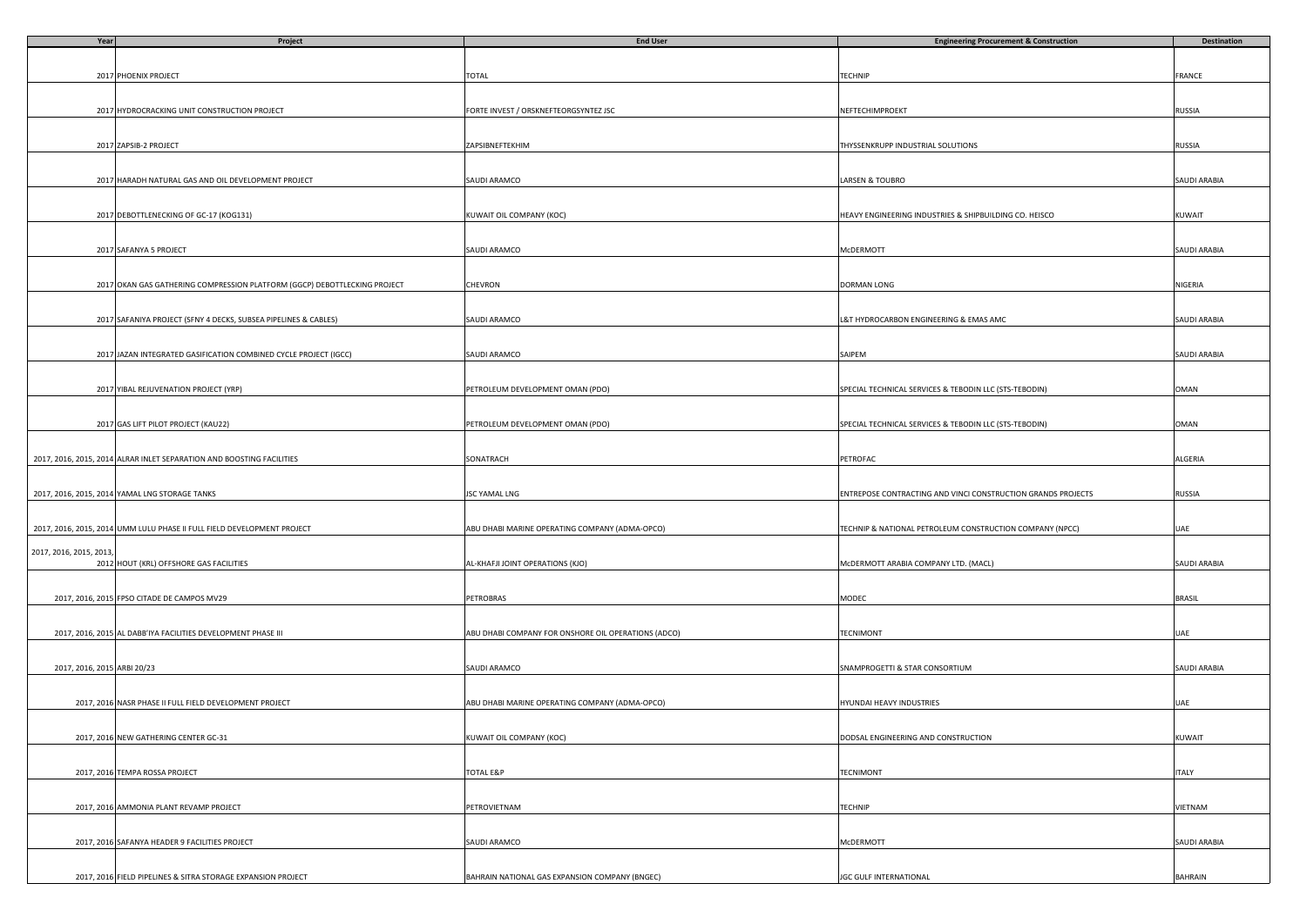| Year | Project                                                                     | <b>End User</b>                                         | <b>Engineering Procurement &amp; Construction</b> | Destination   |
|------|-----------------------------------------------------------------------------|---------------------------------------------------------|---------------------------------------------------|---------------|
|      |                                                                             |                                                         |                                                   |               |
|      |                                                                             |                                                         |                                                   |               |
|      | 2017, 2016 REMOTE HEADER A & B PROJECT                                      | SAUDI ARAMCO                                            | ARAMCO ASIA JAPAN K.K.                            | SAUDI ARABIA  |
|      |                                                                             |                                                         |                                                   |               |
|      |                                                                             | MINERALOELRAFFINERIE OBERRHEIN                          |                                                   |               |
|      | 2017, 2016 NEW DC COKE DRUMS                                                |                                                         | EDL ANLAGENBAU                                    |               |
|      |                                                                             |                                                         |                                                   |               |
|      | 2017, 2015 OSII PHASE 2 DEVELOPMENT PROJECT                                 | BUNDUQ OIL COMPANY                                      | NATIONAL PETROLEUM CONSTRUCTION COMPANY (NPCC)    | UAE           |
|      |                                                                             |                                                         |                                                   |               |
|      |                                                                             |                                                         |                                                   |               |
|      | 2017, 2014 JAZAN REFINERY & TERMINAL PROJECT (JRTP)                         | SAUDI ARAMCO                                            |                                                   | SAUDI ARABIA  |
|      |                                                                             |                                                         |                                                   |               |
|      |                                                                             |                                                         |                                                   |               |
|      | 2016 HAIL SURFACE FACILITIES EPS PROJECT                                    | ABU DHABI OIL CO. LTD (ADOC)                            | TECNICAS REUNIDAS                                 | UAE           |
|      |                                                                             |                                                         |                                                   |               |
|      |                                                                             |                                                         |                                                   |               |
|      | 2016 ONSHORE PIPELINE & HABSHAN MODIFICATIONS - SLUG CATCHERS               | ABU DHABI GAS INDUSTRIES (GASCO)                        | TECNICAS REUNIDAS                                 | UAE           |
|      |                                                                             |                                                         |                                                   |               |
|      |                                                                             |                                                         |                                                   |               |
|      | 2016 JAZAN REFINERY                                                         | SAUDI ARAMCO                                            | SK ENGINEERING & CONSTRUCTION                     | SAUDI ARABIA  |
|      |                                                                             |                                                         |                                                   |               |
|      | 2016 CLEAN FUEL PROJECT                                                     | KUWAIT NATIONAL PETROLEUM COMPANY (KNPC)                | SK ENGINEERING & CONSTRUCTION                     | KUWAIT        |
|      |                                                                             |                                                         |                                                   |               |
|      |                                                                             |                                                         |                                                   |               |
|      | 2016 TENGIZ PROJECT                                                         | CHEVRON - TENGIZCHEVROIL (TCO)                          | <b>GENERAL ELECTRIC (GE)</b>                      | KAZAKHSTAN    |
|      |                                                                             |                                                         |                                                   |               |
|      |                                                                             |                                                         |                                                   |               |
|      | 2016 JUMP OVER CONNECTION (BETWEEN GASCO HMT AND DEL TFP PIPELINE AT KM 42) | ABU DHABI GAS INDUSTRIES (GASCO)                        | AMEC FOSTER WHEELER                               | UAE           |
|      |                                                                             |                                                         |                                                   |               |
|      |                                                                             |                                                         |                                                   |               |
|      | 2016 JAZAN REFINERY & TERMINAL PROJECT (JRTP)                               | SAUDI ARAMCO                                            | SAIPEM                                            | SAUDI ARABIA  |
|      |                                                                             |                                                         |                                                   |               |
|      |                                                                             |                                                         |                                                   |               |
|      | 2016 LACC EP PROJECT                                                        | LACC                                                    | CB&I                                              | USA           |
|      |                                                                             |                                                         |                                                   |               |
|      |                                                                             |                                                         |                                                   |               |
|      | 2016 FADHILI GAS PROGRAM (FGP) - PRESSURE VESSELS                           | SAUDI ARAMCO                                            | HIDADA                                            | SAUDI ARABIA  |
|      |                                                                             |                                                         |                                                   |               |
|      | 2016 SYSTEM A PROJECT                                                       | SAUDI ARAMCO                                            | JGC GULF INTERNATIONAL                            | SAUDI ARABIA  |
|      |                                                                             |                                                         |                                                   |               |
|      |                                                                             |                                                         |                                                   |               |
|      | 2016 TAHITI VERTICAL EXPANSION PROJECT                                      | CHEVRON                                                 | EMAS CHYODA SUBSEA                                | USA           |
|      |                                                                             |                                                         |                                                   |               |
|      |                                                                             |                                                         |                                                   |               |
|      | 2016, 2015, 2014 BAB COMPRESSION PROJECT PHASE II                           | ABU DHABI COMPANY FOR ONSHORE OIL OPERATIONS (ADCO)     | PETROFAC                                          | UAE           |
|      |                                                                             |                                                         |                                                   |               |
|      |                                                                             |                                                         |                                                   |               |
|      | 2016, 2015, 2014 ZAKUM FACILITIES FOR 4 GAS INJECTORS                       | ABU DHABI MARINE OPERATING COMPANY (ADMA-OPCO)          | MCDERMOTT INTERNATIONAL                           | UAE           |
|      |                                                                             |                                                         |                                                   |               |
|      |                                                                             |                                                         |                                                   |               |
|      | 2016, 2015, 2014 ZAKUM OIL LINES REPLACEMENT PROJECT - PHASE 1              | ABU DHABI MARINE OPERATING COMPANY (ADMA-OPCO)          | NATIONAL PETROLEUM CONSTRUCTION COMPANY (NPCC)    | UAE           |
|      |                                                                             |                                                         |                                                   |               |
|      | 2016, 2015 ZHONGTIAN POLYETHYLENE PLANT                                     | EXXON                                                   |                                                   | CHINA         |
|      |                                                                             |                                                         | <b>BHDT AUSTRIA</b>                               |               |
|      |                                                                             |                                                         |                                                   |               |
|      | 2016, 2015 RABAB HARWEEL INTERGRATED PROJECT (RHIP)                         | PETROLEUM DEVELOPMENT OMAN (PDO)                        | PETROFAC                                          | OMAN          |
|      |                                                                             |                                                         |                                                   |               |
|      |                                                                             |                                                         |                                                   |               |
|      | 2016, 2015 REGGANE NORD DEVELOPMENT PROJECT                                 | GROUPEMENT REGGANE (SONATRACH, REPSOL, RWE DEA, EDISON) | PETROFAC                                          | ALGERIA       |
|      |                                                                             |                                                         |                                                   |               |
|      |                                                                             |                                                         |                                                   |               |
|      | 2016, 2015 FPSO LIBRA EWT                                                   | <b>PETROBRAS</b>                                        | <b>JURONG</b>                                     | <b>BRASIL</b> |
|      |                                                                             |                                                         |                                                   |               |
|      |                                                                             |                                                         |                                                   |               |
|      | 2016, 2015 ANGOLA BLOCK 15/06 EAST HUB DEVELOPMENT PROJECT                  | <b>ENI ANGOLA</b>                                       | <b>BUMI ARMADA</b>                                | ANGOLA        |
|      |                                                                             |                                                         |                                                   |               |
|      |                                                                             |                                                         |                                                   |               |
|      | 2016, 2015 MASTER GAS SYSTEM EXPANSION PROJECT                              | SAUDI ARAMCO                                            | SEPCO                                             | SAUDI ARABIA  |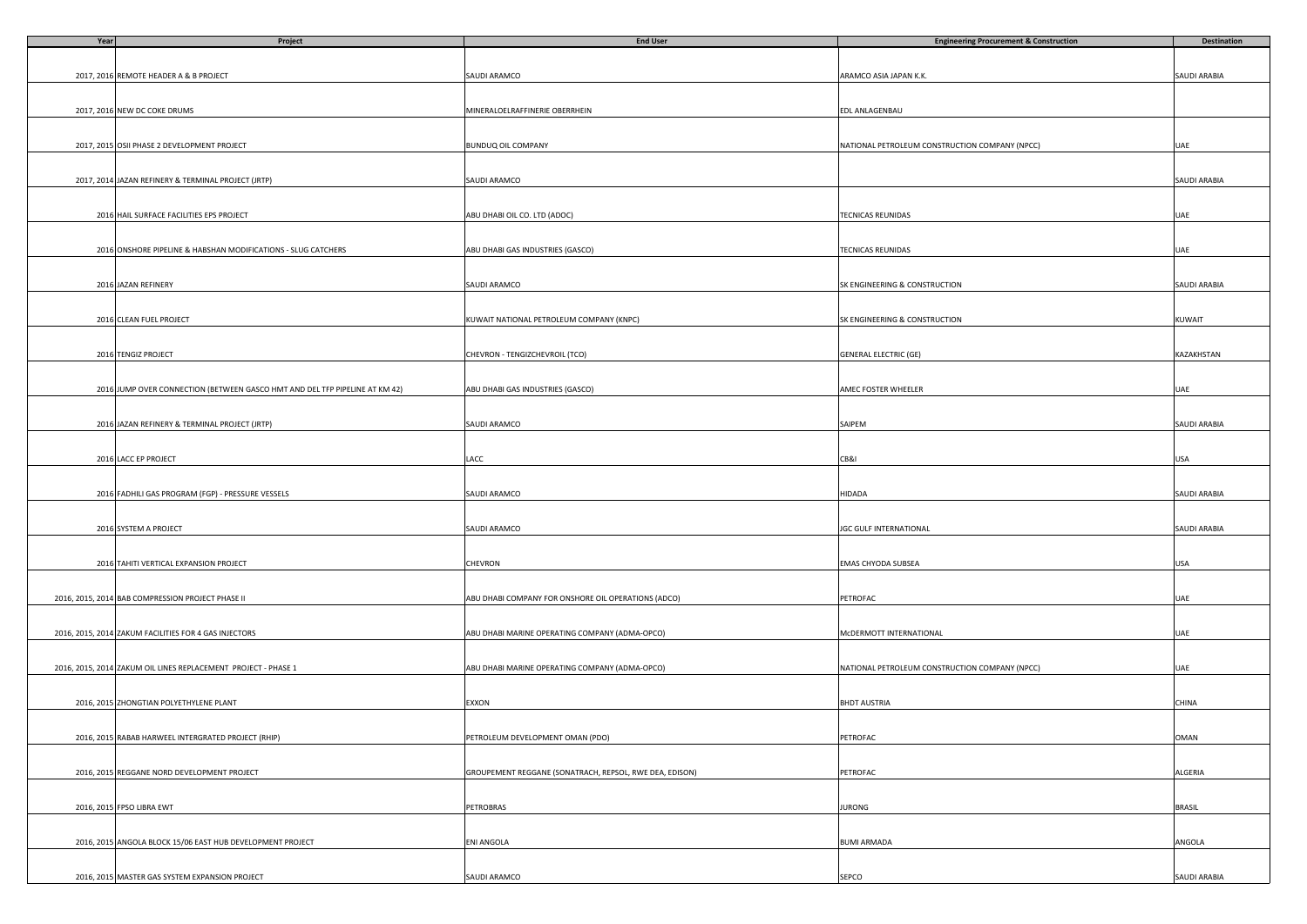| Year | Project                                               | <b>End User</b>                                     | <b>Engineering Procurement &amp; Construction</b>   | Destination         |
|------|-------------------------------------------------------|-----------------------------------------------------|-----------------------------------------------------|---------------------|
|      |                                                       |                                                     |                                                     |                     |
|      |                                                       |                                                     |                                                     |                     |
|      | 2016, 2014, 2013, 2012 FPSO CIDADE DE ILHABELA        | PETROBRAS                                           | SBM OFFSHORE                                        | <b>BRASIL</b>       |
|      |                                                       |                                                     |                                                     |                     |
|      |                                                       |                                                     |                                                     |                     |
|      | 2016, 2014, 2013 LUKOIL NEFTOCHIM BOURGAS             | LUKOIL                                              | TECHNIP                                             | <b>BULGARIA</b>     |
|      |                                                       |                                                     |                                                     |                     |
|      |                                                       |                                                     |                                                     |                     |
|      | 2015 NORTH DOME PROJECT - MARJAN FIELD                | SAUDI ARAMCO                                        | McDERMOTT INTERNATIONAL                             | SAUDI ARABIA        |
|      |                                                       |                                                     |                                                     |                     |
|      |                                                       |                                                     |                                                     |                     |
|      | 2015 CATCHER FPSO                                     | PREMIER OIL                                         | BW OFFSHORE                                         | <b>NORTH SEA</b>    |
|      |                                                       |                                                     |                                                     |                     |
|      |                                                       |                                                     |                                                     |                     |
|      | 2015 BP TRINIDAD REGION ONSHORE COMPRESSION PROJECT   | <b>BP</b>                                           | BECHTEL                                             | TRINIDAD AND TOBAGO |
|      |                                                       |                                                     |                                                     |                     |
|      |                                                       |                                                     |                                                     |                     |
|      |                                                       |                                                     |                                                     |                     |
|      | 2015 FPSO MYKONOS & CORCOVADO                         | PETROBRAS                                           | HARRIS PYE ENGINEERING                              | UK                  |
|      |                                                       |                                                     |                                                     |                     |
|      |                                                       |                                                     |                                                     |                     |
|      | 2015 UGS KATHARINA                                    | ERDGASSPEICHER PEISSEN                              |                                                     | <b>GERMANY</b>      |
|      |                                                       |                                                     |                                                     |                     |
|      |                                                       |                                                     |                                                     |                     |
|      | 2015 MANIFA FIELD DEVELOPMENT PROJECT                 | SAUDI ARAMCO                                        | McDERMOTT INTERNATIONAL                             | SAUDI ARABIA        |
|      |                                                       |                                                     |                                                     |                     |
|      |                                                       |                                                     |                                                     |                     |
|      | 2015 MHNRD III PIPELINE PROJECT                       | OIL AND NATURAL GAS CORPORATION (ONGC)              | SUPREME OFFSHORE CONSTRUCTIONS & TECHNICAL SERVICES | <b>INDIA</b>        |
|      |                                                       |                                                     |                                                     |                     |
|      |                                                       |                                                     |                                                     |                     |
|      | 2015 BUHASA THAMAMA ZONE B DEVELOPMENT                | ABU DHABI COMPANY FOR ONSHORE OIL OPERATIONS (ADCO) | GALFAR ENGINEERING & CONTRACTING                    | UAE                 |
|      |                                                       |                                                     |                                                     |                     |
|      |                                                       |                                                     |                                                     |                     |
|      | 2015 HDO MX PROJECT                                   |                                                     | HYUNDAI ENGINEERING (HEC)                           | KOREA               |
|      |                                                       |                                                     |                                                     |                     |
|      |                                                       |                                                     |                                                     |                     |
|      | 2015 PERSEPHONE & BROWFIELDS PROJECTS                 | WOODSIDE                                            | WOODSIDE                                            | <b>AUSTRALIA</b>    |
|      |                                                       |                                                     |                                                     |                     |
|      |                                                       |                                                     |                                                     |                     |
|      | 2015 HIMREEN OIL DEVELOPMENT PROJECT                  | STATE COMPANY FOR OIL PROJECTS (SCOP)               |                                                     | <b>IRAQ</b>         |
|      |                                                       |                                                     |                                                     |                     |
|      |                                                       |                                                     |                                                     |                     |
|      | 2015 JUNIPER PROJECT                                  |                                                     | TECHNIP                                             | TRINIDAD AND TOBAGO |
|      |                                                       |                                                     |                                                     |                     |
|      |                                                       |                                                     |                                                     |                     |
|      |                                                       |                                                     |                                                     |                     |
|      | 2015 VASAI EAST DEVELOPMENT PROJECT                   | OIL AND NATURAL GAS CORPORATION (ONGC)              | LARSEN & TOUBRO                                     | INDIA               |
|      |                                                       |                                                     |                                                     |                     |
|      |                                                       |                                                     |                                                     |                     |
|      | 2015 SALINETAS PROJECT                                |                                                     | DRACES INFRAESTRUCTURAS                             | SPAIN               |
|      |                                                       |                                                     |                                                     |                     |
|      |                                                       |                                                     |                                                     |                     |
|      | 2015 SALAMANCA DUBA PROJECT                           | PEMEX                                               |                                                     | MEXICO              |
|      |                                                       |                                                     |                                                     |                     |
|      |                                                       |                                                     |                                                     |                     |
|      | 2015 SATAH AL RAZBOOT FIELD DEVELOPMENT (SARB)        | ABU DHABI MARINE OPERATING COMPANY (ADMA-OPCO)      | HYUNDAI ENGINEERING & CONSTRUCTION                  | UAE                 |
|      |                                                       |                                                     |                                                     |                     |
|      |                                                       |                                                     |                                                     |                     |
|      | 2015 REFINERIA DE SINES                               | <b>GALP ENERGIA</b>                                 |                                                     | PORTUGAL            |
|      |                                                       |                                                     |                                                     |                     |
|      |                                                       |                                                     |                                                     |                     |
|      | 2015 HYDROCRACKING COMPLEX PROJECT                    | NOVOKUIBISHEVSKY NEFTEPERERABATIVAUSCHIY ZAVOD      | NEFTECHIMPROEKT                                     | RUSSIA              |
|      |                                                       |                                                     |                                                     |                     |
|      |                                                       |                                                     |                                                     |                     |
|      | 2015 TGF - TURKMENISTAN GARABOGAZ FERTILIZER PROJECT  |                                                     | MITSUBISHI HEAVY INDUSTRIES                         | TURKMENISTAN        |
|      |                                                       |                                                     |                                                     |                     |
|      |                                                       |                                                     |                                                     |                     |
|      | 2015 FPSO CIDADE DE CARAGUATATUBA MV27                | PETROBRAS                                           | MODEC                                               | <b>BRASIL</b>       |
|      |                                                       |                                                     |                                                     |                     |
|      |                                                       |                                                     |                                                     |                     |
|      | 2015 DAMAN DEVELOPMENT PROJECT                        | OIL AND NATURAL GAS CORPORATION (ONGC)              | SWIBER OFFSHORE CONSTRUCTION PTE LTD                | <b>INDIA</b>        |
|      |                                                       |                                                     |                                                     |                     |
|      |                                                       |                                                     |                                                     |                     |
|      |                                                       |                                                     |                                                     |                     |
|      | 2015 BUHASA SOUTH SHUAIBA ARTIFICIAL GAS LIFT PROJECT | ABU DHABI COMPANY FOR ONSHORE OIL OPERATIONS (ADCO) | GALFAR ENGINEERING & CONTRACTING                    | UAE                 |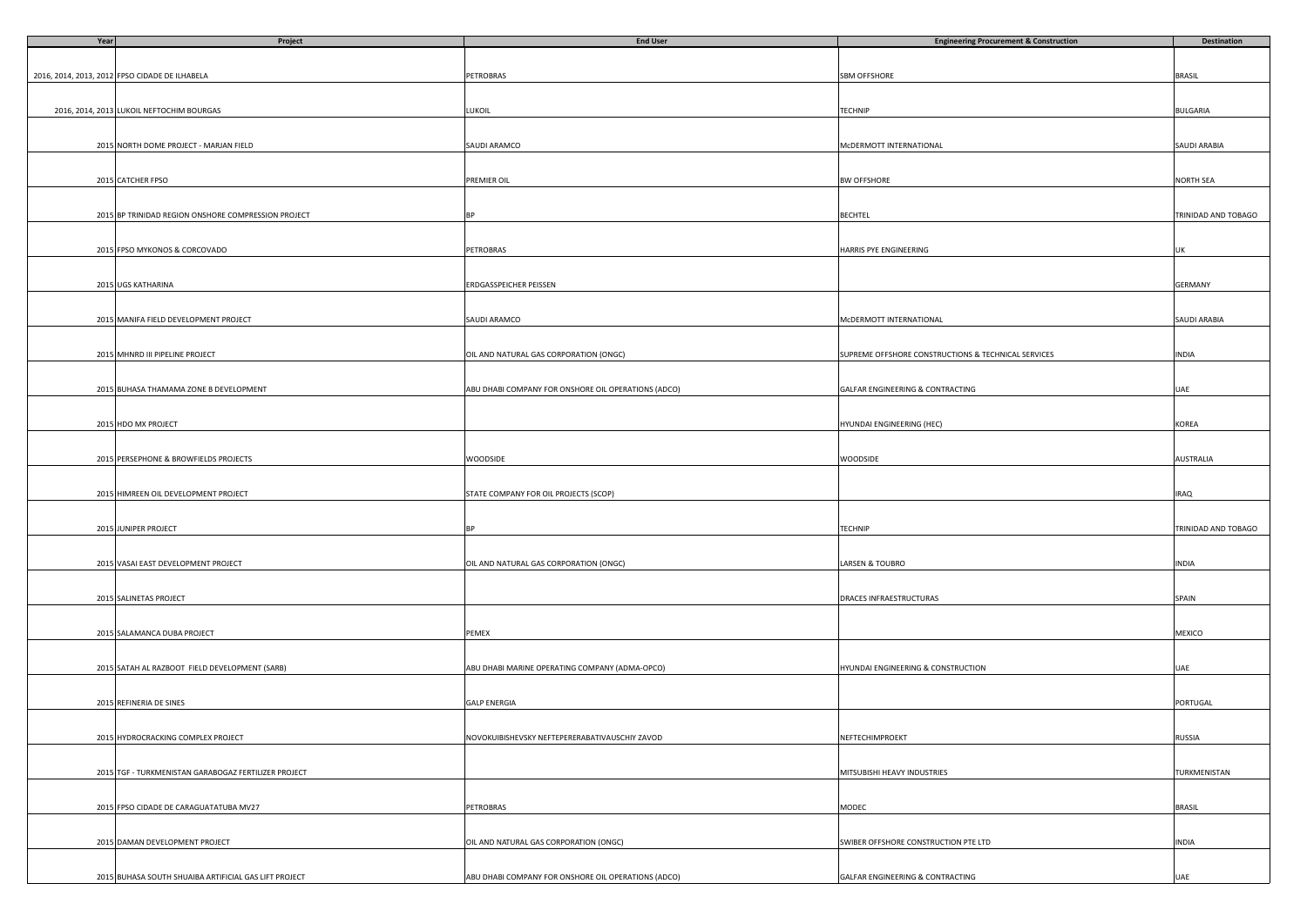| Year                            | Project                                                                               | <b>End User</b>                                     | <b>Engineering Procurement &amp; Construction</b> | <b>Destination</b> |
|---------------------------------|---------------------------------------------------------------------------------------|-----------------------------------------------------|---------------------------------------------------|--------------------|
|                                 |                                                                                       |                                                     |                                                   |                    |
|                                 |                                                                                       |                                                     |                                                   |                    |
|                                 | 2015 TAG NEW GAS FILTER                                                               | TRANS AUSTRIA GASLEITUNG (TAG)                      | ENI - SAIPEM                                      | AUSTRIA            |
|                                 |                                                                                       |                                                     |                                                   |                    |
|                                 |                                                                                       |                                                     |                                                   |                    |
|                                 | 2015 SGP U-300 METALLURGY UPGRADE PROJECT                                             | CHEVRON - TENGIZCHEVROIL (TCO)                      | WORLEY PARSONS                                    | KAZAKHSTAN         |
|                                 |                                                                                       |                                                     |                                                   |                    |
|                                 |                                                                                       |                                                     |                                                   |                    |
|                                 | 2015 TOTAL RAFFINADERIJ ANTWERPEN OPTARA PROJECT                                      | TOTAL                                               | <b>TECNICAS REUNIDAS</b>                          | BELGIUM            |
|                                 |                                                                                       |                                                     |                                                   |                    |
|                                 |                                                                                       |                                                     |                                                   |                    |
|                                 | 2015 BAMBOO PROJECT - SS1Q                                                            | YARA                                                | TECNICAS REUNIDAS                                 | NORWAY             |
|                                 |                                                                                       |                                                     |                                                   |                    |
|                                 |                                                                                       |                                                     |                                                   |                    |
|                                 | 2015 CESSAO ONEROSA P76                                                               | PETROBRAS                                           | <b>ESTALEIROS DO BRASIL</b>                       | <b>BRASIL</b>      |
|                                 |                                                                                       |                                                     |                                                   |                    |
|                                 |                                                                                       |                                                     |                                                   |                    |
|                                 | 2015 JAZAN INTEGRATED GASIFICATION COMBINED CYCLE PROJECT (IGCC)                      | PETRO RABIGH - SAUDI ARAMCO / SUMITOMO JV           | SNAMPROGETTI                                      | SAUDI ARABIA       |
|                                 |                                                                                       |                                                     |                                                   |                    |
|                                 |                                                                                       |                                                     |                                                   |                    |
|                                 | 2015 MSV SKID                                                                         | PETROLEUM DEVELOPMENT OMAN (PDO)                    | GALFAR ENGINEERING & CONTRACTING                  | OMAN               |
|                                 |                                                                                       |                                                     |                                                   |                    |
|                                 |                                                                                       |                                                     |                                                   |                    |
|                                 | 2015 CLEAN FUEL PROJECT                                                               | KUWAIT NATIONAL PETROLEUM COMPANY (KNPC)            | CB&I                                              | KUWAIT             |
|                                 |                                                                                       |                                                     |                                                   |                    |
|                                 |                                                                                       |                                                     |                                                   |                    |
|                                 |                                                                                       |                                                     |                                                   |                    |
|                                 | 2015 KAUTHER PROJECT                                                                  | PETROLEUM DEVELOPMENT OMAN (PDO)                    |                                                   | OMAN               |
|                                 |                                                                                       |                                                     |                                                   |                    |
|                                 |                                                                                       |                                                     |                                                   |                    |
|                                 | 2015 JAZAN REFINERY & MARINE TERMINAL PROJECT (NORTH TANK AND LOADING ARM FACILITIES) | SAUDI ARAMCO                                        |                                                   | SAUDI ARABIA       |
|                                 |                                                                                       |                                                     |                                                   |                    |
|                                 |                                                                                       |                                                     |                                                   |                    |
|                                 | 2015 MADURA BD FIELD DEVELOPMENT PROJECT                                              | HUSKY CNOOC MADURA                                  | <b>BUMI ARMADA</b>                                | INDONESIA          |
|                                 |                                                                                       |                                                     |                                                   |                    |
|                                 |                                                                                       |                                                     |                                                   |                    |
|                                 | 2015 OCTP GHANA                                                                       | ENI                                                 | OCTP                                              | GHANA              |
|                                 |                                                                                       |                                                     |                                                   |                    |
|                                 |                                                                                       |                                                     |                                                   |                    |
|                                 | 2015 BAB PRODUCED WATER RE-INJECTION PROJECT                                          | ABU DHABI COMPANY FOR ONSHORE OIL OPERATIONS (ADCO) | GALFAR ENGINEERING & CONTRACTING                  | UAE                |
|                                 |                                                                                       |                                                     |                                                   |                    |
|                                 |                                                                                       |                                                     |                                                   |                    |
|                                 | 2015 LIVERPOOL BAY                                                                    | ENI                                                 | WOOD GROUP PSN                                    | UK                 |
|                                 |                                                                                       |                                                     |                                                   |                    |
|                                 |                                                                                       |                                                     |                                                   |                    |
|                                 | 2015 WEST QURNA I PROJECT                                                             | EXXON MOBIL IRAQ                                    | KENTZ - ENKA JV                                   | <b>IRAQ</b>        |
|                                 |                                                                                       |                                                     |                                                   |                    |
|                                 |                                                                                       |                                                     |                                                   |                    |
|                                 | 2015 MARMUL PROJECT                                                                   | PETROLEUM DEVELOPMENT OMAN (PDO)                    | BAHWAN ENGINEERING & CONSTRUCTION (BEC)           | OMAN               |
|                                 |                                                                                       |                                                     |                                                   |                    |
|                                 |                                                                                       |                                                     |                                                   |                    |
|                                 | 2015, 2014, 2013 ARABIYAH & HASBAH OFFSHORE & ONSHORE FACILITIES - WASIT GAS PROGRAM  | SAUDI ARAMCO                                        | SAIPEM                                            | SAUDI ARABIA       |
|                                 |                                                                                       |                                                     |                                                   |                    |
|                                 |                                                                                       |                                                     |                                                   |                    |
|                                 | 2015, 2014, 2013 RABIGH II PETROCHEMICAL PROJECT (U02 & U03 PACKAGES)                 | PETRO RABIGH - SAUDI ARAMCO / SUMITOMO JV           | PETROFAC                                          | SAUDI ARABIA       |
|                                 |                                                                                       |                                                     |                                                   |                    |
|                                 |                                                                                       |                                                     |                                                   |                    |
|                                 | 2015, 2014, 2013 FPSO CIDADE DE MARICA & FPSO CIDADE DE SAQUAREMA                     | PETROBRAS                                           | <b>SBM OFFSHORE</b>                               | <b>BRASIL</b>      |
|                                 |                                                                                       |                                                     |                                                   |                    |
|                                 |                                                                                       |                                                     |                                                   |                    |
|                                 | 2015, 2014, 2013 WASIT GAS PROJECT                                                    | SAUDI ARAMCO                                        | SAIPEM                                            | SAUDI ARABIA       |
|                                 |                                                                                       |                                                     |                                                   |                    |
|                                 |                                                                                       |                                                     |                                                   |                    |
| 2015, 2014, 2013 GE 9FA PROJECT |                                                                                       |                                                     | <b>GENERAL ELECTRIC</b>                           | ALGERIA            |
|                                 |                                                                                       |                                                     |                                                   |                    |
|                                 |                                                                                       |                                                     |                                                   |                    |
|                                 |                                                                                       |                                                     |                                                   |                    |
|                                 | 2015, 2014, 2013 LONGFORD GAS CONDITIONING PLANT PROJECT                              | <b>EXXON MOBIL</b>                                  | CB&I                                              | <b>AUSTRALIA</b>   |
|                                 |                                                                                       |                                                     |                                                   |                    |
|                                 |                                                                                       |                                                     |                                                   |                    |
|                                 | 2015, 2014, 2012, 2011 MAJNOON FIELD - EARLY PRODUCTION FACILITIES PROJECT            | SHELL IRAQ                                          | PETROFAC                                          | <b>IRAQ</b>        |
|                                 |                                                                                       |                                                     |                                                   |                    |
|                                 |                                                                                       |                                                     |                                                   |                    |
|                                 | 2015, 2014 SOUTH CAUCASUS PIPELINE - SHAH DENIZ FULL FIELD DEVELOPMENT PROJECT        | BP                                                  | SOUTH CAUCASUS PIPELINE COMPANY (SCPC)            | AZERBAIJAN         |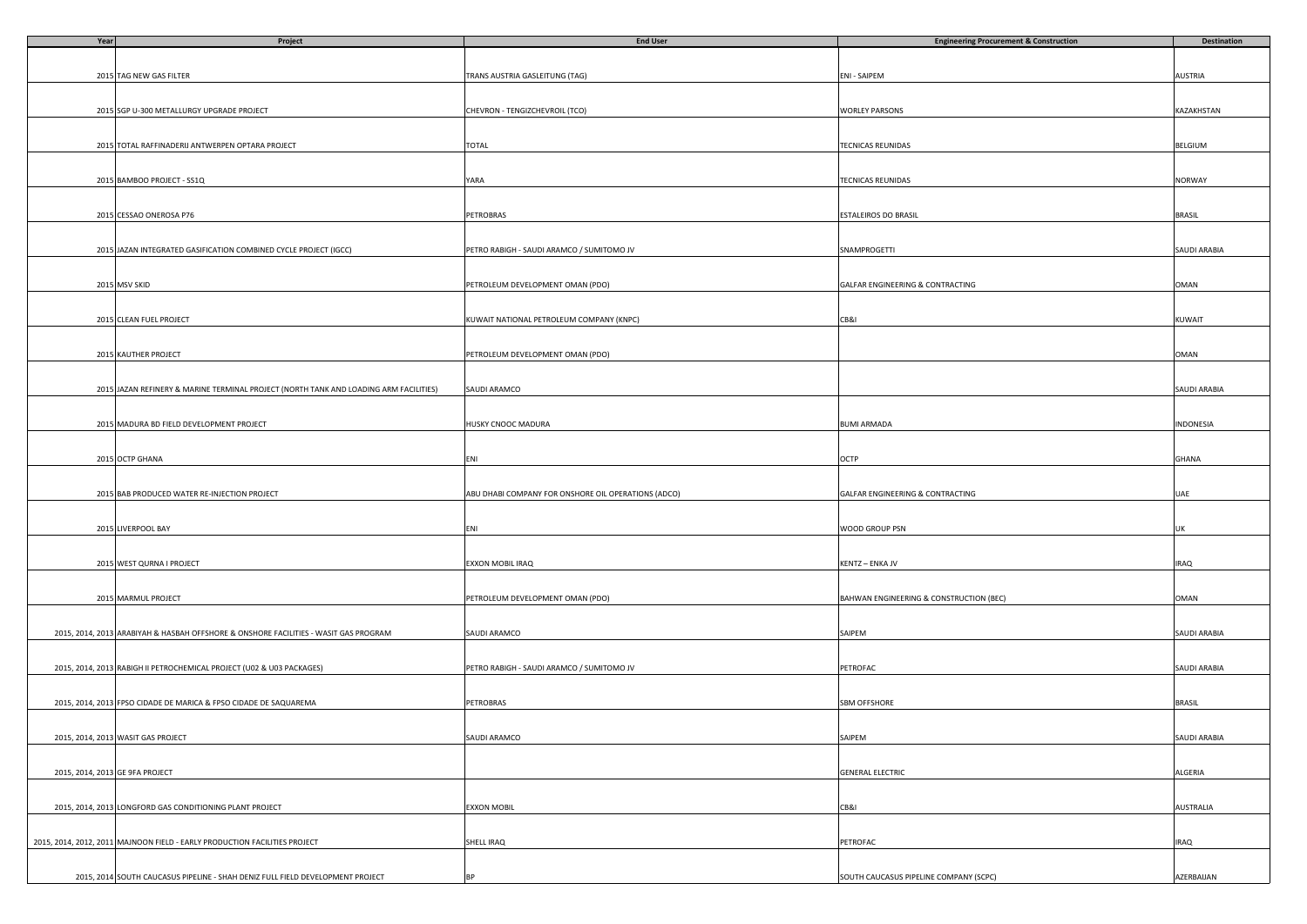| Year                   | Project                                                           | <b>End User</b>                                     | <b>Engineering Procurement &amp; Construction</b>      | Destination      |
|------------------------|-------------------------------------------------------------------|-----------------------------------------------------|--------------------------------------------------------|------------------|
|                        |                                                                   |                                                     |                                                        |                  |
|                        |                                                                   |                                                     |                                                        |                  |
|                        | 2015, 2014 YIBAL THIRD STAGE DEPLETION COMPRESSION (Y3DC) PROJECT | PETROLEUM DEVELOPMENT OMAN (PDO)                    | LARSEN & TOUBRO                                        | OMAN             |
|                        |                                                                   |                                                     |                                                        |                  |
|                        |                                                                   |                                                     |                                                        |                  |
|                        | 2015, 2014 SK316 GAS DEVELOPMENT PROJECT                          | PETRONAS CARIGALI                                   | TECHNIP-MMHE JOINT VENTURE (TMJV)                      | MALAYSIA         |
|                        |                                                                   |                                                     |                                                        |                  |
|                        |                                                                   |                                                     |                                                        |                  |
|                        |                                                                   |                                                     |                                                        | <b>BOLIVIA</b>   |
|                        | 2015, 2014 INCAHUASI GAS FIELD DEVELOPMENT PROJECT                | TOTAL - TECPETROL - GAZPROM                         | SPIECAPAG                                              |                  |
|                        |                                                                   |                                                     |                                                        |                  |
|                        |                                                                   |                                                     |                                                        |                  |
|                        | 2015, 2014 ANGOLA LNG PROJECT                                     | CHEVRON, SONANGOL, BP, ENI, TOTAL                   | <b>BECHTEL</b>                                         | ANGOLA           |
|                        |                                                                   |                                                     |                                                        |                  |
|                        |                                                                   |                                                     |                                                        |                  |
|                        | 2015, 2014 RUMAITHA NORTH C02 INJECTION PROJECT                   | ABU DHABI COMPANY FOR ONSHORE OIL OPERATIONS (ADCO) | ALSA ENGINEERING & CONSTRUCTION                        | UAE              |
|                        |                                                                   |                                                     |                                                        |                  |
|                        |                                                                   |                                                     |                                                        |                  |
|                        | 2015, 2014 PIG TRAP MODIFICATION PROJECT                          | PETROLEUM DEVELOPMENT OMAN (PDO)                    | SPECIAL TECHNICAL SERVICES & TEBODIN LLC (STS-TEBODIN) | OMAN             |
|                        |                                                                   |                                                     |                                                        |                  |
|                        |                                                                   |                                                     |                                                        |                  |
|                        | 2015, 2014 KRAKEN PROJECT (TOPSIDE - FIREWATER SYSTEM)            | ENQUEST                                             | <b>BUMI ARMADA - KEPPEL</b>                            | UK               |
|                        |                                                                   |                                                     |                                                        |                  |
|                        |                                                                   |                                                     |                                                        |                  |
|                        | 2015, 2014 JAMNAGAR J3 PROJECT                                    | RELIANCE INDUSTRIES LIMITED (RIL)                   | RELIANCE INDUSTRIES LIMITED (RIL)                      | <b>INDIA</b>     |
|                        |                                                                   |                                                     |                                                        |                  |
|                        |                                                                   |                                                     |                                                        |                  |
|                        | 2015, 2014 GINA KROG AND MARINER PROJECT                          | <b>STATOIL</b>                                      |                                                        | <b>NORTH SEA</b> |
|                        |                                                                   |                                                     |                                                        |                  |
|                        |                                                                   |                                                     |                                                        |                  |
|                        | 2015, 2014 JAZAN PROJECT                                          | SAUDI ARAMCO                                        | JGC                                                    | SAUDI ARABIA     |
|                        |                                                                   |                                                     |                                                        |                  |
|                        |                                                                   |                                                     |                                                        |                  |
|                        | 2015, 2014 TOGLIATTI PROJECT                                      | TOGLIATTIAZOT                                       |                                                        |                  |
|                        |                                                                   |                                                     | LINDE                                                  | RUSSIA           |
|                        |                                                                   |                                                     |                                                        |                  |
| 2015, 2013, 2012, 2011 |                                                                   |                                                     |                                                        |                  |
|                        | 2010 KARAN OFFSHORE PLATFORMS AND SUBSEA PIPELINE PROJECT         | SAUDI ARAMCO                                        | MCDERMOTT INTERNATIONAL                                | SAUDI ARABIA     |
|                        |                                                                   |                                                     |                                                        |                  |
|                        |                                                                   |                                                     |                                                        |                  |
|                        | 2015, 2013 DWD WELL MARMUL / NIMR FIELD                           | PETROLEUM DEVELOPMENT OMAN (PDO)                    | AL TURKI ENTERPRISES                                   | OMAN             |
|                        |                                                                   |                                                     |                                                        |                  |
|                        |                                                                   |                                                     |                                                        |                  |
|                        | 2014 GAS QUALITY IMPROVEMENT PROJECT ETZEL GAS LAGER              | <b>STATOIL</b>                                      | IV OIL&GAS                                             | THE NETHERLANDS  |
|                        |                                                                   |                                                     |                                                        |                  |
|                        |                                                                   |                                                     |                                                        |                  |
|                        | 2014 LEKHWAIR PROJECT                                             | PETROLEUM DEVELOPMENT OMAN (PDO)                    | GALFAR ENGINEERING & CONTRACTING                       | OMAN             |
|                        |                                                                   |                                                     |                                                        |                  |
|                        |                                                                   |                                                     |                                                        |                  |
|                        | 2014 FREON REPLACEMENT PROJECT                                    | <b>CONOCOPHILLIPS</b>                               | <b>FLUOR</b>                                           | UK               |
|                        |                                                                   |                                                     |                                                        |                  |
|                        |                                                                   |                                                     |                                                        |                  |
|                        | 2014 RHC UNIT                                                     | ROSNEFT NZMP                                        | <b>GUP BASHGIPRONEFTEKHIM</b>                          | RUSSIA           |
|                        |                                                                   |                                                     |                                                        |                  |
|                        |                                                                   |                                                     |                                                        |                  |
|                        | 2014 HDS UNIT OJSC NFTAN                                          | <b>OJSC NAFTAN</b>                                  | IST LTD CROATIA                                        | <b>BELARUS</b>   |
|                        |                                                                   |                                                     |                                                        |                  |
|                        |                                                                   |                                                     |                                                        |                  |
|                        | 2014 SENSOR TOWER PLATFORM                                        | QATAR PETROLEUM                                     | NATIONAL PETROLEUM CONSTRUCTION COMPANY (NPCC)         | QATAR            |
|                        |                                                                   |                                                     |                                                        |                  |
|                        |                                                                   |                                                     |                                                        |                  |
|                        |                                                                   |                                                     |                                                        |                  |
|                        | 2014 CESSAO ONEROSA P74                                           | <b>PETROBRAS</b>                                    | ESTALEIROS DO BRASIL                                   | <b>BRASIL</b>    |
|                        |                                                                   |                                                     |                                                        |                  |
|                        |                                                                   |                                                     |                                                        |                  |
|                        | 2014 BAB HABSHAN 1 DEVELOPMENT PROJECT                            | ABU DHABI COMPANY FOR ONSHORE OIL OPERATIONS (ADCO) | PETROFAC                                               | UAE              |
|                        |                                                                   |                                                     |                                                        |                  |
|                        |                                                                   |                                                     |                                                        |                  |
|                        | 2014 HENAN XINLIANXIN                                             |                                                     | XINJIANG XIN'LIAN'XIN ENERGY CHEMICAL CO.              | CHINA            |
|                        |                                                                   |                                                     |                                                        |                  |
|                        |                                                                   |                                                     |                                                        |                  |
|                        | 2014 JAMNAGAR PROJECT                                             | RELIANCE INDUSTRIES LIMITED (RIL)                   | <b>IDE TECHNOLOGY</b>                                  | <b>INDIA</b>     |
|                        |                                                                   |                                                     |                                                        |                  |
|                        |                                                                   |                                                     |                                                        |                  |
|                        | 2014 WHEATSTONE DOWNSTREAM PROJECT                                | CHEVRON                                             | <b>WORLEY PARSONS</b>                                  | <b>AUSTRALIA</b> |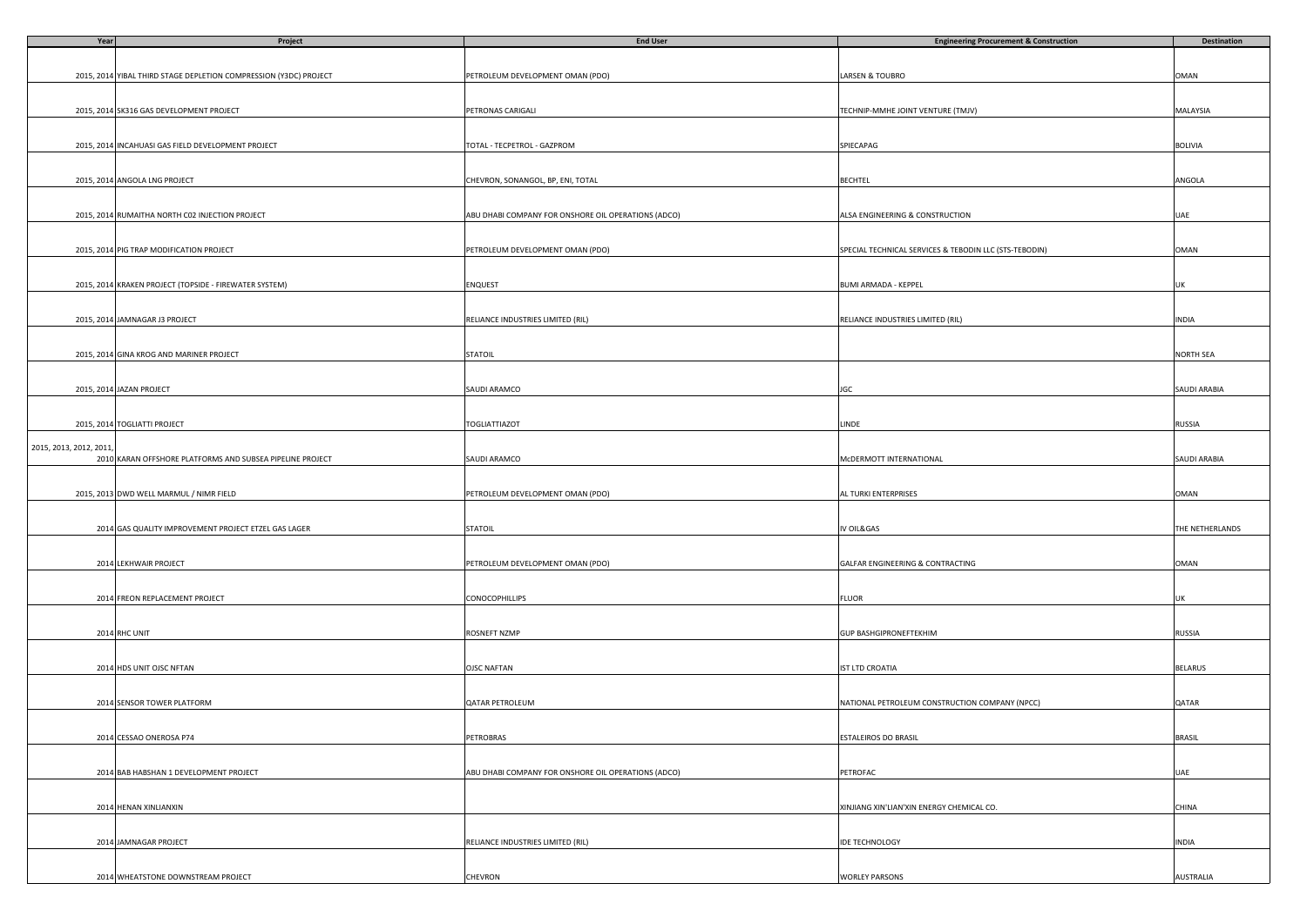| Year                    | Project                                                                         | <b>End User</b>                                     | <b>Engineering Procurement &amp; Construction</b>  | <b>Destination</b> |
|-------------------------|---------------------------------------------------------------------------------|-----------------------------------------------------|----------------------------------------------------|--------------------|
|                         |                                                                                 |                                                     |                                                    |                    |
|                         |                                                                                 |                                                     |                                                    |                    |
|                         | 2014 ZHONG YAN KUNSHAN PROJECT                                                  |                                                     | CNSG KUNSHAN CO LTD                                | CHINA              |
|                         |                                                                                 |                                                     |                                                    |                    |
|                         |                                                                                 |                                                     |                                                    |                    |
|                         | 2014 JAMNAGAR J3 PROJECT                                                        | RELIANCE INDUSTRIES LIMITED (RIL)                   | TECHNIP                                            | INDIA              |
|                         |                                                                                 |                                                     |                                                    |                    |
|                         |                                                                                 |                                                     |                                                    |                    |
|                         | 2014 FLOW LINES & WELLHEADS - 1580 PROJECT                                      | ABU DHABI COMPANY FOR ONSHORE OIL OPERATIONS (ADCO) | McCONNELL DOWELL                                   | UAE                |
|                         |                                                                                 |                                                     |                                                    |                    |
|                         |                                                                                 |                                                     |                                                    |                    |
|                         | 2014 ZUBAIR PROJECT                                                             | ENI IRAQ                                            | PROGETTI EUROPA & GLOBAL (PEG)                     | <b>IRAQ</b>        |
|                         |                                                                                 |                                                     |                                                    |                    |
|                         |                                                                                 |                                                     |                                                    |                    |
|                         | 2014 P76 PROJECT                                                                | PNBV - PETROBRAS NETHERLANDS BV                     | TECHNIP / TECHINT CONSORTIUM (TTP76)               | <b>BRAZIL</b>      |
|                         |                                                                                 |                                                     |                                                    |                    |
|                         |                                                                                 |                                                     |                                                    |                    |
|                         | 2014 SHAH GAS GATHERING PROJECT                                                 | ABU DHABI GAS DEVELOPMENT COMPANY LTD (AL HOSN GAS) | CONSORTIUM TECNICAS REUNIDAS (TR) PUNJ LLOYD (PLL) | UAE                |
|                         |                                                                                 |                                                     |                                                    |                    |
|                         |                                                                                 |                                                     |                                                    |                    |
|                         | 2014 FORWARD MOUNTED BASE (FMB) PROJECT                                         | QATAR PETROLEUM                                     | <b>TECHNIP</b>                                     | QATAR              |
|                         |                                                                                 |                                                     |                                                    |                    |
|                         |                                                                                 |                                                     |                                                    |                    |
|                         | 2014 IDD EL SHARGI - PHASE 5 PROJECT                                            | OCCIDENTAL PETROLEUM OF QATAR (OXY)                 | AMEC BLACK CAT                                     | QATAR              |
|                         |                                                                                 |                                                     |                                                    |                    |
|                         |                                                                                 |                                                     |                                                    |                    |
|                         | 2014 GE 9HA NEW TURBINE PROJECT                                                 |                                                     | <b>GENERAL ELECTRIC</b>                            |                    |
|                         |                                                                                 |                                                     |                                                    |                    |
|                         |                                                                                 | PETROBRAS                                           | TOME' ENGENHARIA - FERROSTAAL                      | <b>BRASIL</b>      |
|                         | 2014 PACOTE IV PROJECT                                                          |                                                     |                                                    |                    |
|                         |                                                                                 |                                                     |                                                    |                    |
|                         | 2014 CENTRAL AREA FIELD COMPLEX (CAFC)                                          | SONATRACH                                           | PETROFAC                                           | ALGERIA            |
|                         |                                                                                 |                                                     |                                                    |                    |
|                         |                                                                                 |                                                     |                                                    |                    |
|                         | 2014 YADANA FILED - SEISMIC IMPACT PROJECT                                      | TOTAL E&P MYANMAR                                   | TOTAL E&P MYANMAR                                  | <b>MYANMAR</b>     |
|                         |                                                                                 |                                                     |                                                    |                    |
|                         |                                                                                 |                                                     |                                                    |                    |
|                         | 2014 RAFFINATE HYDRO-CONVERSION / HYDRO-TRATING PROJECT (RHC / RHT)             | ROSNEFT OIL COMPANY                                 | NOVUKUIBYSHEVSK LUBES AND ADDITIVES PLANT (NZMP)   | RUSSIA             |
|                         |                                                                                 |                                                     |                                                    |                    |
|                         |                                                                                 |                                                     |                                                    |                    |
|                         | 2014 PARDIS 3RD AMMONIA & UREA PROJECT                                          | PARDIS PETROCHEMICAL COMPANY                        | HAMPA ENERGY ENGINEERING & DESIGN COMPANY (HEEDC)  | <b>IRAN</b>        |
|                         |                                                                                 |                                                     |                                                    |                    |
|                         |                                                                                 |                                                     |                                                    |                    |
|                         | 2014 HPG WELL DELIVERY PROJECT                                                  | PETROLEUM DEVELOPMENT OMAN (PDO)                    | GALFAR ENGINEERING & CONTRACTING                   | OMAN               |
|                         |                                                                                 |                                                     |                                                    |                    |
|                         |                                                                                 |                                                     |                                                    |                    |
|                         | 2014 ZIRKU ISLAND OFFSHORE FACILITIES PROJECT                                   | ZAKUM DEVELOPMENT COMPANY (ZADCO)                   |                                                    | UAE                |
|                         |                                                                                 |                                                     |                                                    |                    |
|                         |                                                                                 |                                                     |                                                    |                    |
|                         | 2014 YIBAL AFWKO PUMP                                                           | PETROLEUM DEVELOPMENT OMAN (PDO)                    | TEBODIN                                            | OMAN               |
|                         |                                                                                 |                                                     |                                                    |                    |
|                         |                                                                                 |                                                     |                                                    |                    |
|                         | 2014 AEGEAN REFINERY PROJECT                                                    | <b>SOCAR TURKEY</b>                                 | GS ENGINEERING & CONSTRUCTION CORP.                | TURKEY             |
|                         |                                                                                 |                                                     |                                                    |                    |
|                         |                                                                                 |                                                     |                                                    |                    |
|                         | 2014 HUANGYAN PROJECT                                                           |                                                     | COOEC                                              | CHINA              |
|                         |                                                                                 |                                                     |                                                    |                    |
| 2014, 2013, 2012, 2011, |                                                                                 |                                                     |                                                    |                    |
|                         | 2010 PNG LNG PROJECT                                                            | ESSO HIGHLANDS (SUBSIDIARY OF EXXON MOBIL CORP.)    | CB&I CLOUGH JV                                     | PAPUA NEW GUINEA   |
|                         |                                                                                 |                                                     |                                                    |                    |
|                         |                                                                                 |                                                     |                                                    |                    |
|                         | 2014, 2013, 2012, 2011 RAFFINERIA DI SANNAZZARO                                 | ENI                                                 | ENI - SAIPEM                                       | <b>ITALY</b>       |
|                         |                                                                                 |                                                     |                                                    |                    |
|                         |                                                                                 |                                                     |                                                    |                    |
|                         | 2014, 2013, 2012 VAL D'AGRI EXPANSION AND DEVELOPMENT PROJECT - DBN GAS PHASE 2 | ENI                                                 | <b>BONATTI - IREM</b>                              | <b>ITALY</b>       |
|                         |                                                                                 |                                                     |                                                    |                    |
|                         |                                                                                 |                                                     |                                                    |                    |
|                         | 2014, 2013, 2012 AUSTRALIA PACIFIC LNG                                          | ORIGIN / CONOCO PHILLIPS / SINOPEC                  | <b>BECHTEL</b>                                     | <b>AUSTRALIA</b>   |
|                         |                                                                                 |                                                     |                                                    |                    |
|                         |                                                                                 |                                                     |                                                    |                    |
|                         | 2014, 2013, 2012 SADARA PROJECT                                                 | SAUDI ARAMCO AND THE DOW CHEMICAL COMPANY (DOW)     | <b>JACOBS</b>                                      | SAUDI ARABIA       |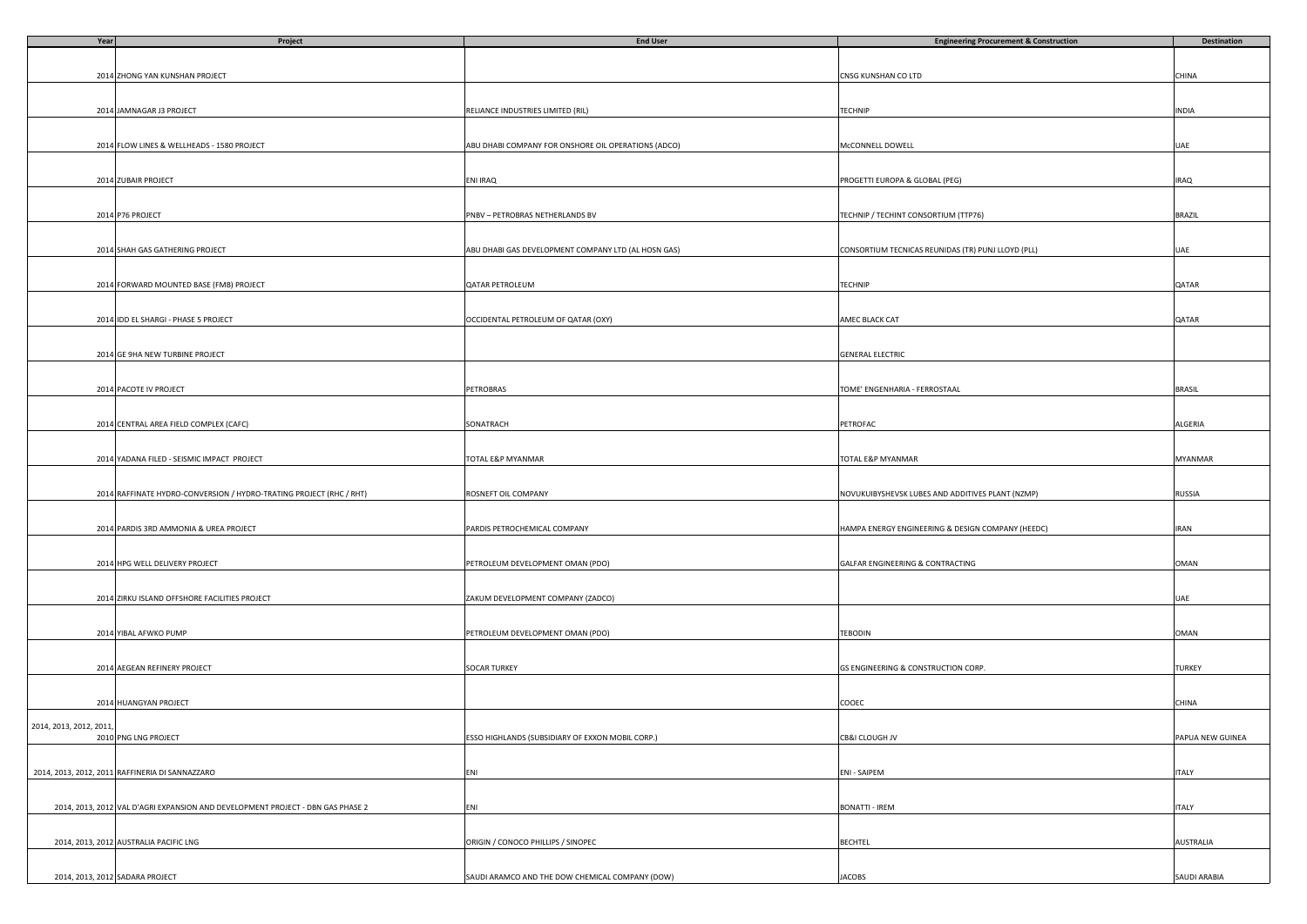| Year | Project                                                          | <b>End User</b>                                                        | <b>Engineering Procurement &amp; Construction</b>      | Destination        |
|------|------------------------------------------------------------------|------------------------------------------------------------------------|--------------------------------------------------------|--------------------|
|      |                                                                  |                                                                        |                                                        |                    |
|      |                                                                  |                                                                        |                                                        |                    |
|      | 2014, 2013 SABINE PASS LIQUEFACTION PROJECT                      | CHENIERE                                                               | <b>BECHTEL</b>                                         | USA                |
|      |                                                                  |                                                                        |                                                        |                    |
|      |                                                                  |                                                                        |                                                        |                    |
|      | 2014, 2013 GLADSTONE LNG PLANT PROJECT (GLNG)                    | SANTOS, PETRONAS, TOTAL and KOGAS                                      | <b>BECHTEL</b>                                         | AUSTRALIA          |
|      |                                                                  |                                                                        |                                                        |                    |
|      |                                                                  |                                                                        |                                                        |                    |
|      | 2014, 2013 CARLSBAD DESALINATION PROJECT                         |                                                                        | <b>IDE TECHNOLOGY</b>                                  | USA                |
|      |                                                                  |                                                                        |                                                        |                    |
|      |                                                                  |                                                                        |                                                        |                    |
|      | 2014, 2013 BADRA OILFILED DEVELOPMENT PHASE II PROJECT           | JV GAZPROM NEFT, KOGAS, PETRONAS, TPAO & IRAQI OIL EXPLORATION COMPANY | SAMSUNG ENGINEERING                                    | <b>IRAQ</b>        |
|      |                                                                  |                                                                        |                                                        |                    |
|      |                                                                  |                                                                        |                                                        |                    |
|      | 2014, 2013 EVA-NMB GAS DELIVERY SYSTEM (ENGDS) PROJECT           | PETRONAS CARIGALI                                                      | RANHILL - WORLEY PARSONS                               | MALAYSIA           |
|      |                                                                  |                                                                        |                                                        |                    |
|      | 2014, 2013 MARLIN DEVELOPMENT PROJECT                            | <b>FOXTROT</b>                                                         | ROSETTI MARINO                                         | <b>IVORY COAST</b> |
|      |                                                                  |                                                                        |                                                        |                    |
|      |                                                                  |                                                                        |                                                        |                    |
|      | 2014, 2013 SAFCO V PROJECT                                       | SAUDI ARABIAN FERTILIZER COMPANY (SAFCO)                               | ENI - SAIPEM                                           | SAUDI ARABIA       |
|      |                                                                  |                                                                        |                                                        |                    |
|      |                                                                  |                                                                        |                                                        |                    |
|      | 2014, 2013 CNOOC MILA AND ASTI                                   | CHINA NATIONAL OFFSHORE OIL CORPORATION (CNOOC)                        | RPE ENGINEERING                                        | INDONESIA          |
|      |                                                                  |                                                                        |                                                        |                    |
|      |                                                                  |                                                                        |                                                        |                    |
|      | 2014, 2013 GHABA NORTH REDEVELOPMENT PROJECT                     | PETROLEUM DEVELOPMENT OMAN (PDO)                                       | SPECIAL TECHNICAL SERVICES & TEBODIN LLC (STS-TEBODIN) | OMAN               |
|      |                                                                  |                                                                        |                                                        |                    |
|      |                                                                  |                                                                        |                                                        |                    |
|      | 2014, 2013 GASSCO EMDEN PROJECT                                  | GASSCO                                                                 | LINDE                                                  | <b>GERMANY</b>     |
|      |                                                                  |                                                                        |                                                        |                    |
|      |                                                                  |                                                                        |                                                        |                    |
|      | 2014, 2013 LIANZI PROJECT                                        | CHEVRON                                                                | <b>KBR</b>                                             | ANGOLA             |
|      |                                                                  |                                                                        |                                                        |                    |
|      |                                                                  |                                                                        |                                                        |                    |
|      | 2014, 2012, 2011 CLAIR RIDGE PROJECT                             | <b>BP</b>                                                              | AMEC - RDS (ENGINEERING DIVISION OF KCA DEUTAG)        | <b>NORTH SEA</b>   |
|      |                                                                  |                                                                        |                                                        |                    |
|      |                                                                  |                                                                        |                                                        |                    |
|      | 2014, 2012 TUPRAS IZMIT REFINERY - RESID UPGRADING PROJECT       | TUPRAS                                                                 | TECNICAS REUNIDAS                                      | TURKEY             |
|      |                                                                  |                                                                        |                                                        |                    |
|      |                                                                  |                                                                        |                                                        |                    |
|      | 2013 WASIT COGENERATION STEAM GENERATION PROJECT                 | SAUDI ARAMCO                                                           | SAMSUNG ENGINEERING                                    | SAUDI ARABIA       |
|      |                                                                  |                                                                        |                                                        |                    |
|      | 2013 HABSHAN - MAQTA - TAWEELAH (HMT) GAS PIPELINE PROJECT       | ABU DHABI GAS INDUSTRIES (GASCO)                                       | DODSAL                                                 | UAE                |
|      |                                                                  |                                                                        |                                                        |                    |
|      |                                                                  |                                                                        |                                                        |                    |
|      | 2013 OFON PHASE 2 PROJECT                                        | TOTAL                                                                  | NIGERDOCK - JAGAL                                      | NIGERIA            |
|      |                                                                  |                                                                        |                                                        |                    |
|      |                                                                  |                                                                        |                                                        |                    |
|      | 2013 ZUBAIR OIL FIELD DEVELOPMENT PROJECT                        | SOUTH OIL COMPANY (SOC)                                                | SICIM                                                  | <b>IRAQ</b>        |
|      |                                                                  |                                                                        |                                                        |                    |
|      |                                                                  |                                                                        |                                                        |                    |
|      | 2013 B127 CLUSTER WELL PLATFORM & HRP II 3 WELL PLATFORM PROJECT | OIL AND NATURAL GAS CORPORATION (ONGC)                                 | LARSEN & TOUBRO                                        | <b>INDIA</b>       |
|      |                                                                  |                                                                        |                                                        |                    |
|      |                                                                  |                                                                        |                                                        |                    |
|      | 2013 EPC FOR TIE-IN WORKS AT SE                                  | ABU DHABI COMPANY FOR ONSHORE OIL OPERATIONS (ADCO)                    | PUNJ LLOYD                                             | UAE                |
|      |                                                                  |                                                                        |                                                        |                    |
|      |                                                                  |                                                                        |                                                        |                    |
|      | 2013 YANBU EXPORT REFINERY PROJECT - TANK FARM PACKAGE (SP1)     | SAUDI ARAMCO                                                           | DAYIM PUNJ LLOYD                                       | SAUDI ARABIA       |
|      |                                                                  |                                                                        |                                                        |                    |
|      |                                                                  |                                                                        |                                                        |                    |
|      | 2013 UPPER ZAKUM FULL FIELD DEVELOPMENT PROJECT                  | ZAKUM DEVELOPMENT COMPANY (ZADCO)                                      | NATIONAL PETROLEUM CONSTRUCTION COMPANY (NPCC)         | UAE                |
|      |                                                                  |                                                                        |                                                        |                    |
|      |                                                                  |                                                                        |                                                        |                    |
|      | 2013 UPPER ZAKUM FULL FIELD DEVELOPMENT PROJECT                  | ZAKUM DEVELOPMENT COMPANY (ZADCO)                                      | MOTT MACDONALD & CO. LLC (MMC)                         | UAE                |
|      |                                                                  |                                                                        |                                                        |                    |
|      |                                                                  |                                                                        | HUALU ENGINEERING & TECHNOLOGY                         |                    |
|      | 2013 HUALU PUCHENG COAL CHEMICAL PROJECT                         | PUCHENG CLEAN ENERGY CHEMICAL COMPANY (PCEC)                           |                                                        | CHINA              |
|      |                                                                  |                                                                        |                                                        |                    |
|      | 2013 HABSHAN DIRECT DEPRESSURIZATION (HDD1) PROJECT              | ABU DHABI GAS INDUSTRIES (GASCO)                                       | MOTT MACDONALD & CO. LLC (MMC)                         | UAE                |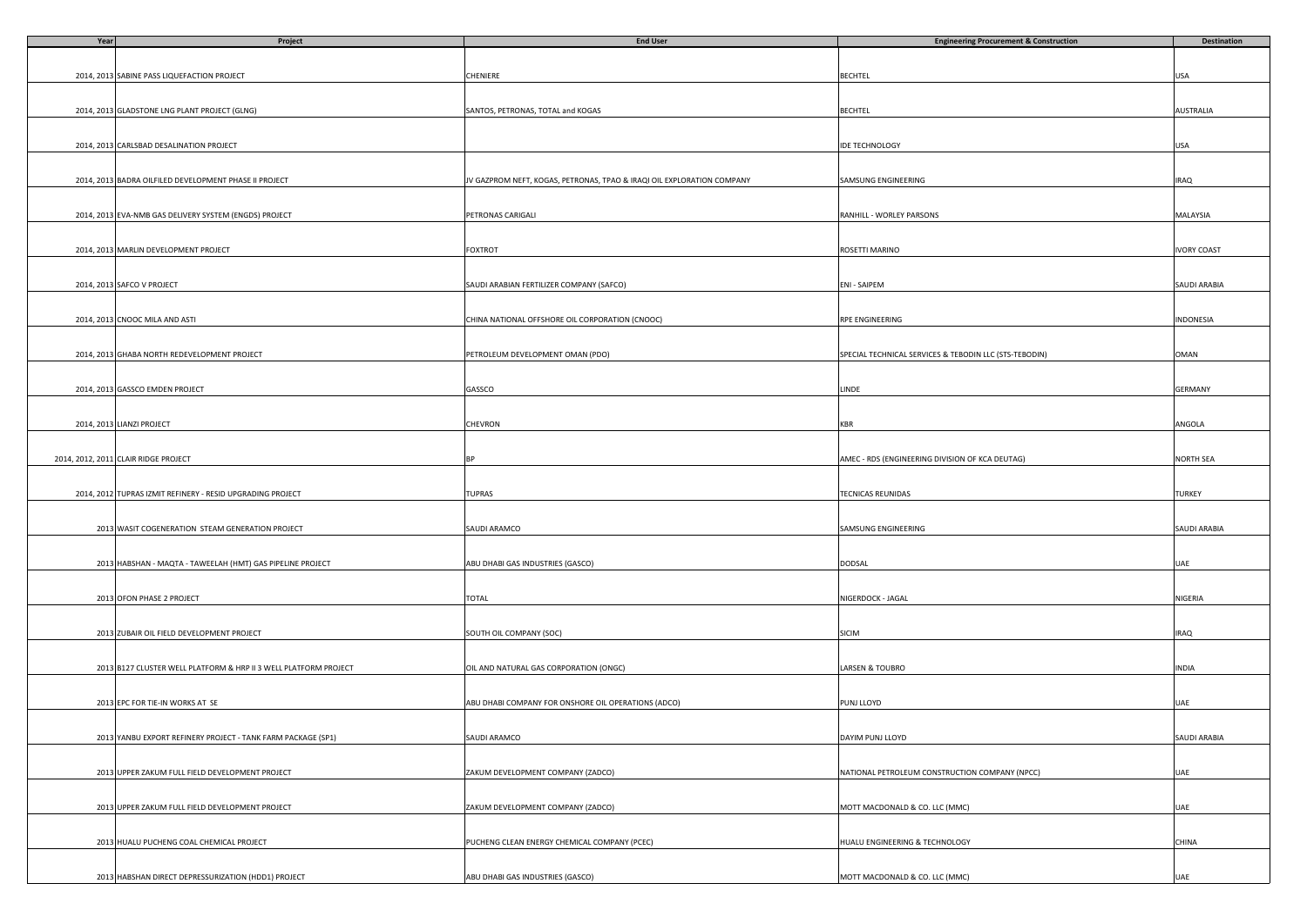| Year | Project                                                        | <b>End User</b>                                                                  | <b>Engineering Procurement &amp; Construction</b>             | Destination   |
|------|----------------------------------------------------------------|----------------------------------------------------------------------------------|---------------------------------------------------------------|---------------|
|      |                                                                |                                                                                  |                                                               |               |
|      |                                                                |                                                                                  |                                                               |               |
|      | 2013 INTEGRATED OIL SYSTEM - HALUL ISLAND                      | QATAR PETROLEUM                                                                  | DOPET                                                         | QATAR         |
|      |                                                                |                                                                                  |                                                               |               |
|      |                                                                |                                                                                  |                                                               |               |
|      | 2013 LAGGAN TORMORE PROJECT                                    | BF                                                                               | AMEC                                                          | NORTH SEA     |
|      |                                                                |                                                                                  |                                                               |               |
|      |                                                                |                                                                                  |                                                               |               |
|      | 2013 RABIGH II REFINING AND PETROCHEMICAL PROJECT              | SAUDI ARAMCO & SUMITOMO CHEMICAL                                                 | <b>GS ENGINEERING &amp; CONSTRUCTION CORP</b>                 | SAUDI ARABIA  |
|      |                                                                |                                                                                  |                                                               |               |
|      |                                                                |                                                                                  |                                                               |               |
|      | 2013 ODC - OFF PLOT DELIVERY CONTRACT                          | PETROLEUM DEVELOPMENT OMAN (PDO)                                                 | GALFAR ENGINEERING & CONTRACTING                              | OMAN          |
|      |                                                                |                                                                                  |                                                               |               |
|      |                                                                |                                                                                  |                                                               |               |
|      | 2013 ON PLOT AMIN WATER INJECTION DEVELOPMENT PROJECT          | PETROLEUM DEVELOPMENT OMAN (PDO)                                                 | SPECIAL TECHNICAL SERVICES (STS)                              | OMAN          |
|      |                                                                |                                                                                  |                                                               |               |
|      |                                                                | MUSCAT CITY DESALINATION COMPANY S.A.O.C.                                        |                                                               | OMAN          |
|      | 2013 INDEPENDENT WATER PROJECT AT AL GHUBRAH                   |                                                                                  | INTERNATIONAL WATER TREATMENT LLC (JV CADAGUA, WABAG, GALFAR) |               |
|      |                                                                |                                                                                  |                                                               |               |
|      |                                                                | SADARA CHEMICAL COMPANY (SADARA) - JV SAUDI ARAMCO & DOW CHEMICALS               | SALT PARTNERS                                                 | SAUDI ARABIA  |
|      | 2013 SADARA CHEMICAL 1 - RAS TANURA INTEGRATED PROJECT         |                                                                                  |                                                               |               |
|      |                                                                |                                                                                  |                                                               |               |
|      | 2013 FLARES MODIFICATION AND REVAMP PROJECT                    | ABU DHABI MARINE OPERATING COMPANY (ADMA-OPCO)                                   | TECHNIP                                                       | UAE           |
|      |                                                                |                                                                                  |                                                               |               |
|      |                                                                |                                                                                  |                                                               |               |
|      | 2013 XI BEI NENG YUAN COAL CHEMICAL PROJECT                    |                                                                                  | WAN MEI GROUP                                                 | CHINA         |
|      |                                                                |                                                                                  |                                                               |               |
|      |                                                                |                                                                                  |                                                               |               |
|      | 2013 LARNACA DESALINATION PLANT                                | LARNACA DESALINATION PARTNERS (IDE TECHNOLOGIES & OCEANA ADVANCED INDUSTRIES JV) |                                                               | <b>CYPRUS</b> |
|      |                                                                |                                                                                  |                                                               |               |
|      |                                                                |                                                                                  |                                                               |               |
|      | 2013 MENZEL LEDJMET EAST (MLE) BLOCK 405B PROJECT              | JV ENI SONATRACH                                                                 | SAIPEM                                                        | ALGERIA       |
|      |                                                                |                                                                                  |                                                               |               |
|      |                                                                |                                                                                  |                                                               |               |
|      | 2013 BRENT CHARLIE                                             | <b>SHELL UK</b>                                                                  | WOOD GROUP                                                    | NORTH SEA     |
|      |                                                                |                                                                                  |                                                               |               |
|      |                                                                |                                                                                  |                                                               |               |
|      | 2013 ERBIL COMBINED CYCLE POWER PROJECT                        | MASS GROUP HOLDING (MGH)                                                         | BECHTEL                                                       | <b>IRAQ</b>   |
|      |                                                                |                                                                                  |                                                               |               |
|      |                                                                |                                                                                  |                                                               |               |
|      | 2013 KING ABDUL AZIZ INTERNATIONAL AIRPORT DEVELOPMENT PROJECT | KING ABDUL AZIZ INTERNATIONAL AIRPORT                                            | AL ASWAD TRADING AND CONTRACTING                              | SAUDI ARABIA  |
|      |                                                                |                                                                                  |                                                               |               |
|      |                                                                |                                                                                  |                                                               |               |
|      | 2013 HENAN XINLIANXIN                                          | XIN LIAN XIN                                                                     |                                                               | CHINA         |
|      |                                                                |                                                                                  |                                                               |               |
|      |                                                                |                                                                                  |                                                               |               |
|      | 2013 SHA'AN XI WEILAINENGYUAN                                  | YANKUANG GROUP CO LTD                                                            |                                                               | CHINA         |
|      |                                                                |                                                                                  |                                                               |               |
|      |                                                                |                                                                                  |                                                               |               |
|      | 2013 DIESEL HYDROTREATER UNIT                                  | <b>ANTIPINSKY REFINERY</b>                                                       | INSTITUTE OF PETROLEUM REFINING AND PETROCHEMISTRY (GUP)      | RUSSIA        |
|      |                                                                |                                                                                  |                                                               |               |
|      |                                                                |                                                                                  |                                                               |               |
|      | 2013, 2012, 2011, 2010 ANGUILLE FIELD DEVELOPMENT PROJECT      | TOTAL                                                                            | TOTAL                                                         | GABON         |
|      |                                                                |                                                                                  |                                                               |               |
|      |                                                                |                                                                                  |                                                               |               |
|      | 2013, 2012, 2011 QUEENSLAND CURTIS LNG PROJECT                 | QGC - BG GROUP                                                                   | <b>BECHTEL</b>                                                | AUSTRALIA     |
|      |                                                                |                                                                                  |                                                               |               |
|      |                                                                | <b>TURKMENGAS</b>                                                                |                                                               | TURKMENISTAN  |
|      | 2013, 2012, 2011 SOUTH YOLOTEN GAS FIELD DEVELOPMENT PROJECT   |                                                                                  | PETROFAC                                                      |               |
|      |                                                                |                                                                                  |                                                               |               |
|      | 2013, 2012, 2011 AL NOOR MGI PHASE 3A PROJECT                  | PETROLEUM DEVELOPMENT OMAN (PDO)                                                 |                                                               | UAE           |
|      |                                                                |                                                                                  |                                                               |               |
|      |                                                                |                                                                                  |                                                               |               |
|      |                                                                |                                                                                  | NATIONAL PETROLEUM CONSTRUCTION COMPANY (NPCC)                |               |
|      | 2013, 2012, 2011 ZAKUM FIELD PROJECT                           | ABU DHABI MARINE OPERATING COMPANY (ADMA-OPCO)                                   |                                                               | UAE           |
|      |                                                                |                                                                                  |                                                               |               |
|      | 2013, 2012 KJO WATER TREATMENT FACILITIES (WTF-3)              | AL-KHAFJI JOINT OPERATIONS (KJO)                                                 | JGC                                                           | SAUDI ARABIA  |
|      |                                                                |                                                                                  |                                                               |               |
|      |                                                                |                                                                                  |                                                               |               |
|      | 2013, 2012 ASHDOD DESALINATION PLANT                           | MEKOROT ISRAEL NATIONAL WATER CO.                                                | I.V.M.JV                                                      | <b>ISRAEL</b> |
|      |                                                                |                                                                                  |                                                               |               |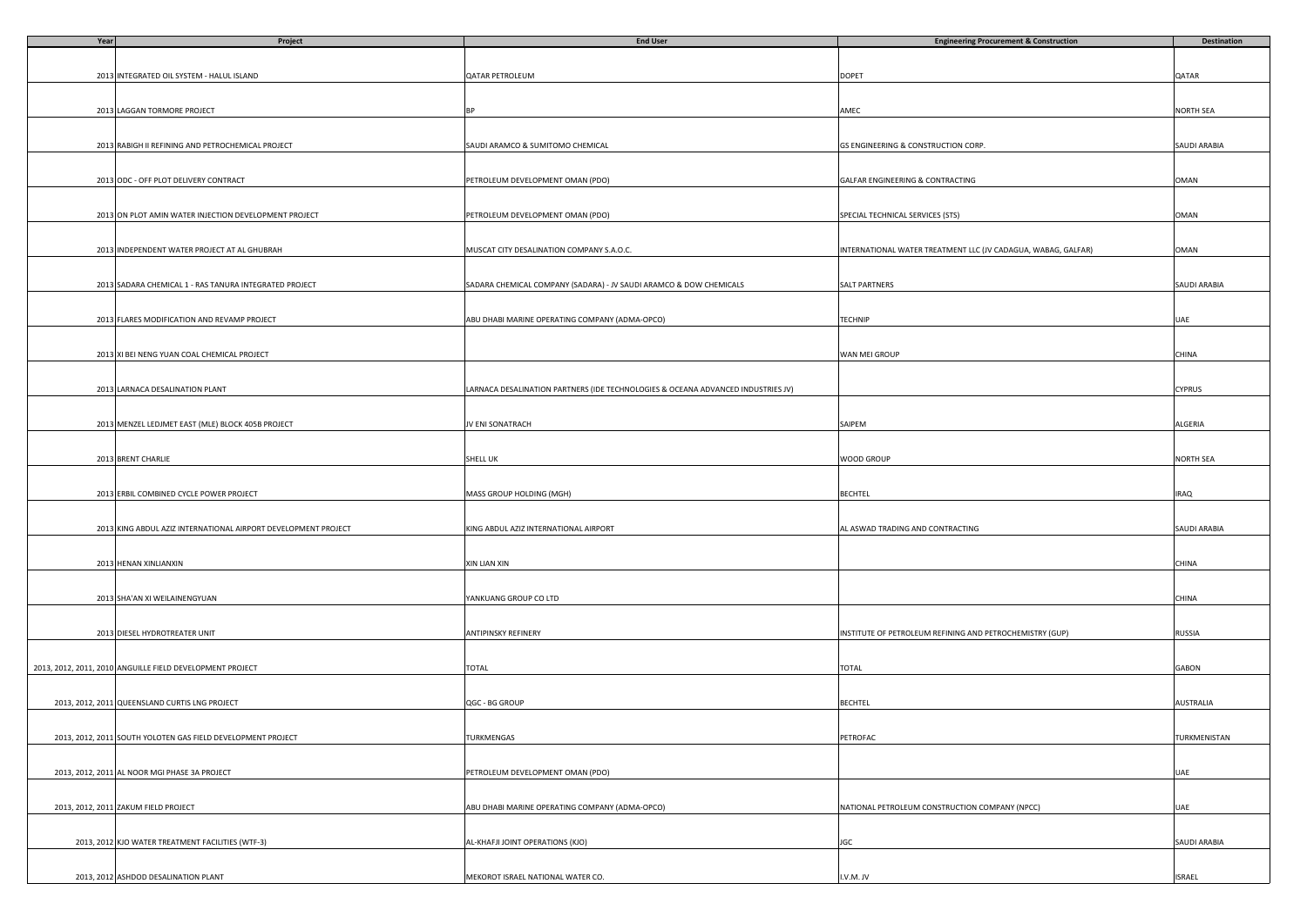| Year                | Project                                                            | <b>End User</b>                                     | <b>Engineering Procurement &amp; Construction</b> | <b>Destination</b> |
|---------------------|--------------------------------------------------------------------|-----------------------------------------------------|---------------------------------------------------|--------------------|
|                     |                                                                    |                                                     |                                                   |                    |
|                     |                                                                    |                                                     |                                                   |                    |
|                     | 2013, 2012 KHOURIBGA - JORF LASFAR PHOSPATE SLURRY PIPELINE SYSTEM | OCP                                                 | TEKFEN                                            | MOROCCO            |
|                     |                                                                    |                                                     |                                                   |                    |
|                     |                                                                    |                                                     |                                                   |                    |
|                     | 2013, 2012 SOLAN TOPSIDES PROJECT                                  | PREMIER OIL - CHRYSAOR LTD                          | OFFSHORE DESIGN ENGINEERING LIMITED (ODE)         | UK                 |
|                     |                                                                    |                                                     |                                                   |                    |
|                     |                                                                    |                                                     |                                                   |                    |
|                     | 2013, 2012 SPIKING GAS COMPRESSOR PROJECT AT SHAH CDS              | ABU DHABI COMPANY FOR ONSHORE OIL OPERATIONS (ADCO) | PUNJ LLOYD                                        | UAE                |
|                     |                                                                    |                                                     |                                                   |                    |
|                     |                                                                    |                                                     |                                                   |                    |
|                     | 2013, 2012 BADRA OILFIELD DEVELOPMENT PROJECT                      | GAZPROM NEFT BADRA BV                               | PETROFAC                                          | <b>IRAQ</b>        |
|                     |                                                                    |                                                     |                                                   |                    |
|                     |                                                                    |                                                     |                                                   |                    |
|                     | 2013, 2012 KHAFJI RATAWI WATER INJECTION FACILITIES PROJECT        | SAUDI ARAMCO                                        | MCDERMOTT ARABIA COMPANY LTD. (MACL)              | SAUDI ARABIA       |
|                     |                                                                    |                                                     |                                                   |                    |
|                     | 2013, 2012 MANJUNG POWER PLANT                                     |                                                     | ALSTOM                                            |                    |
|                     |                                                                    | TENAGA NASIONAL BEHAD (TNB)                         |                                                   | MALAYSIA           |
|                     |                                                                    |                                                     |                                                   |                    |
|                     | 2013, 2012 OFFSHORE LONG TERM AGREEMENT (LTA PROJECT)              | SAUDI ARAMCO                                        | MCDERMOTT INTERNATIONAL                           | SAUDI ARABIA       |
|                     |                                                                    |                                                     |                                                   |                    |
|                     |                                                                    |                                                     |                                                   |                    |
|                     | 2013, 2012 ADDITIONAL 100 MBD ZWSC MODIFICATION PROJECT            | ABU DHABI MARINE OPERATING COMPANY (ADMA-OPCO)      | NATIONAL PETROLEUM CONSTRUCTION COMPANY (NPCC)    | UAE                |
|                     |                                                                    |                                                     |                                                   |                    |
|                     |                                                                    |                                                     |                                                   |                    |
|                     | 2013, 2012 FRAM PROJECT                                            | SHELL                                               | <b>GENERAL ELECTRIC (GE)</b>                      | NORTH SEA          |
|                     |                                                                    |                                                     |                                                   |                    |
|                     |                                                                    |                                                     |                                                   |                    |
|                     | 2013, 2012 OSX WELLHEAD PLATFORM WHP 2                             | PETROBRAS                                           | OSX                                               | <b>BRASIL</b>      |
|                     |                                                                    |                                                     |                                                   |                    |
|                     |                                                                    |                                                     |                                                   |                    |
|                     | 2013, 2012 DAEWOO FERTILIZER PROJECT - P1 & P3                     |                                                     | <b>JACOBS</b>                                     | MOROCCO            |
|                     |                                                                    |                                                     |                                                   |                    |
|                     |                                                                    |                                                     |                                                   |                    |
|                     | 2013, 2012 NIMR G AND KARIM WEST WATER FLOODING PROJECT            | PETROLEUM DEVELOPMENT OMAN (PDO)                    | GALFAR ENGINEERING & CONTRACTING                  | OMAN               |
|                     |                                                                    |                                                     |                                                   |                    |
|                     |                                                                    |                                                     |                                                   |                    |
|                     | 2013, 2012 WHP 2 PROJECT                                           | OSX                                                 | TECHINT                                           | <b>BRASIL</b>      |
|                     |                                                                    |                                                     |                                                   |                    |
|                     |                                                                    |                                                     |                                                   |                    |
|                     | 2013, 2011 ZCSC DEMOTHBALLING PROJECT                              | ABU DHABI MARINE OPERATING COMPANY (ADMA-OPCO)      | NATIONAL PETROLEUM CONSTRUCTION COMPANY (NPCC)    | UAE                |
|                     |                                                                    |                                                     |                                                   |                    |
|                     |                                                                    |                                                     |                                                   |                    |
|                     | 2012, 2011, 2010 JUBAIL EXPORT REFINERY PROJECT                    | SAUDI ARAMCO TOTAL (SATORP)                         | TECNICAS REUNIDAS                                 | SAUDI ARABIA       |
|                     |                                                                    |                                                     |                                                   |                    |
|                     |                                                                    |                                                     |                                                   |                    |
|                     | 2012, 2011, 2010 BAB THAMAMA PROJECT                               | ABU DHABI COMPANY FOR ONSHORE OIL OPERATIONS (ADCO) | NATIONAL PETROLEUM CONSTRUCTION COMPANY (NPCC)    | UAE                |
|                     |                                                                    |                                                     |                                                   |                    |
|                     |                                                                    |                                                     |                                                   |                    |
|                     | 2012, 2011, 2010 SAHIL & SHAH FULL FIELDS DEVELOPMENT PROJECT      | ABU DHABI COMPANY FOR ONSHORE OIL OPERATIONS (ADCO) | TECNICAS REUNIDAS                                 | UAE                |
|                     |                                                                    |                                                     |                                                   |                    |
|                     |                                                                    |                                                     |                                                   |                    |
|                     | 2012, 2011 QUSAHWIRA FULL FIELD DEVELOPMENT PROJECT                | ABU DHABI COMPANY FOR ONSHORE OIL OPERATIONS (ADCO) | NATIONAL PETROLEUM CONSTRUCTION COMPANY (NPCC)    | UAE                |
|                     |                                                                    |                                                     |                                                   |                    |
|                     |                                                                    |                                                     |                                                   |                    |
|                     | 2012, 2011 JUBAIL EXPORT REFINERY PROJECT                          | SAUDI ARAMCO TOTAL (SATORP)                         | TECHNIP                                           | SAUDI ARABIA       |
|                     |                                                                    |                                                     |                                                   |                    |
|                     | 2012, 2011 RAFFINERIE DE NORMANDIE - GONFREVILLE                   | <b>TOTAL</b>                                        | TECHNIP                                           | FRANCE             |
|                     |                                                                    |                                                     |                                                   |                    |
|                     |                                                                    |                                                     |                                                   |                    |
|                     | 2012, 2011 WEST QURNA I PROJECT                                    | EXXON MOBIL IRAQ                                    | SOUTH OIL COMPANY (SOC)                           | <b>IRAQ</b>        |
|                     |                                                                    |                                                     |                                                   |                    |
|                     |                                                                    |                                                     |                                                   |                    |
|                     | 2012, 2011 TOTAL BORNEO MLJ2-07 PROJECT                            | TOTAL                                               | TOTAL                                             | <b>BRUNEI</b>      |
|                     |                                                                    |                                                     |                                                   |                    |
|                     |                                                                    |                                                     |                                                   |                    |
|                     | 2012, 2011 FPSO P62 - RONCADOR FIELD DEVELOPMENT                   | <b>PETROBRAS</b>                                    | UTC ENGEHARIA                                     | <b>BRASIL</b>      |
|                     |                                                                    |                                                     |                                                   |                    |
|                     |                                                                    |                                                     |                                                   |                    |
| 2012, 2011 FPSO P58 |                                                                    | PETROBRAS                                           | TECHNIP                                           | <b>BRASIL</b>      |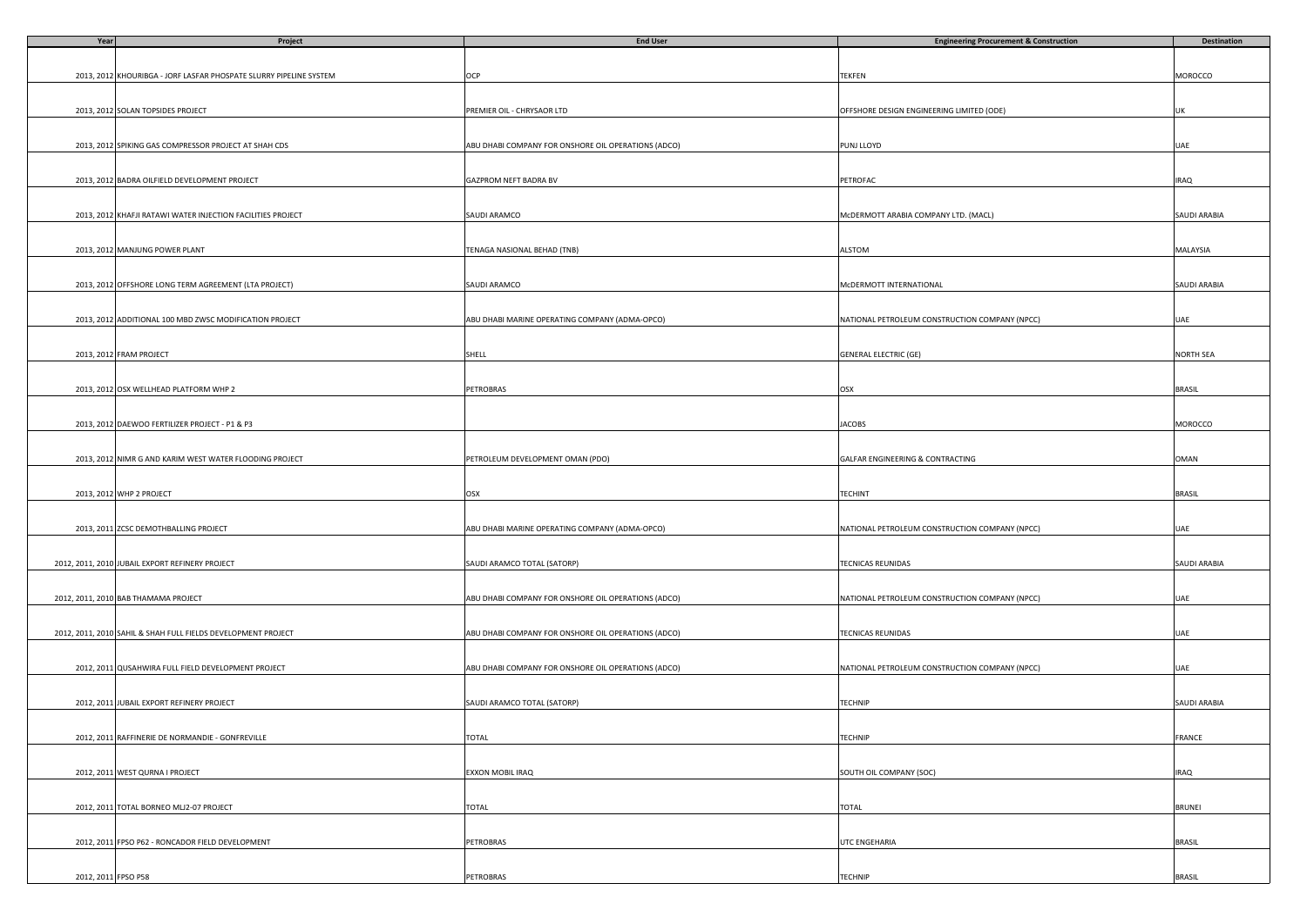| Year | Project                                                                          | <b>End User</b>                                | <b>Engineering Procurement &amp; Construction</b>          | <b>Destination</b> |
|------|----------------------------------------------------------------------------------|------------------------------------------------|------------------------------------------------------------|--------------------|
|      |                                                                                  |                                                |                                                            |                    |
|      |                                                                                  |                                                |                                                            |                    |
|      | 2012, 2011 CLUSTER 7 WELL PLATFORM PROJECT                                       | OIL AND NATURAL GAS CORPORATION (ONGC)         | McDERMOTT INTERNATIONAL                                    | <b>INDIA</b>       |
|      |                                                                                  |                                                |                                                            |                    |
|      |                                                                                  |                                                |                                                            |                    |
|      | 2012, 2011 CONWY FIELD DEVELOPMENT                                               | EOG RESOURCES - BHP BILLITON UKPU              | WOOD GROUP PSN                                             | IRISH SEA          |
|      |                                                                                  |                                                |                                                            |                    |
|      |                                                                                  |                                                |                                                            |                    |
|      | 2012, 2011 RAFFINERIE ISAB - REVAMPING DIESEL HYDROTREATER                       | ERG                                            | FOSTER WHEELER                                             | <b>ITALY</b>       |
|      |                                                                                  |                                                |                                                            |                    |
|      |                                                                                  |                                                |                                                            |                    |
|      | 2012, 2011 PALMACHIM DESALINATION PLANT                                          | WATER AUTHORITY - STATE OF ISRAEL              | <b>VIA MARIS</b>                                           | ISRAEL             |
|      |                                                                                  |                                                |                                                            |                    |
|      |                                                                                  |                                                |                                                            |                    |
|      | 2012, 2011 CHIRAG OIL PROJECT                                                    | AZERBAIJAN INTERNATIONAL OPERATING CO. (AIOC)  |                                                            | AZERBAIJAN         |
|      |                                                                                  |                                                | KBR                                                        |                    |
|      |                                                                                  |                                                |                                                            |                    |
|      |                                                                                  |                                                |                                                            |                    |
|      | 2012, 2011 SULFINOL DEBOTTLENECKING II PROJECT                                   | <b>EXXON MOBIL</b>                             | FOSTER WHEELER                                             | UK                 |
|      |                                                                                  |                                                |                                                            |                    |
|      |                                                                                  |                                                |                                                            |                    |
|      | 2012 SHAH GAS DEVELOPMENT (SGD) PROJECT                                          | ABU DHABI GAS INDUSTRIES (GASCO)               | SAIPEM                                                     | UAE                |
|      |                                                                                  |                                                |                                                            |                    |
|      |                                                                                  |                                                |                                                            |                    |
|      | 2012 RUBY FIELD DEVELOPMENT PROJECT                                              | PEARL ENERGY - MUBADALA SUBSIDIARY             | <b>WORLEY PARSONS</b>                                      | INDONESIA          |
|      |                                                                                  |                                                |                                                            |                    |
|      |                                                                                  |                                                |                                                            |                    |
|      | 2012 GIRASSOL FPSO                                                               | <b>TOTAL</b>                                   | SOFRESID ENGINEERING                                       | ANGOLA             |
|      |                                                                                  |                                                |                                                            |                    |
|      |                                                                                  |                                                |                                                            |                    |
|      | 2012 FPSO OSX-2                                                                  | OGX                                            | SBM OFFSHORE                                               | <b>BRASIL</b>      |
|      |                                                                                  |                                                |                                                            |                    |
|      |                                                                                  |                                                |                                                            |                    |
|      |                                                                                  |                                                |                                                            |                    |
|      | 2012 PLANT REJUVINATION AND REVAMP PROJECT PHASE II (PRR2)                       | PETROLIAM NASIONAL BERHAD (PETRONAS)           | HYUNDAI ENGINEERING & CONSTRUCTION                         | MALAYSIA           |
|      |                                                                                  |                                                |                                                            |                    |
|      |                                                                                  |                                                |                                                            |                    |
|      | 2012 DEEN DAYAL FIELD DEVELOPMENT PROJECT / PROCESS CUM LIVING QUARTERS PLATFORM | <b>GUJARAT STATE PETROLEUM (GSPC)</b>          | ENGINEERS INDIA LTD (EIL)                                  | INDIA              |
|      |                                                                                  |                                                |                                                            |                    |
|      |                                                                                  |                                                |                                                            |                    |
|      | 2012 SHAYBAH NATURAL GAS LIQUIDS (NGL)                                           | SAUDI ARAMCO                                   | SAMSUNG ENGINEERING                                        | SAUDI ARABIA       |
|      |                                                                                  |                                                |                                                            |                    |
|      |                                                                                  |                                                |                                                            |                    |
|      | 2012 KASHAGAN DEVELOPMENT EXPERIMENTAL PROJECT                                   | AGIP KCO                                       | SAIPEM                                                     | KAZAKHSTAN         |
|      |                                                                                  |                                                |                                                            |                    |
|      |                                                                                  |                                                |                                                            |                    |
|      |                                                                                  |                                                |                                                            |                    |
|      | 2012 PEMBANGUNAN CENTRAL PROCESSING PLANT                                        | PT PERTAMINA                                   | PT INTI KARYA PERSADA TEHNIK (IKPT)                        | INDONESIA          |
|      |                                                                                  |                                                |                                                            |                    |
|      |                                                                                  |                                                |                                                            |                    |
|      | 2012 NATIH HEADERS PIPELINE PROJECT                                              | DALEEL PETROLEUM LLC.                          | DALEEL PETROLEUM LLC.                                      | OMAN               |
|      |                                                                                  |                                                |                                                            |                    |
|      |                                                                                  |                                                |                                                            |                    |
|      | 2012 BP QUAD 204 PROJECT                                                         | <b>BP</b>                                      | KBR                                                        | NORTH SEA          |
|      |                                                                                  |                                                |                                                            |                    |
|      |                                                                                  |                                                |                                                            |                    |
|      | 2012 UMM LULU AND NASR FIELDS                                                    | ABU DHABI MARINE OPERATING COMPANY (ADMA-OPCO) | LARSEN & TOUBRO                                            | UAE                |
|      |                                                                                  |                                                |                                                            |                    |
|      |                                                                                  |                                                |                                                            |                    |
|      | 2012 DELTA CARIBE ORIENTAL PROJECT                                               | PETROLEOS DE VENEZUELA (PDVSA)                 | ENI - SAIPEM                                               | VENEZUELA          |
|      |                                                                                  |                                                |                                                            |                    |
|      |                                                                                  |                                                |                                                            |                    |
|      |                                                                                  |                                                |                                                            |                    |
|      | 2012 YANBU EXPORT REFINERY PROJECT - OFFSITE PIPELENE PACKAGE (SP2)              | SAUDI ARAMCO                                   | DAYIM PUNJ LLOYD                                           | SAUDI ARABIA       |
|      |                                                                                  |                                                |                                                            |                    |
|      |                                                                                  |                                                |                                                            |                    |
|      | 2012 HILAL REDEVELOPMENT PROJECT - HILAL B PLATFORM                              | GULF OF SUEZ PETROLEUM (GUPCO)                 | ENGINEERING FOR THE PETROLEUM & PROCESS INDUSTRIES (ENPPI) | EGYPT              |
|      |                                                                                  |                                                |                                                            |                    |
|      |                                                                                  |                                                |                                                            |                    |
|      | 2012 ANDREW AREA DEVELOPMENT PROJECT                                             | <b>RF</b>                                      | WOOD GROUP ENGINEERING (NORTH SEA)                         | <b>NORTH SEA</b>   |
|      |                                                                                  |                                                |                                                            |                    |
|      |                                                                                  |                                                |                                                            |                    |
|      | 2012 JUBAIL EXPORT REFINERY PROJECT                                              | SAUDI ARAMCO TOTAL (SATORP)                    | DAYIM PUNJ LLOYD                                           | SAUDI ARABIA       |
|      |                                                                                  |                                                |                                                            |                    |
|      |                                                                                  |                                                |                                                            |                    |
|      | 2012 DUNGA FIELD DEVELOPMENT                                                     | <b>MAERSK OIL</b>                              | MAERSK OIL                                                 | KAZAKHSTAN         |
|      |                                                                                  |                                                |                                                            |                    |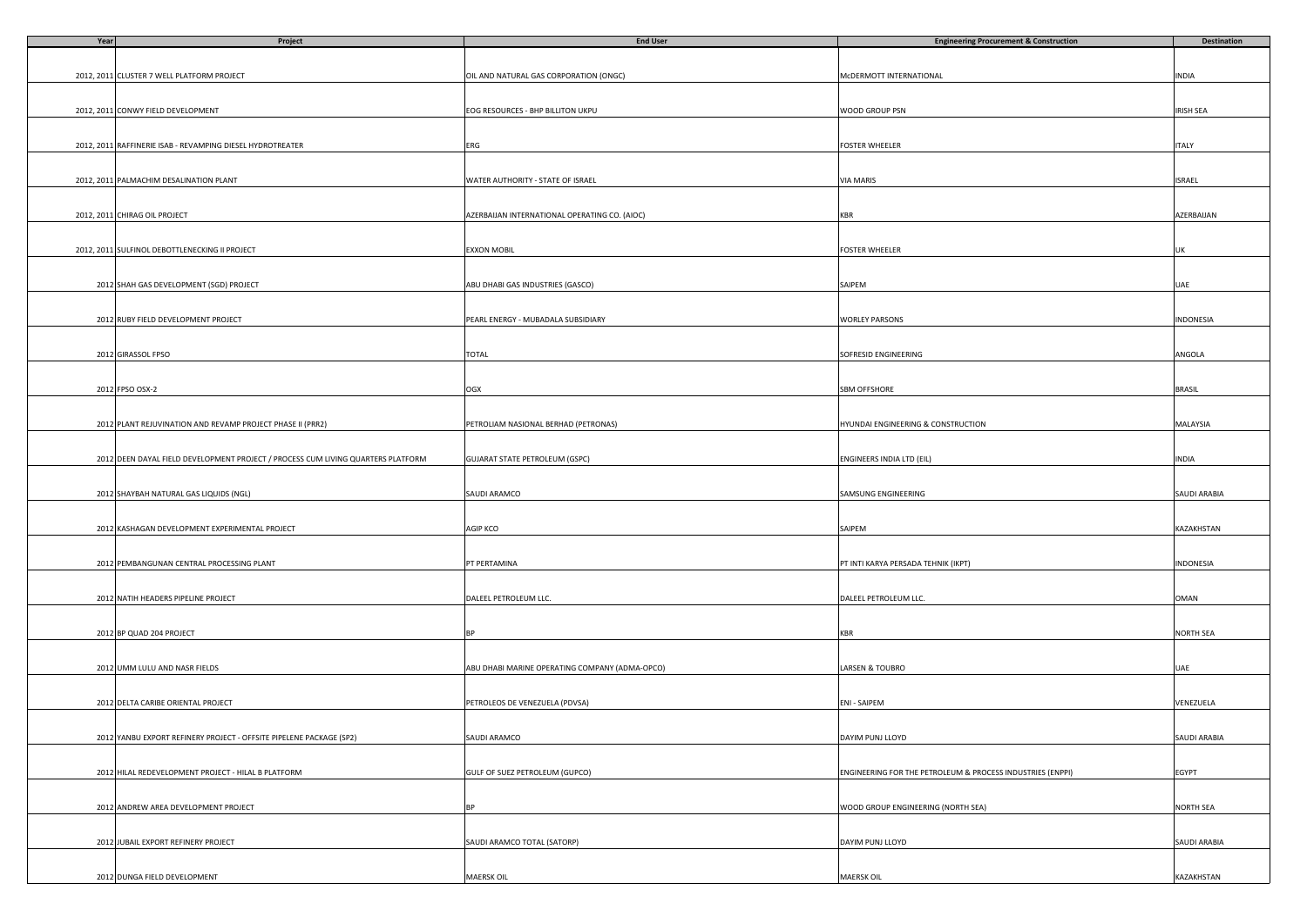| Year | Project                                                      | <b>End User</b>                                                | <b>Engineering Procurement &amp; Construction</b>                          | <b>Destination</b> |
|------|--------------------------------------------------------------|----------------------------------------------------------------|----------------------------------------------------------------------------|--------------------|
|      |                                                              |                                                                |                                                                            |                    |
|      |                                                              |                                                                |                                                                            |                    |
|      | 2012 ACG & SHAH DENIZ PROJECT                                | <b>BP AzSPU</b>                                                | KBR                                                                        | AZERBAIJAN         |
|      |                                                              |                                                                |                                                                            |                    |
|      |                                                              |                                                                |                                                                            |                    |
|      | 2012 FPSO CIDADE DE MANGARATIBA                              | <b>PETROBRAS</b>                                               | MODEC                                                                      | <b>BRASIL</b>      |
|      |                                                              |                                                                |                                                                            |                    |
|      |                                                              |                                                                |                                                                            |                    |
|      | 2012 STAATSOLIE REFINERY EXPANSION PROJECT                   |                                                                | SAIPEM                                                                     | SURINAME           |
|      |                                                              | STATE OIL COMPANY SURINAME                                     |                                                                            |                    |
|      |                                                              |                                                                |                                                                            |                    |
|      |                                                              |                                                                |                                                                            |                    |
|      | 2012 WHEATSTONE PLATFORM PROJECT                             | CHEVRON                                                        | TECHNIP                                                                    | <b>AUSTRALIA</b>   |
|      |                                                              |                                                                |                                                                            |                    |
|      |                                                              |                                                                |                                                                            |                    |
|      | 2012 BELANAK FIELD DEVELOPMENT                               | <b>CONOCOPHILLIPS</b>                                          | PT BROWN & ROOT INDONESIA (PTBRI) & DRESSER KELLOGG ENERGY SERVICES (DKES) | INDONESIA          |
|      |                                                              |                                                                |                                                                            |                    |
|      |                                                              |                                                                |                                                                            |                    |
|      | 2012 WASIT GAS PROJECT                                       | SAUDI ARAMCO                                                   | GULF CONSOLIDATED CONTRACTORS LTD. (GCC)                                   | SAUDI ARABIA       |
|      |                                                              |                                                                |                                                                            |                    |
|      |                                                              |                                                                |                                                                            |                    |
|      | 2012 UCH-II DEVELOPMENT PROJECT                              | OIL & GAS DEVELOPMENT COMPANY LTD (OGDCL)                      | BELLELLI ENGINEERING SPA                                                   | PAKISTAN           |
|      |                                                              |                                                                |                                                                            |                    |
|      |                                                              |                                                                |                                                                            |                    |
|      | 2012 KADANWARI FIELD DEVELOPMENT PROJECT                     | LASMO OIL PAKISTAN LIMITED                                     | <b>FOSTER WHEELER</b>                                                      | PAKISTAN           |
|      |                                                              |                                                                |                                                                            |                    |
|      |                                                              |                                                                |                                                                            |                    |
|      | 2012 SLAVNEFT YANOS                                          | SLAVNEFT                                                       |                                                                            | RUSSIA             |
|      |                                                              |                                                                |                                                                            |                    |
|      |                                                              |                                                                |                                                                            |                    |
|      |                                                              |                                                                |                                                                            |                    |
|      | 2012 SANTOS GLNG UPSTREAM PROJECT                            | SANTOS                                                         | <b>FLUOR</b>                                                               | <b>AUSTRALIA</b>   |
|      |                                                              |                                                                |                                                                            |                    |
|      |                                                              |                                                                |                                                                            |                    |
|      | 2012 WELL CONNECTION PROJECT                                 | <b>TOTAL</b>                                                   | TOTAL E&P INDONESIA                                                        | INDONESIA          |
|      |                                                              |                                                                |                                                                            |                    |
|      |                                                              |                                                                |                                                                            |                    |
|      | 2012 PECIKO 7C PROJECT                                       | TOTAL                                                          | TOTAL E&P INDONESIA                                                        | INDONESIA          |
|      |                                                              |                                                                |                                                                            |                    |
|      |                                                              |                                                                |                                                                            |                    |
|      | 2012 MUSANDAM GAS PLANT PROJECT                              | OMAN OIL COMPANY EXPLORATION AND PRODUCTION (OOCEP)            | HYUNDAI ENGINEERING CORPORATION (HEC)                                      | OMAN               |
|      |                                                              |                                                                |                                                                            |                    |
|      |                                                              |                                                                |                                                                            |                    |
|      | 2011 NEW WATER INJECTION FLOW LINE FROM WADI LATHAM TO JALAL | OCCIDENTAL OF OMAN (OXY)                                       | MOTT MACDONALD & CO. LLC (MMC)                                             | OMAN               |
|      |                                                              |                                                                |                                                                            |                    |
|      |                                                              |                                                                |                                                                            |                    |
|      |                                                              |                                                                |                                                                            |                    |
|      | 2011 OSO RE PROJECT                                          | MOBIL PRODUCING NIGERIA ULTD (SUBSIDIARY OF EXXON MOBIL CORP.) | GLOBESTAR ENGINEERING CORPORATE NIGERIA LTD                                | NIGERIA            |
|      |                                                              |                                                                |                                                                            |                    |
|      |                                                              |                                                                |                                                                            |                    |
|      | 2011 FPSO CIDADE DE PARATY                                   | PETROBRAS                                                      | SBM OFFSHORE                                                               | <b>BRASIL</b>      |
|      |                                                              |                                                                |                                                                            |                    |
|      |                                                              |                                                                |                                                                            |                    |
|      | 2011 SPRC CLEAN FUELS PROJECT                                | STAR PETROLEUM                                                 | <b>BECHTEL</b>                                                             | THAILAND           |
|      |                                                              |                                                                |                                                                            |                    |
|      |                                                              |                                                                |                                                                            |                    |
|      | 2011 JASMINE DEVELOPMENT PROJECT                             | <b>CONOCOPHILLIPS</b>                                          | <b>WORLEY PARSONS</b>                                                      | <b>NORTH SEA</b>   |
|      |                                                              |                                                                |                                                                            |                    |
|      |                                                              |                                                                |                                                                            |                    |
|      | 2011 BERANTAI FIELD PROJECT                                  | PETROLIAM NASIONAL BERHAD (PETRONAS)                           | PETROFAC                                                                   | MALAYSIA           |
|      |                                                              |                                                                |                                                                            |                    |
|      |                                                              |                                                                |                                                                            |                    |
|      | 2011 GASSI TOUIL GAS PROCESSING FACILITIES PROJECT           | SONATRACH                                                      | JGC                                                                        | ALGERIA            |
|      |                                                              |                                                                |                                                                            |                    |
|      |                                                              |                                                                |                                                                            |                    |
|      |                                                              |                                                                |                                                                            |                    |
|      | 2011 ABBR PROJECT - BAB MODIFICATION                         | ABU DHABI GAS INDUSTRIES (GASCO)                               |                                                                            | <b>UAE</b>         |
|      |                                                              |                                                                |                                                                            |                    |
|      |                                                              |                                                                |                                                                            |                    |
|      | 2011 SHAH GAS PROJECT                                        | ABU DHABI NATIONAL OIL COMPANY (ADNOC)                         | SAIPEM                                                                     | UAE                |
|      |                                                              |                                                                |                                                                            |                    |
|      |                                                              |                                                                |                                                                            |                    |
|      | 2011 BERGERMEER GAS STORAGE PROJECT                          | ABU DHABI NATIONAL ENERGY COMPANY PJSC (TAQA)                  | <b>FLUOR</b>                                                               | THE NETHERLANDS    |
|      |                                                              |                                                                |                                                                            |                    |
|      |                                                              |                                                                |                                                                            |                    |
|      | 2011 ENHANCED GAS SEPARATION PROJECT                         | <b>BP</b>                                                      | <b>FOSTER WHEELER</b>                                                      |                    |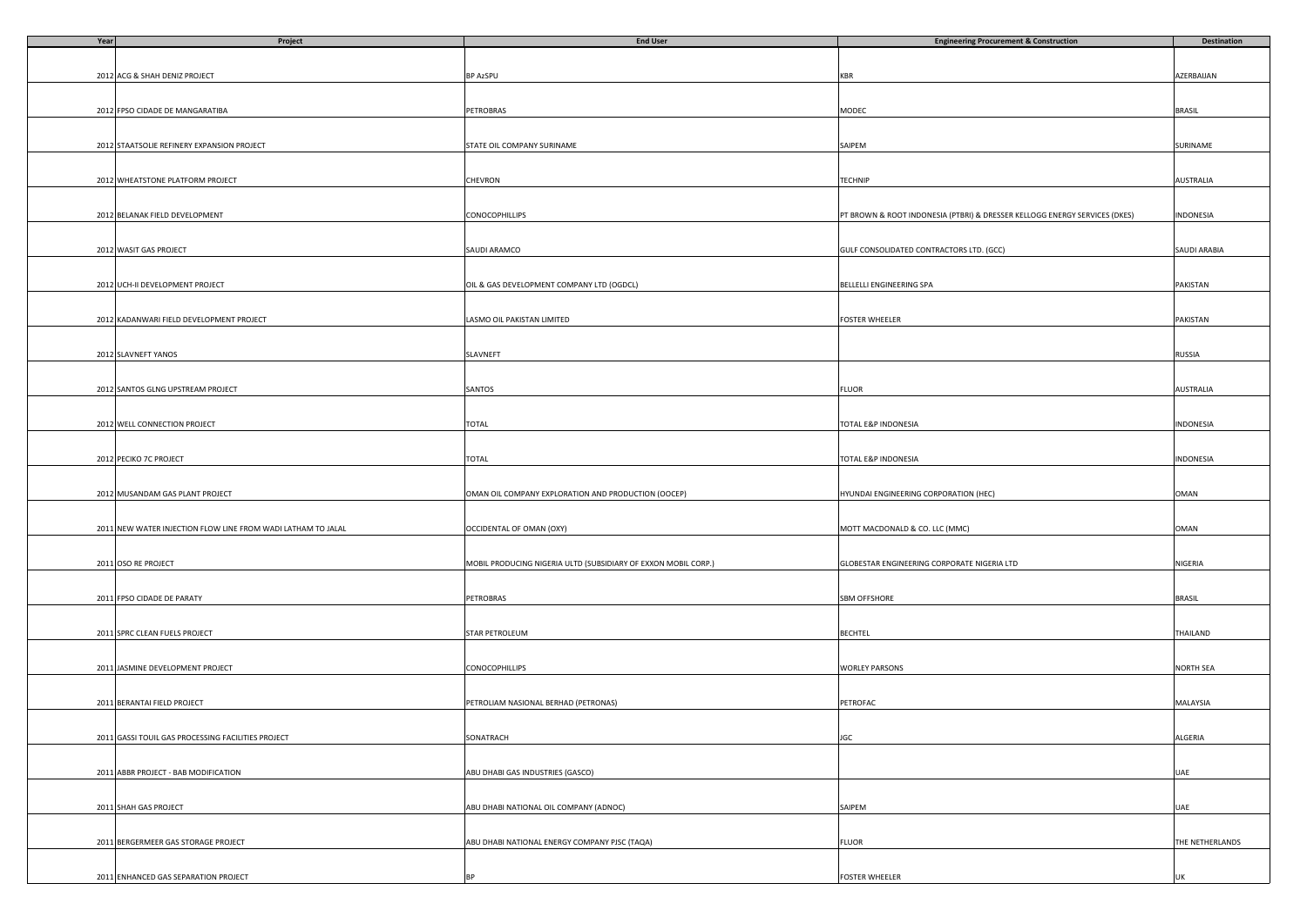| Year                                      | Project                                                               | <b>End User</b>                                     | <b>Engineering Procurement &amp; Construction</b>           | Destination      |
|-------------------------------------------|-----------------------------------------------------------------------|-----------------------------------------------------|-------------------------------------------------------------|------------------|
|                                           |                                                                       |                                                     |                                                             |                  |
|                                           |                                                                       |                                                     |                                                             |                  |
|                                           | 2011 ZAKUM WATER INJECTION SYSTEM UPGRADE PROJECT                     | ABU DHABI MARINE OPERATING COMPANY (ADMA-OPCO)      | MCDERMOTT INTERNATIONAL                                     | UAE              |
|                                           |                                                                       |                                                     |                                                             |                  |
|                                           |                                                                       |                                                     |                                                             |                  |
|                                           | 2011 GOLIAT PROJECT                                                   | <b>ENI NORGE</b>                                    | HYUNDAI HEAVY INDUSTRIES (HHI)                              | NORTH SEA        |
|                                           |                                                                       |                                                     |                                                             |                  |
|                                           |                                                                       |                                                     |                                                             |                  |
|                                           | 2011 B SERIES AND N15 & N16 - 06 WELL PLATFORM PROJECT                | OIL AND NATURAL GAS CORPORATION (ONGC)              | NATIONAL PETROLEUM CONSTRUCTION COMPANY (NPCC)              | INDIA            |
|                                           |                                                                       |                                                     |                                                             |                  |
|                                           |                                                                       |                                                     |                                                             |                  |
|                                           | 2011 WASIT GAS PROJECT - NGL FRACTIONATION                            | SAUDI ARAMCO                                        | SK ENGINEERING & CONSTRUCTION                               | <b>IRAQ</b>      |
|                                           |                                                                       |                                                     |                                                             |                  |
|                                           |                                                                       |                                                     |                                                             |                  |
|                                           | 2011 MANIFA FIELD DEVELOPMENT - CRUDE & WATER INJECTION PIPELINES     | SAUDI ARAMCO                                        | PETROJET                                                    | SAUDI ARABIA     |
|                                           |                                                                       |                                                     |                                                             |                  |
|                                           |                                                                       |                                                     |                                                             |                  |
|                                           | 2011 MHN PROCESS PLATFORM & LQ PROJECT                                | OIL AND NATURAL GAS CORPORATION (ONGC)              | LARSEN & TOUBRO                                             | INDIA            |
|                                           |                                                                       |                                                     |                                                             |                  |
|                                           |                                                                       |                                                     |                                                             |                  |
|                                           | 2011 PNG LNG PROJECT                                                  | ESSO HIGHLANDS (SUBSIDIARY OF EXXON MOBIL CORP.)    | PIPELINE ENGINEERING (PE)                                   | PAPUA NEW GUINEA |
|                                           |                                                                       |                                                     |                                                             |                  |
|                                           | 2011 PECIKO 7B - PLATFORM EXTENSION AND OFFSHORE MODIFICATION         | TOTAL                                               | <b>TOTAL</b>                                                | INDONESIA        |
|                                           |                                                                       |                                                     |                                                             |                  |
|                                           |                                                                       |                                                     |                                                             |                  |
|                                           | 2011 VAL D'AGRI EXPANSION AND DEVELOPMENT PROJECT                     | ENI                                                 | SAIPEM                                                      | <b>ITALY</b>     |
|                                           |                                                                       |                                                     |                                                             |                  |
|                                           |                                                                       |                                                     |                                                             |                  |
|                                           | 2011 JIFCO PROJECT                                                    | JORDAN INDIA FERTILIZER COMPANY                     | <b>SNC LAVALIN</b>                                          | JORDAN           |
|                                           |                                                                       |                                                     |                                                             |                  |
|                                           |                                                                       |                                                     |                                                             |                  |
|                                           | 2011 QATIF PROJECT                                                    | SAUDI ARAMCO                                        | MCDERMOTT INTERNATIONAL                                     | SAUDI ARABIA     |
|                                           |                                                                       |                                                     |                                                             |                  |
|                                           |                                                                       |                                                     |                                                             |                  |
|                                           | 2011 SEGREGATION OF UNITS 6 & 7 - FLOWLINES                           | ABU DHABI COMPANY FOR ONSHORE OIL OPERATIONS (ADCO) | <b>WORLEY PARSONS</b>                                       | UAE              |
|                                           |                                                                       |                                                     |                                                             |                  |
|                                           |                                                                       |                                                     |                                                             |                  |
|                                           | 2011 ASR GAS TIE - OGD III PROJECT                                    | ABU DHABI COMPANY FOR ONSHORE OIL OPERATIONS (ADCO) | PETRO MIDDLE EAST (PME)                                     | UAE              |
|                                           |                                                                       |                                                     |                                                             |                  |
|                                           |                                                                       |                                                     |                                                             |                  |
|                                           | 2011 HENDIJAN OFFSHORE COMPLEX DEVELOPMENT PROJECT                    | IRANIAN OFFSHORE OIL COMPANY (IOOC)                 | IRAN SHIP BUILDING AND OFFSHORE INDUSTRIES COMPLEX (ISOICO) | <b>IRAN</b>      |
|                                           |                                                                       |                                                     |                                                             |                  |
|                                           |                                                                       |                                                     |                                                             |                  |
| 2011, 2010, 2009, 2008 PLATONG II PROJECT |                                                                       | CHEVRON                                             | MCDERMOTT INTERNATIONAL                                     | THAILAND         |
|                                           |                                                                       |                                                     |                                                             |                  |
|                                           |                                                                       |                                                     |                                                             |                  |
|                                           | 2011, 2010 CHIRAG OIL PROJECT                                         | AZERBAIJAN INTERNATIONAL OPERATING CO. (AIOC)       | RP                                                          | AZERBAIJAN       |
|                                           |                                                                       |                                                     |                                                             |                  |
|                                           |                                                                       |                                                     |                                                             |                  |
|                                           | 2011, 2010 HABSHAN 5 - INTEGRATED GAS DEVELOPMENT (IGD) PROJECT       | ABU DHABI GAS INDUSTRIES (GASCO)                    | HYUNDAI ENGINEERING & CONSTRUCTION                          | UAE              |
|                                           |                                                                       |                                                     |                                                             |                  |
|                                           |                                                                       |                                                     |                                                             |                  |
|                                           | 2011, 2010 BAHRAIN FIELD DEVELOPMENT ASSOCIATED GAS EXPANSION PROJECT | TATWEER PETROLEUM                                   | WORLEY PARSONS                                              | <b>BAHRAIN</b>   |
|                                           |                                                                       |                                                     |                                                             |                  |
|                                           | 2011, 2010 KARAN UTILITIES AND COGENERATIONS PROJECT                  | SAUDI ARAMCO                                        | PETROFAC                                                    | SAUDI ARABIA     |
|                                           |                                                                       |                                                     |                                                             |                  |
|                                           |                                                                       |                                                     |                                                             |                  |
|                                           | 2011, 2010 ABU SAFAH PROJECT                                          | SAUDI ARAMCO                                        | McDERMOTT INTERNATIONAL                                     | SAUDI ARABIA     |
|                                           |                                                                       |                                                     |                                                             |                  |
|                                           |                                                                       |                                                     |                                                             |                  |
|                                           | 2010, 2009 MANIFA PROJECT                                             | SAUDI ARAMCO                                        |                                                             | SAUDI ARABIA     |
|                                           |                                                                       |                                                     |                                                             |                  |
|                                           |                                                                       |                                                     |                                                             |                  |
|                                           | 2010 EL MERK PROJECT                                                  | SONATRACH & ANADARKO                                | PETROFAC                                                    | ALGERIA          |
|                                           |                                                                       |                                                     |                                                             |                  |
|                                           |                                                                       |                                                     |                                                             |                  |
|                                           | 2010 BLOCK B DUTCH SECTOR CONTINENTAL SHELF                           | CHEVRON                                             |                                                             | THE NETHERLANDS  |
|                                           |                                                                       |                                                     |                                                             |                  |
|                                           |                                                                       |                                                     |                                                             |                  |
|                                           | 2010 HABSHAN PROJECT                                                  | GASCO                                               | HYUNDAI ENGINEERING & CONSTRUCTION CO.LTD                   |                  |